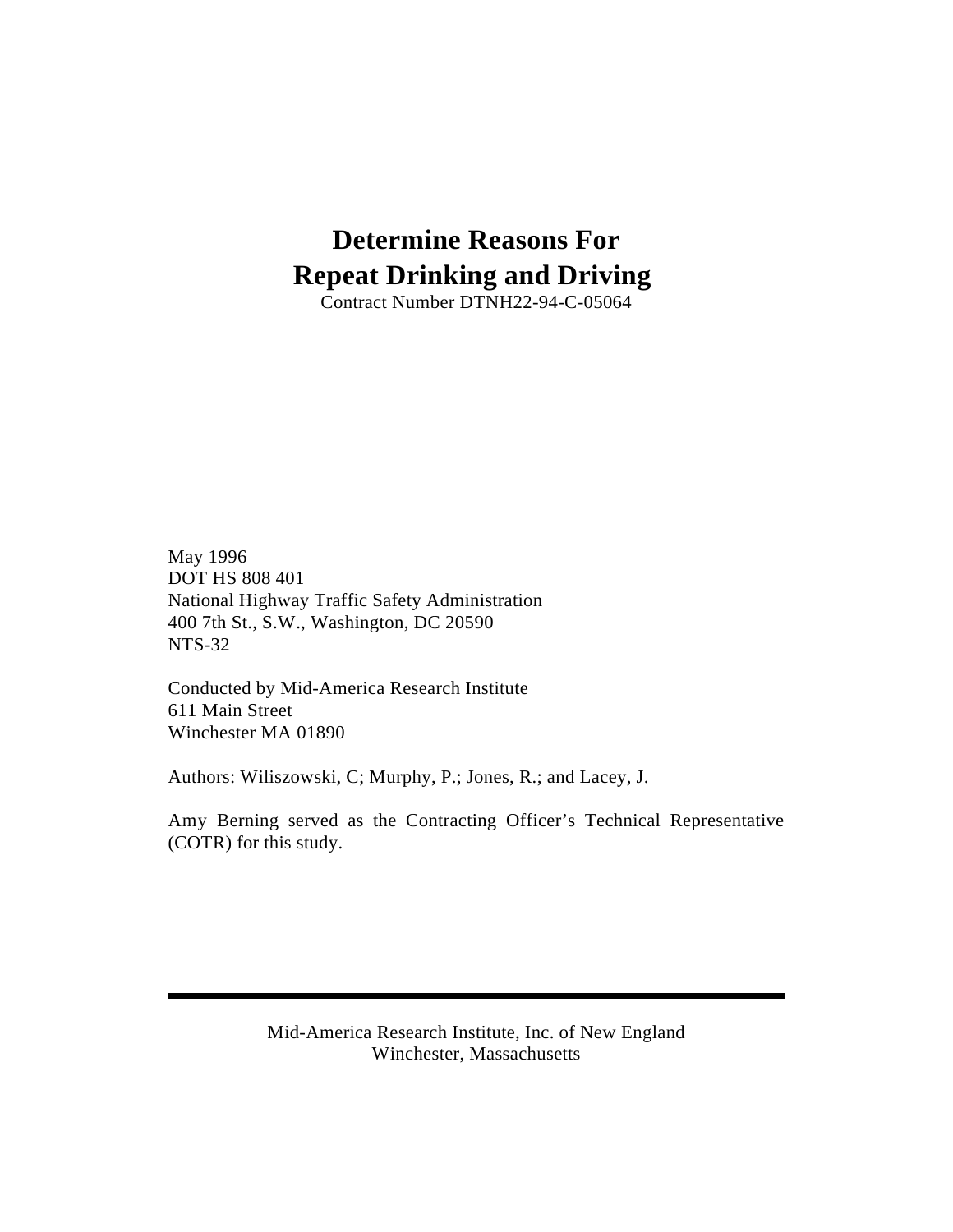This publication is distributed by the U.S. Department of Transportation, National Highway Traffic Safety Administration, in the interest of information exchange. The opinions, findings and conclusions expressed in this publication of those of the author(s) and not necessarily those of the Department of Transportation or the National Highway Traffic Safety Administration. The United States Government assumes no liability for it contents or use thereof. If trade or manufacturers' names or products are mentioned, it is because they are considered essential to the object of the publication and should not be construed as an endorsement. The United States Government does not endorse products or manufacturers.

This report was not originally formatted for electronic release. As such, there may be problems with spacing, page numbering and/or graphs and tables. If you would like a printed copy of this report, limited copies are available from NHTSA's Office of Program Development and Evaluation. Please send your request to Ms. Gayle Yarborough at NHTSA, NTS-30, 400 7th St., S.W., Washington, DC 20590 or send a fax to 202-366-7096. Reports are also available through the National Technical Information Service, Springfield, Virginia 22161.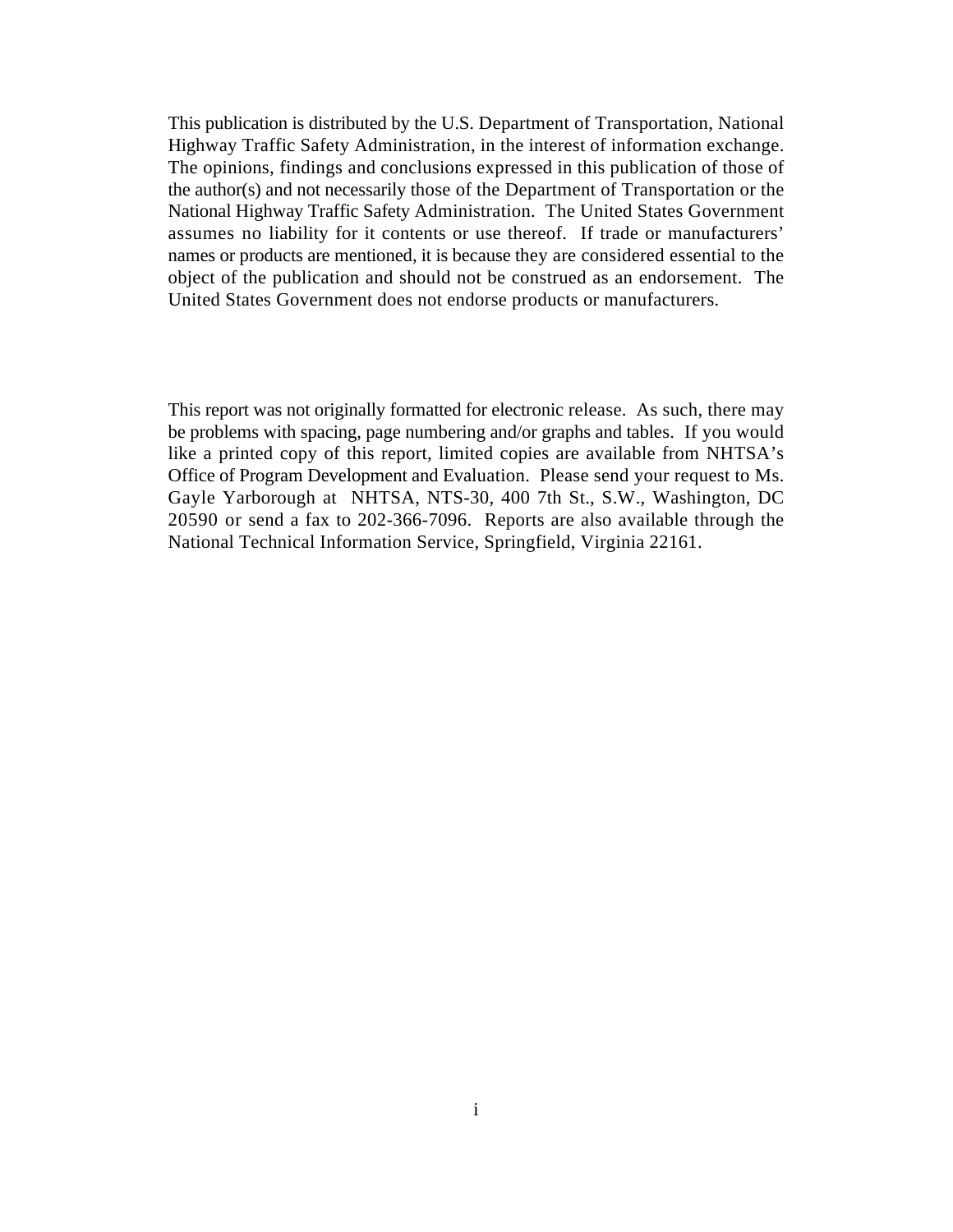## **ACKNOWLEDGMENTS**

The authors are grateful to the many individuals who worked on this project. We would especially like to thank the following individuals for promoting the implementation of the study in their respective locations:

- Betty Fenn (retired), former Substance Abuse Screening Service Supervisor, City of Phoenix Municipal Court, Phoenix, Arizona
- Herman Lindeman, Ph.D., Behavior Data Systems, Phoenix, Arizona
- Donna Laurnavich, DUI Administrator, Allegheny County Alcohol Highway Safety Program, Pittsburgh, Pennsylvania
- Frank M. Minkner, former Chief Probation Officer, 18th Judicial District Probation Department, Englewood, Colorado
- Diane R. Schulz, Alcohol Unit Supervisor, 18th Judicial District Probation Department, Littleton, Colorado

We are most grateful to all of the counselors and probation officers who conducted the interviews. The interviewers in all three project sites should be commended for persevering despite sometimes discouraging days filled with refusals and missed appointments by potential participants. The efforts of all of the interviewers and supporting staff are greatly appreciated.

We thank all who assisted in the planning, implementation, interview process and analyses of data in connection with this study.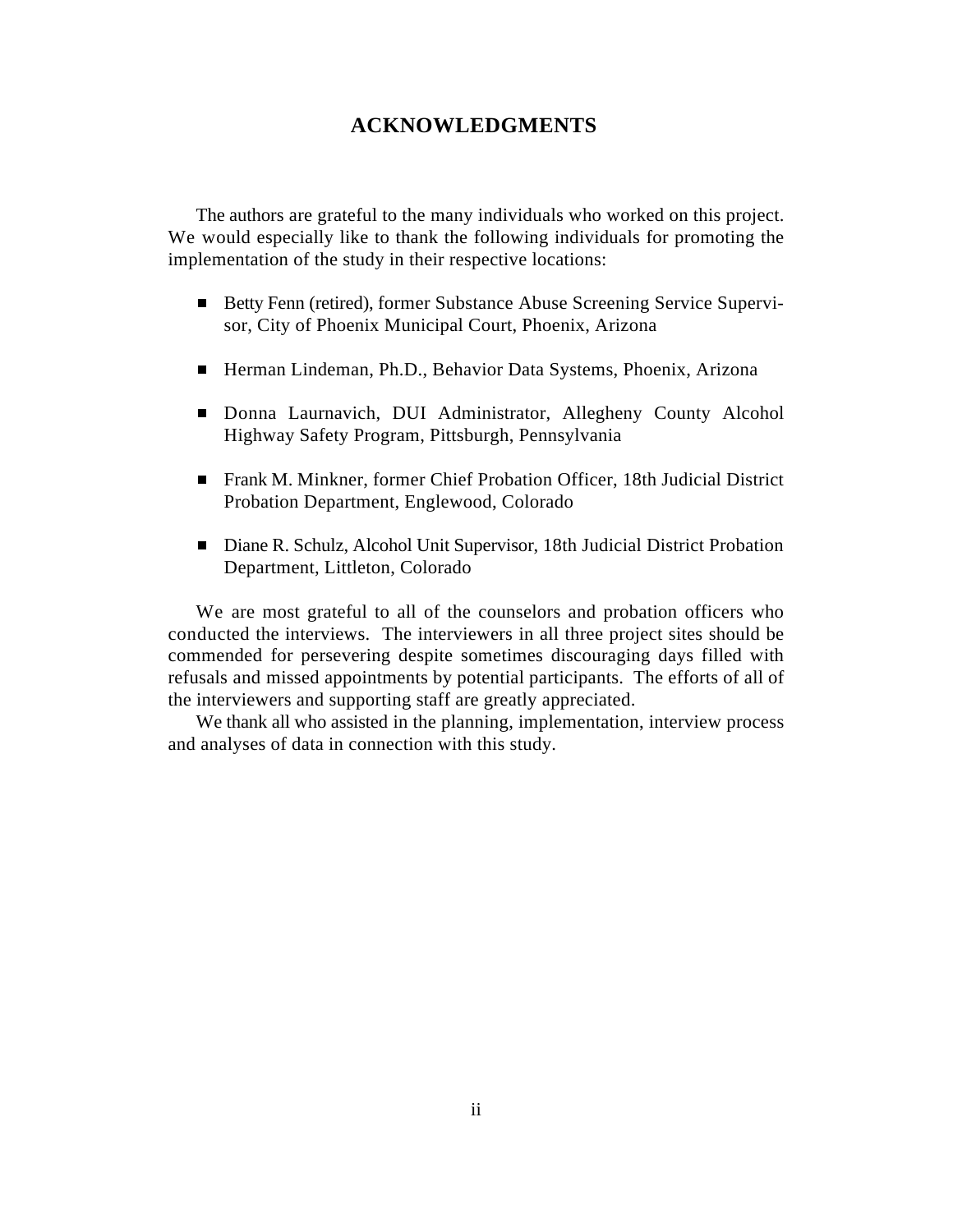## **TABLE OF CONTENTS**

| Site Description $\ldots \ldots \ldots \ldots \ldots \ldots \ldots \ldots \ldots \ldots \ldots \ldots \ldots$ |
|---------------------------------------------------------------------------------------------------------------|
| THE INTERVIEW PROCESS<br>$\ldots$ 9<br>GENERAL INTERVIEW PROCEDURES  10                                       |
|                                                                                                               |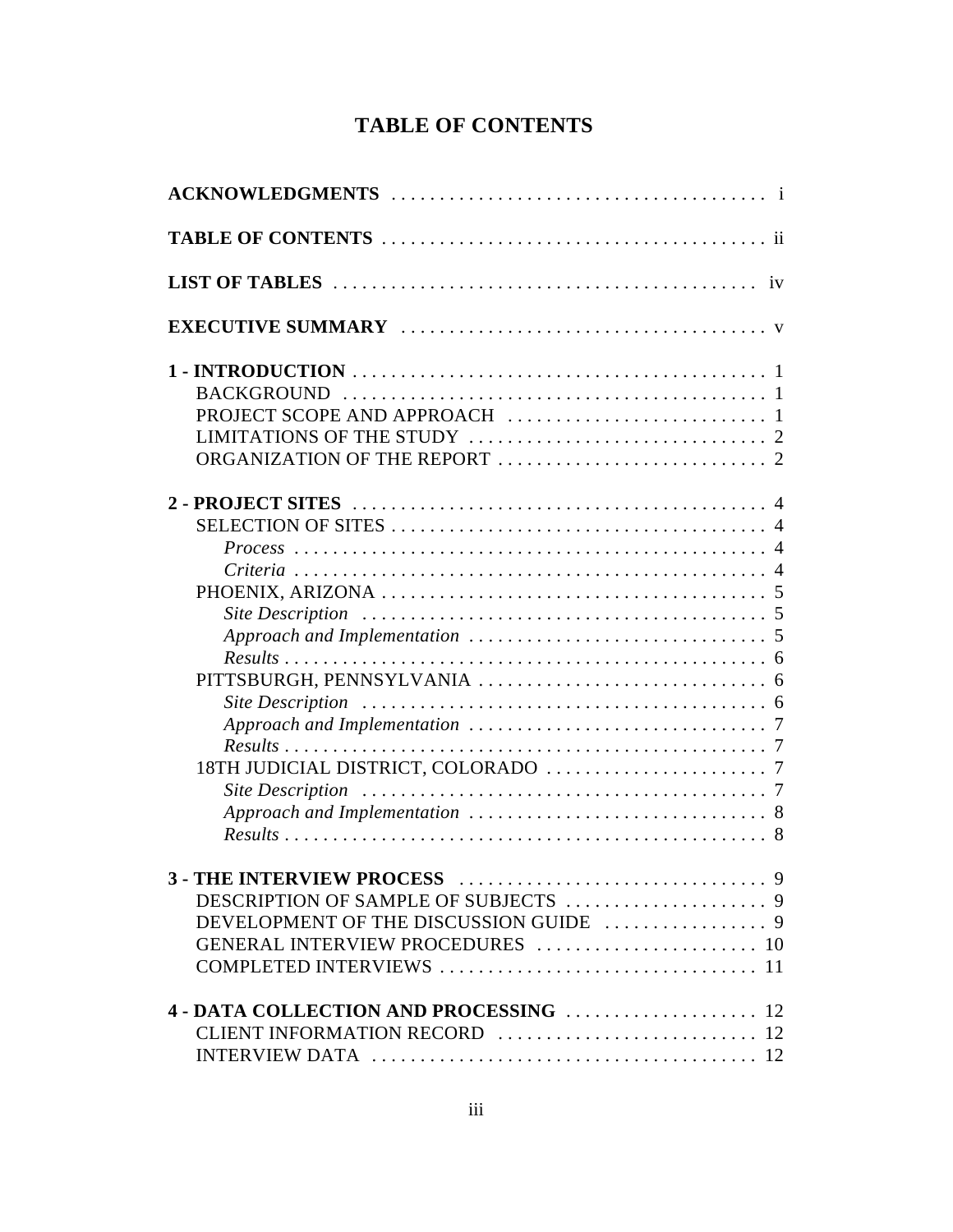| DRINKING LOCATIONS AND DESTINATIONS  14                |    |
|--------------------------------------------------------|----|
| ALCOHOL CONSUMPTION PATTERNS  15                       |    |
| REASONS FOR DRIVING UNDER THE INFLUENCE  17            |    |
| DRIVING ABILITY AFTER DRINKING  18                     |    |
| DRINKING AND DRIVING VERSUS NON-DRIVING SITUATIONS 19  |    |
| WHAT STOPPED DRINKING OR DWI FOR SOME PERIOD TIME . 20 |    |
| REASONS WHY DRINKING OR DWI STARTED AGAIN              | 21 |
|                                                        |    |
|                                                        |    |
| Countermeasures Experienced by Participants  22        |    |
| Countermeasures Suggested by Participants  24          |    |
|                                                        |    |
| 6 - FACTORS INFLUENCING REPEAT OFFENDERS  27           |    |
|                                                        |    |
| ALCOHOL ABUSE/ADDICTION VERSUS DWI ACTIONS  28         |    |
| LIFE OR BEHAVIOR MANAGEMENT  28                        |    |
|                                                        |    |
|                                                        |    |
| 7 - RECOMMENDED COUNTERMEASURES  30                    |    |
|                                                        |    |
|                                                        |    |
|                                                        |    |
|                                                        |    |
|                                                        |    |
|                                                        |    |
|                                                        |    |
|                                                        |    |
|                                                        |    |
|                                                        |    |
|                                                        |    |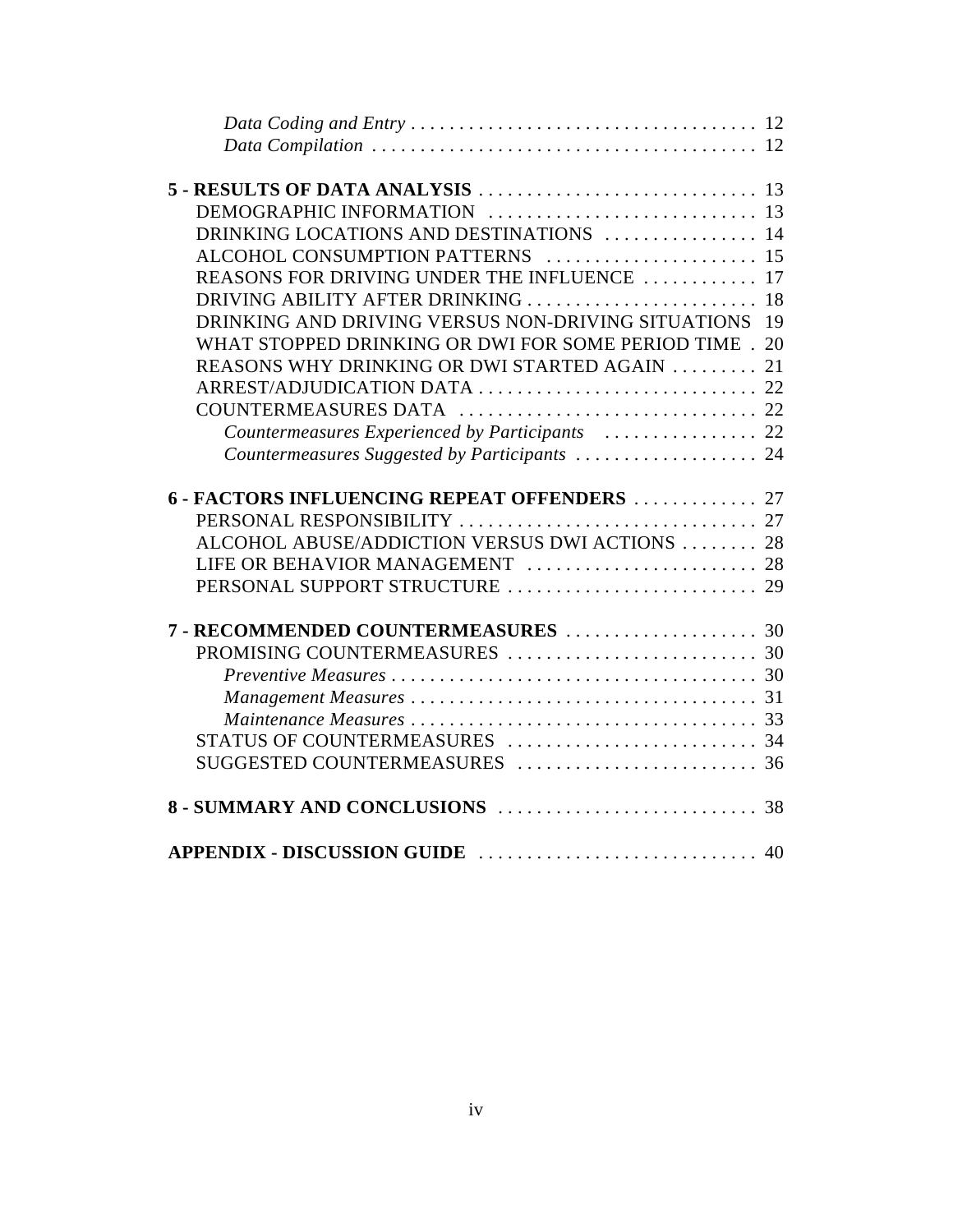## **LIST OF TABLES**

| Table 11 - Why Participants Did Not Choose Alternatives to DWI 20 |  |
|-------------------------------------------------------------------|--|
| Table 12 - Events or Reasons Which Stopped DWI or Drinking  21    |  |
|                                                                   |  |
|                                                                   |  |
|                                                                   |  |
|                                                                   |  |
| Table 17 - Countermeasures Suggested by Participants 25           |  |
|                                                                   |  |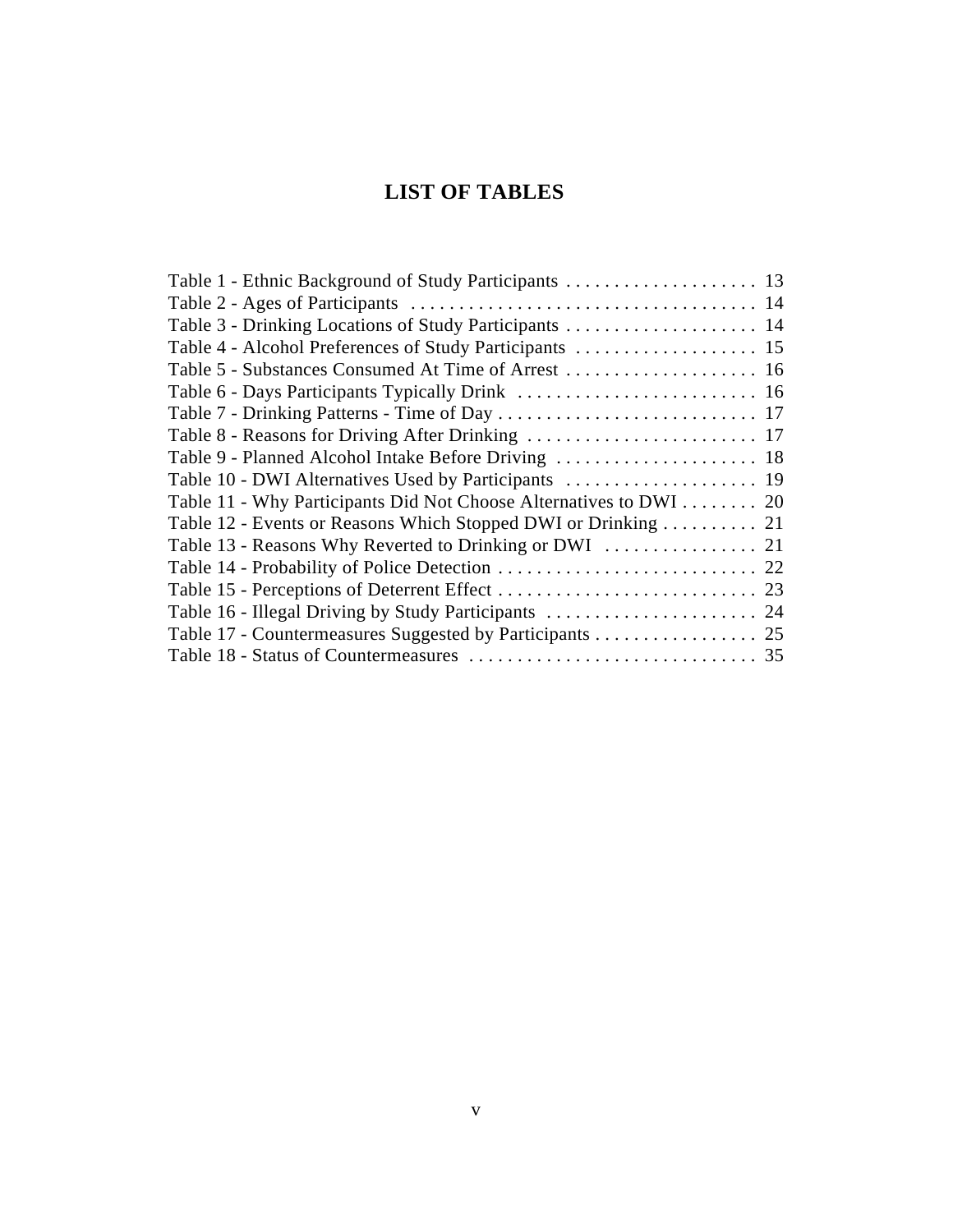## **EXECUTIVE SUMMARY**

This document reports the results of a study on why some individuals repeatedly drive while under the influence or intoxicated, even after being convicted of DWI. Through qualified interviewers (trained counselors and probation officers in the substance abuse field), we were able to ask repeat offenders directly about their experiences with the legal and adjudication process, as well as learn about their personal backgrounds.

All of the information used for analyses during the course of this project was obtained from audio taped recordings of "one-on-one" interviews with individuals convicted of driving under the influence, or while intoxicated or impaired. Most interviews were approximately one hour in duration. One hundred and eighty-two (182) interviews were conducted at three project sites (Phoenix, Arizona; Pittsburgh, Pennsylvania; and the 18th Judicial District in Colorado) between February and October 1995. All of the taped interviews were reviewed and coded by staff at Mid-America. Reasons for repeating the behavior, countermeasures or sanctions experienced, perceptions about those measures, and any suggestions repeat offenders had for discouraging or stopping DWI were identified.

Conducting and processing material from 182 "open-ended" interviews was no small feat. The sample sizes for different categories of responses were sometimes too small to provide significant numbers for meaningful analyses. Nevertheless, we did find some interesting similarities and learn some interesting traits about repeat DWI offenders.

- A large number of study participants described their *drinking* patterns as problematic, instead of their *driving* after drinking behavior. Many times both topics were discussed interchangeably by those interviewed.
- A majority of DWI offenders fear arrest and many stopped drinking completely for some period of time following a DWI arrest. While the arrests and sanctions had an impact, DWI behavior often returned after some period of time. Also when police presence was certain (checkpoints, patrol cars positioned outside of bars, stepped up enforcement around holiday periods), there was evidence of a decrease in DWI behavior among our study participants.
- A majority of study participants believed that sanctions are not uniformly administered.
- A majority of individuals with revoked or suspended licenses drove anyway, most very carefully so they would not be detected. Some drove only one time, but others drove regularly, even daily (e.g., to jobs). Most individuals stated they knew they would probably have to serve jail time if caught driving without licenses.
- A large fraction of the participants did not believe they were endangering themselves or others at the time of the offenses because they believed they were able to drive safely. Most individuals who came to realize, at some point in time, that they may have been a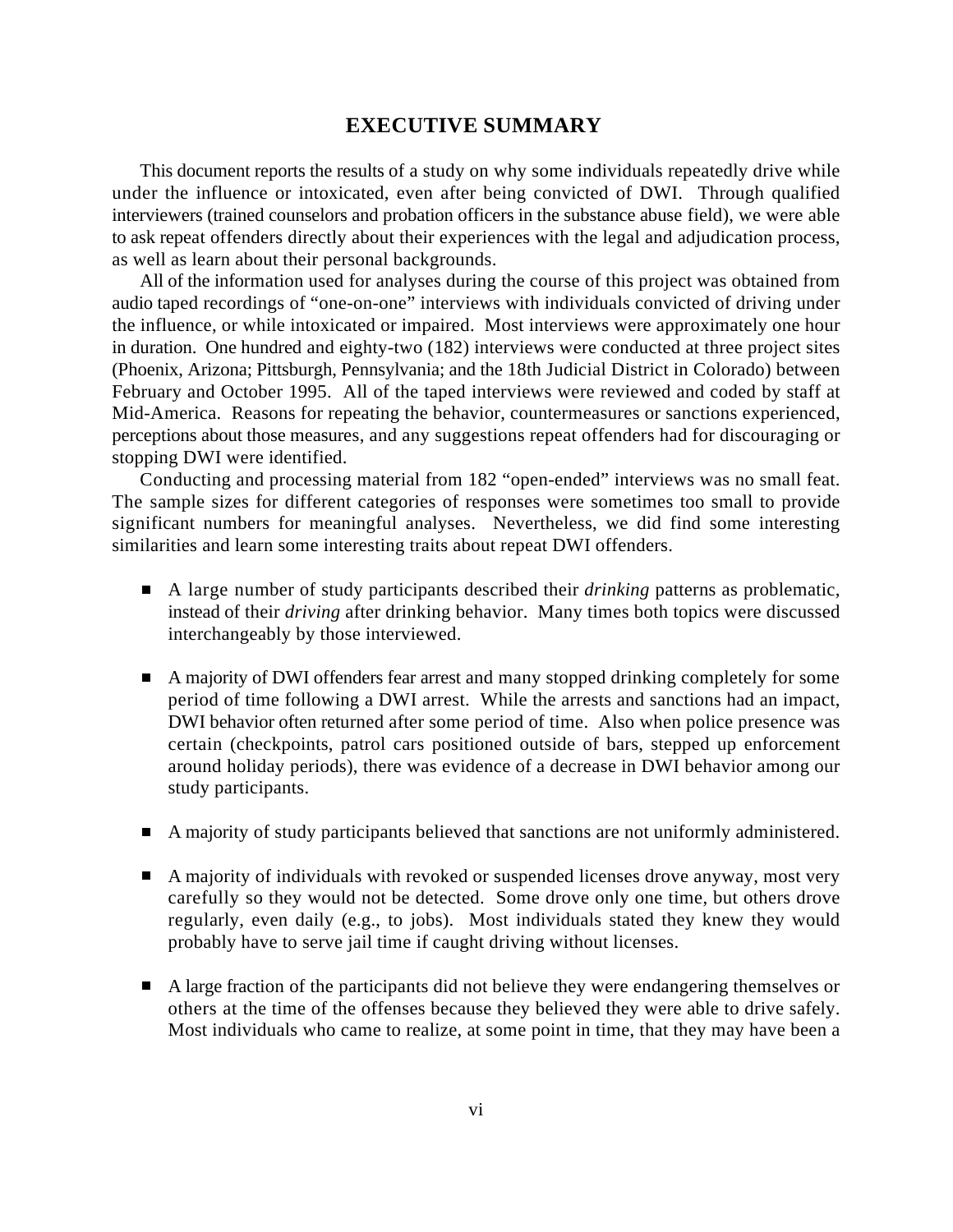danger to themselves or others when driving under the influence, seemed to make the decision to alter the behavior (either stop drinking or stop driving after drinking).

- More thorough evaluations may be necessary to either detect problem behavior patterns or identify adverse traits. Hopefully, if such behavior is indicated by an evaluation, individuals would choose to modify their behavior before these traits become patterns. We heard individuals relay accounts where they had been prompted by acquaintances (other DWI offenders) as to how to answer assessment questions so as not to receive a rating of problem drinker or alcoholic, which would bring more stringent sanctions. Several individuals said when they were interviewed one-on-one, they found it much more difficult to lie.
- A little more than one-quarter of our participants reported alcoholism or alcohol abuse in their family of origin.
- Fear of jail remains strong; some individuals made it clear that just the thought of having to spend time in jail was enough to keep them from driving after drinking (more than the "legal" amount). But of participants who actually experienced the sanction, reactions varied. We often heard that jail alone, while removing the problem from the streets temporarily, would not alter future behavior. Also, as discussed above, a majority of our study participants drove while their licenses were either suspended or revoked, even though most knew they could spend time in jail if detected.
- Contact with a caring or concerned individual (judge, probation officer, counselor or therapist) was cited as impacting a decision to alter DWI behavior or drinking patterns. Also, about one-quarter of the study participants spoke of some sort of "personal support structure" (church, family, boy/girlfriend, etc.) which had a positive impact on their lives. Conversely, 13% of the DWI offenders interviewed reported no support structure in their lives, a situation which sometimes had occurred close to a DWI offense (death of someone close to them, divorce, job loss, etc.).

All of these observations and others contained in this report contributed to the following conclusions. No one countermeasure can be prescribed as the magic deterrent for all repeat offenders because each person's lifestyle, circumstances and personality traits are unique and result in different reactions to similar situations. Conversations during the interviews confirmed that habits and patterns are difficult to change without the *desire* to change, without taking *responsibility* for personal actions and often without help to seek *alternatives* to committing the problem behavior. While individuals cannot be forced to acknowledge the existence of problems in their lifestyles, which could very likely result in future damaging consequences, they can be forced by courts to at least examine the behavior and event which brought them into the legal process. By taking the time to evaluate and interrupt destructive patterns early with ongoing treatment and regular personal contact, professional staff can hope to influence the individuals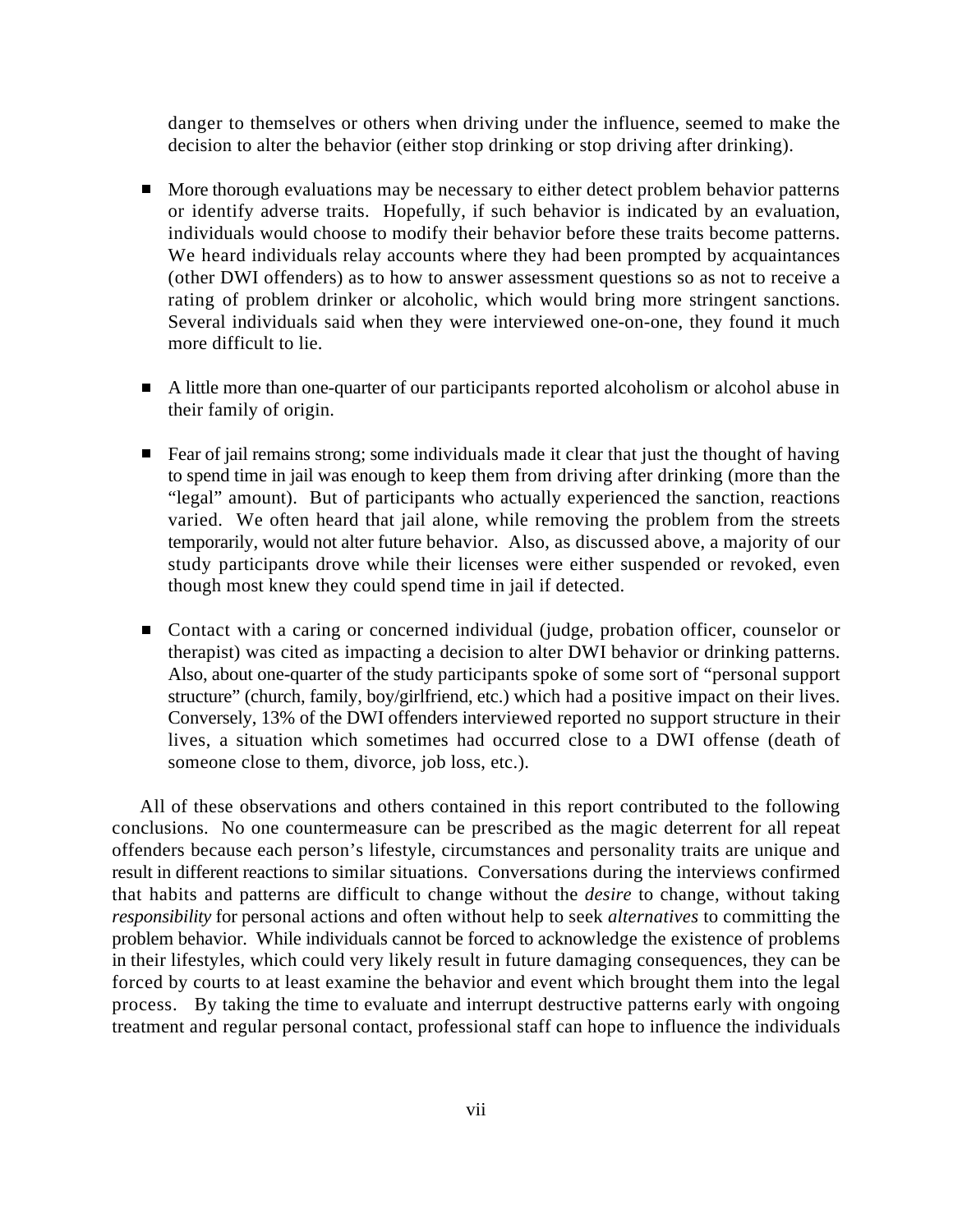to alter harmful lifestyles. Based on the above conclusions, we recommend maintaining a high level of police enforcement, along with the following actions, to deter DWI behavior:

- **Personalized Assessments** Thorough, personalized evaluations, paid for by the offenders, should be a basis for determining corrective measures. All offenders, even first time offenders, should go through this evaluation. The process should be exhaustive enough to provide a correct assessment for each person and might include interviews with cohorts. This complete process will, in itself, show individuals convicted of DWI that this behavior is a serious infraction of the law which always results in court mandated examination of the behavior. Ideally, past evaluations could be accessed by professional evaluation staff in the event of a repeat offense.
- **Individualized Treatment Plans** An individualized "prescription" for treatment (based on an in-depth evaluation) should be developed for each repeat offender. The purpose is to help these individuals find the desire and means to make constructive lifestyle changes. Individualized treatment plans provide a chance to reach repeat offenders with personalized components to address different needs, hopefully resulting in the desire to comply with the law and not repeat DWI actions.
- **Intensive Supervision Probation** Supervising offenders assures compliance with court ordered plans and provides an avenue of reporting non-compliant behavior back to the court system. Having a contact who the offender must report to on a regular basis, either in person or even by telephone, not only reminds the offender of the infraction, but that he or she is being monitored. This contact also provides the offender with someone who can provide basic answers to questions about the adjudication process, where the individual can go for treatment, and perhaps even how to find assistance in dealing with issues such as where to find other counseling (e.g., anger management, marital) and how to apply for insurance payments to treatment providers.
- **Confinement with Treatment** When confinement is necessary, counseling and treatment are needed that deal with addiction, lifestyle changes, behavior management or other therapy as deemed necessary by a thorough assessment of the individual. Incarceration alone, while feared, will not teach alternative behavior for individuals with alcohol-related problems.
- **Personalized Reassessments** Court mandates could insure monitoring of all repeat offenders over a relatively long period of time (years) with periodic "check-ups" in the form of another assessment paid for by the individuals. Again, just as there is a need to check and make sure a serious disease remains in remission, it is necessary to re-evaluate the lifestyles and behaviors of repeat DWI offenders to remind those individuals to keep the problem behavior in check.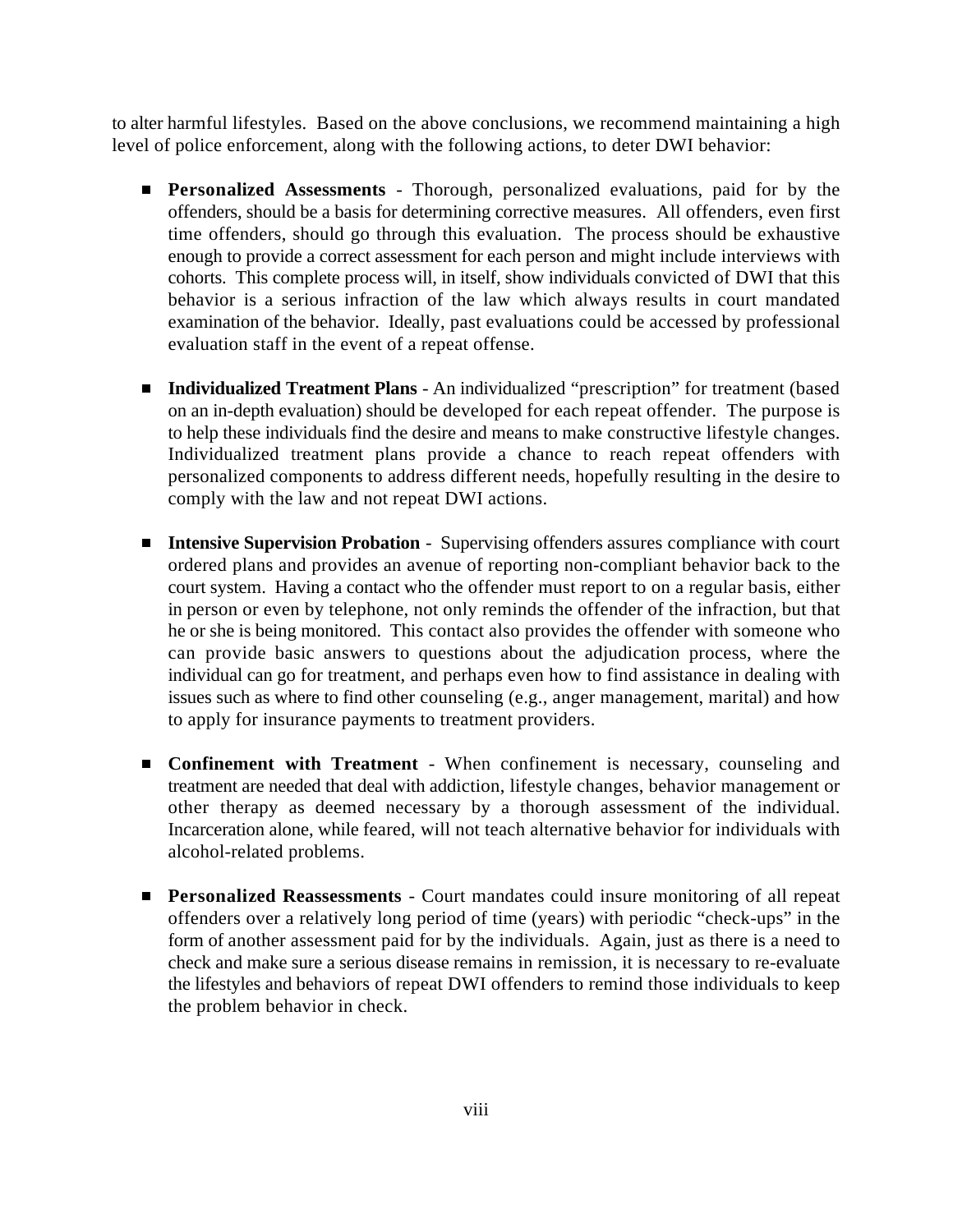Of the five countermeasures presented here, most are currently in use in various forms. The level of individualized assessment and treatment plans varies widely. Some jurisdictions have contracted the services and facilities of private agencies which, in turn, have passed the costs on to offenders, instead of the general public. This defrays the implementation and operational costs. Intensive supervision programs have been operational in a number of states, and confinement programs with treatment are currently being implemented in various forms (multiple offender jail programs, residential intervention programs and boot camps). We are not aware of any long-term "reassessment" programs that are designed to follow repeat DWI offenders for a period of years.

In conclusion, fear of arrest and the ensuing actions can impact DWI behavior. Once a DWI arrest has been made, ideally the adjudication process should be swift and uniform in dealing out punitive sanctions and compassionate but thorough when prescribing therapeutic measures. Comprehensive evaluations of the offender's actions and needs are necessary to provide adequate information on which to construct a personalized treatment and education plan. Plans will vary because every individual has a different background, lifestyle, and problems, resulting in different requirements. Supervision and direction are important components to assure compliance of any court ordered treatment or monitoring plan. Ideally, monitoring for a longer period of time, and reassessing former DWI offenders at certain intervals, could help insure each individual is examining his or her lifestyle on a regular basis. Reviewing the past DWI offense and sanctions might keep old destructive behavior patterns in check, or at least deter DWI recidivism, the goal of this project.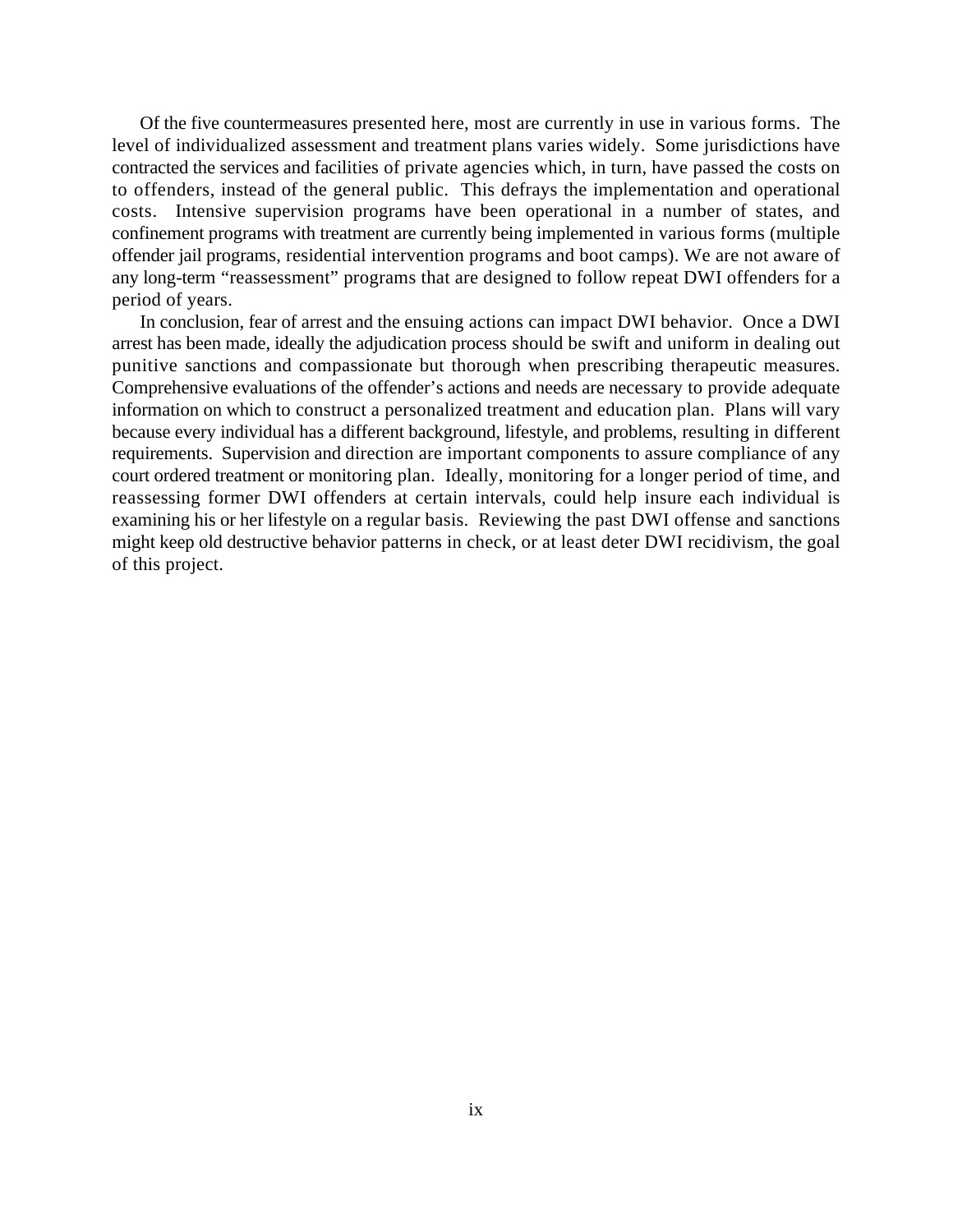## **1 - INTRODUCTION**

This report examines reasons for drinking and driving recidivism revealed during discussions with DWI (driving while under the influence or intoxicated) offenders. Suggested countermeasures to stop repeat DWI behavior are also discussed in this report. This project entitled "Determine Reasons for Repeat Drinking and Driving" was conducted under contract number DTNH22-94-C-05064 for the National Highway Traffic Safety Administration (NHTSA).

## BACKGROUND

Approximately 30% of all drinking drivers arrested for DWI have already been caught in the past by the police and sanctioned by judicial and administrative agencies.<sup>1</sup> Drivers with a prior DWI offense in the past three years are also significantly over-represented in fatal crashes.<sup>2</sup> A number of reasons have been offered for drivers continuing to drink and drive after Traffic Law System action. These range from an uncontrollable desire to drink excessively and to drink at locations requiring transportation by automobile, to the belief that drinking-driving is just one manifestation of a problem behavior syndrome that may be due to underlying personality and psychosocial dysfunctions.

Clearly, there are a variety of reasons for continued drinking-driving by drivers with prior DWI convictions, and these reasons are likely influenced by a large number of biographical, situational and psychological factors. It is therefore highly unlikely that any single solution will apply to all of these reasons. This project represents one approach to gaining new insights for dealing with DWI recidivism and for determining potential solutions. An underlying goal is to identify reasons that are especially pervasive and may offer a higher return for potential solutions.

## PROJECT SCOPE AND APPROACH

The general objective of the project was to "determine the circumstances and reasons surrounding the repeated drinking and driving behavior of individuals convicted of DWI." Specific objectives were:

- $\blacksquare$  to determine when, where, how and why individuals convicted of DWI continue to drink and drive, even after being convicted one or more times;
- to examine what countermeasures these individuals have encountered, such as jail or substance abuse counseling;
- $\blacksquare$  to determine how effective the countermeasures experienced were (or are currently) in reducing DWI recidivism; and
- to identify promising countermeasures to reduce DWI recidivism among repeat offenders.

<sup>&</sup>lt;sup>1</sup> "Drivers With Repeat Convictions or Arrests for Driving While Impaired--United States," Morbidity and Mortality Weekly Report, Volume 43, Number 41, (October 21, 1994), pp.759-761.

<sup>&</sup>lt;sup>2</sup> "Repeat DWI Offenders Involvement in Fatal Crashes," NHTSA Traffic Tech, Number 23, March 1992.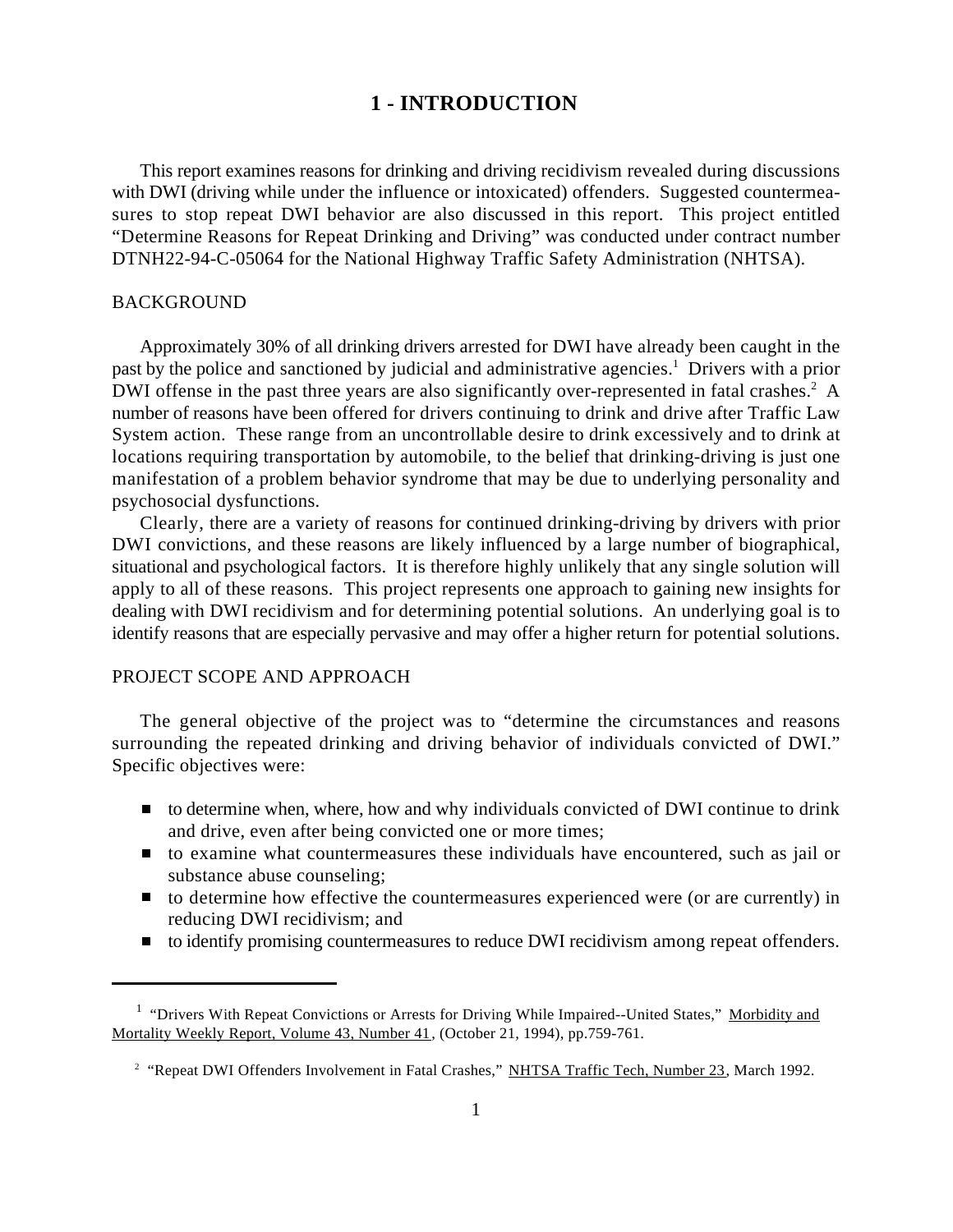#### *MID-AMERICA RESEARCH INSTITUTE*

To meet these objectives, persons convicted of driving under the influence or while intoxicated were interviewed. These interviews were individual face-to-face discussions conducted by trained professionals. The interviewers (substance abuse counselors and probation officers) followed a guide of topics developed by Mid-America staff and NHTSA.

Criteria, detailed in Section 3 of this report, were developed for selecting sites in which interviews could be conducted with both first-time and repeat DWI offenders. Six sites were initially identified as meeting the site selection criteria and also having personnel with the interest and enthusiasm needed to assist the project. As discussions progressed about the logistical requirements needed to collect the data, the decision was made to visit three sites which appeared to have both management and staff support and were ready to become involved immediately with the project. Site visits were made to each of these three sites and recommendations were made to NHTSA. Approval was given to proceed in Phoenix, Arizona; Pittsburgh, Pennsylvania; and the 18th Judicial District, Colorado (encompassing an area south of Denver).

#### LIMITATIONS OF THE STUDY

The results of this study were based on a relatively small sample size (182) and are subject to the following limitations, any of which could have influenced the results. Only limited quantitative analyses were possible. This entire study was based on self-reported data, none of which was verified due to an agreement that the identity of participants would be protected. Anonymity allowed the participants to freely discuss DWI topics and drinking patterns without fear of incrimination for related offenses and undetected crimes. However, if any participants believed they could be identified, they may not have been truthful.

Participants experienced different countermeasures in various combinations and in varying degrees of severity. It is possible that participants were not exposed to types of countermeasures that may have been found to be effective in other studies. The attributes and factors influencing the participants discussed in this report were based on our interpretations of relevant and significant remarks made during the taped conversations.

 Subjects were paid an incentive to participate. Participation in the study was voluntary and we experienced a high refusal rate. It is unknown if individuals who refused to participate would have had different responses to our study topics (such as deterrent effects of certain countermeasures) which would have affected the outcome.

## ORGANIZATION OF THE REPORT

Chapter 2 details the process and criteria used for selecting the three project sites and then provides a description of each site along with the approach and implementation procedures. Chapter 3 discusses the interview process which includes the development of the Discussion Guide, the general procedures followed in conducting the interviews and a description of the sample of subjects who participated in this study. Chapter 4 addresses the data collection and processing procedures used to compile the information obtained from the interviews. Chapter 5 contains tables and text detailing the data retrieved from the databases and details the analysis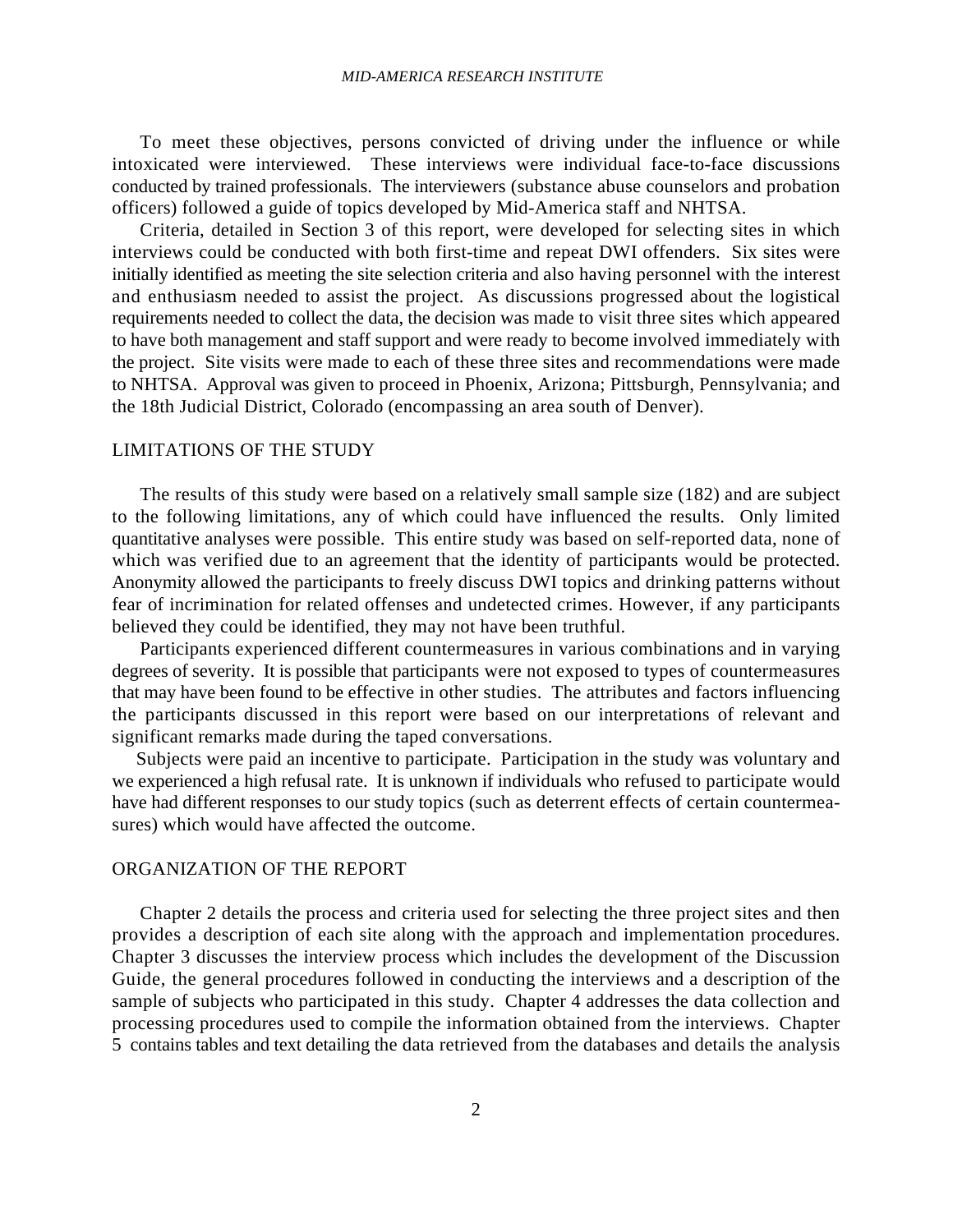## *DETERMINE REASONS FOR REPEAT DRINKING AND DRIVING*

techniques. Chapter 6 recommends countermeasures which appear promising in addressing the problem of repeat DWI behavior. Chapter 7 contains the summary and conclusions of this report.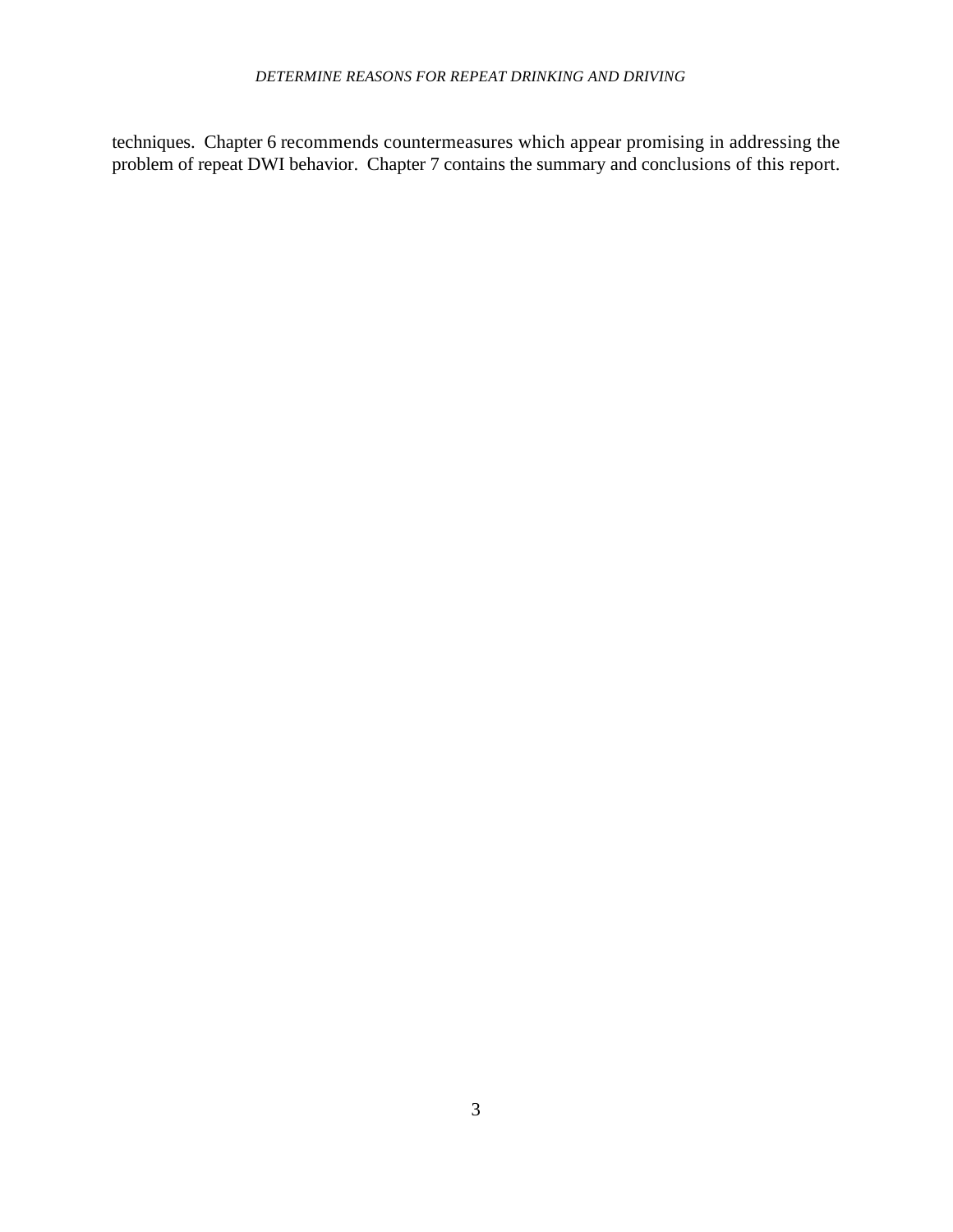## **2 - PROJECT SITES**

## SELECTION OF SITES

#### *Process*

The objective of the site selection process was to identify and recruit three sites where this project could be conducted. Letters were sent to the NHTSA regional offices for suggestions of potential sites. Telephone calls were then made by Mid-America staff to appropriate officials at interested sites to discuss criteria and logistics.

## *Criteria*

Site selection efforts were guided by certain criteria important to this project. These criteria included:

- having populations large enough to have sufficient numbers of DWI first-time and multiple offenders;
- having records on DWI offenders that are available from court systems and/or DWI treatment facilities;
- having facilities for conducting the interviews at no cost to the project;
- having competent staff for conducting the interviews at no cost or for a reasonable rate;
- being located in different regions of the country to guarantee geographical diversity;
- $\blacksquare$  comprising a mix of sites with and without well-developed public transportation systems (the lack of public transportation is often cited as a reason for continued driving after drinking).

Officials and administrators at sites that met the basic site selection criteria in each region were contacted to determine their willingness and ability to participate in the study. This included the feasibility of data collection, availability of qualified interviewers and suitable facilities for conducting the interviews.

Mid-America staff visited the three most promising sites. A letter report was then submitted to NHTSA to justify the recommendation of each site. These reports provided a description of each prospective site; detailed how they met the criteria; specified the cooperating agencies; and detailed how the subject selection plan was to be implemented in that site.

Phoenix, Arizona was the first site selected and interviews began in February 1995. Pittsburgh, Pennsylvania was the second site approved and the interview process began there in March 1995. The 18th Judicial District in Colorado was accepted as the third site and the first interview was conducted there in April 1995.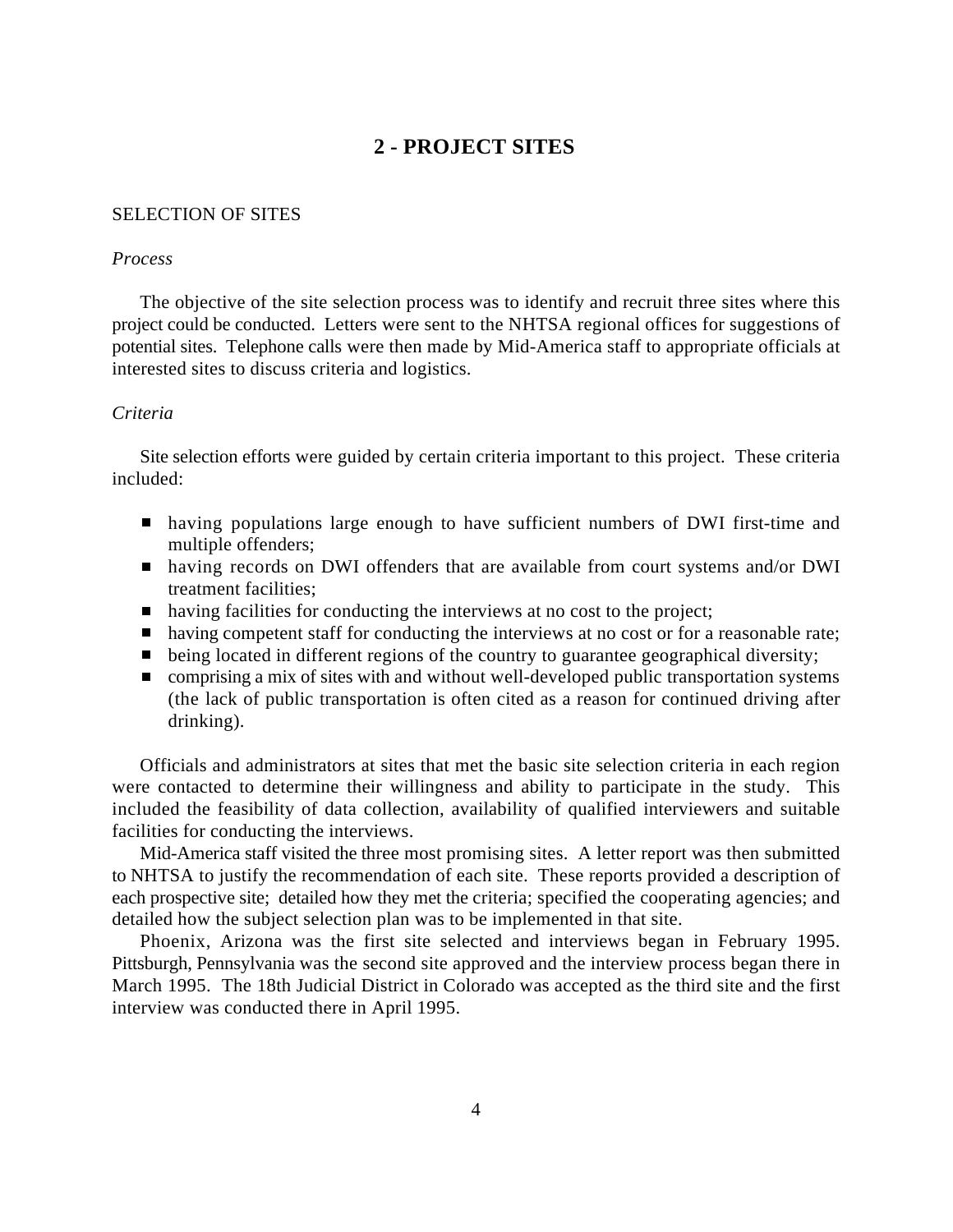#### *DETERMINE REASONS FOR REPEAT DRINKING AND DRIVING*

(Note: usage of the acronyms "DUI" and "DWI"<sup>3</sup> vary from state to state based on the various statutes in each state. The terms "DUI" - driving under the influence is used in Pennsylvania and Colorado while "DWI" - driving while impaired, intoxicated or while under the influence is used in Arizona.)

## PHOENIX, ARIZONA

#### *Site Description*

Phoenix, with a population of approximately 985,000 in 1990 is the largest city in Maricopa County, Arizona (population 2.1 million in 1990). Phoenix has limited bus service throughout the city. Each month, an average of 550 DWI offenders are ordered by the City of Phoenix Municipal Court to undergo substance abuse screening. This evaluation process is handled by the Substance Abuse Screening Services (SASS). The records of all individuals screened are entered into a computerized system.

Office space, where the one-on-one interviews could be conducted, was offered by Behavior Data Systems, Ltd. This space provided a comfortable, non-threatening environment for both the interviewer and the subjects participating in this study. The office was located in a convenient downtown office building with parking and access to the bus system.

#### *Approach and Implementation*

An initial site visit was made by project staff to Phoenix in December 1994. Meetings were held with staff from Behavior Data Systems, Ltd. to discuss use of office space and availability of counselors who could be retained for this study. Project staff also met with the SASS Supervisor for the City of Phoenix Municipal Court. SASS staff had received authorization to provide project staff with records of DWI offenders.

While SASS staff provided the information necessary to identify potential subjects, Mid-America staff recruited individuals to participate in the study. This was accomplished by telephone from Mid-America offices in Winchester, Massachusetts. Mid-America recruiters called individuals from the provided list and conducted a short "survey" on drinking and driving issues and experiences. If an individual appeared to discuss these topics freely on the telephone, he or she was invited to participate in the study by attending a research session. It was explained that the session would consist of a "one-on-one" interview where each participant would be asked to share life experiences about drinking and driving and the legal and administrative process he or she had encountered. The individual was told how much he or she would be paid, that the interview would be audio-taped, and that his or her identity would be protected. The issue of confidentiality was addressed and it was stressed that all participants would remain anonymous.

<sup>&</sup>lt;sup>3</sup>"DWI" is a general term that refers to the criminal action of driving a motor vehicle, either 1) while "illegal per se" or 2) while either impaired, under the influence or while intoxicated by either alcohol or other drugs. Digest of State Alcohol-Highway Safety Related Legislation, Tenth Edition, National Highway Traffic Safety Administration, DOT HS 807 799, January 1992.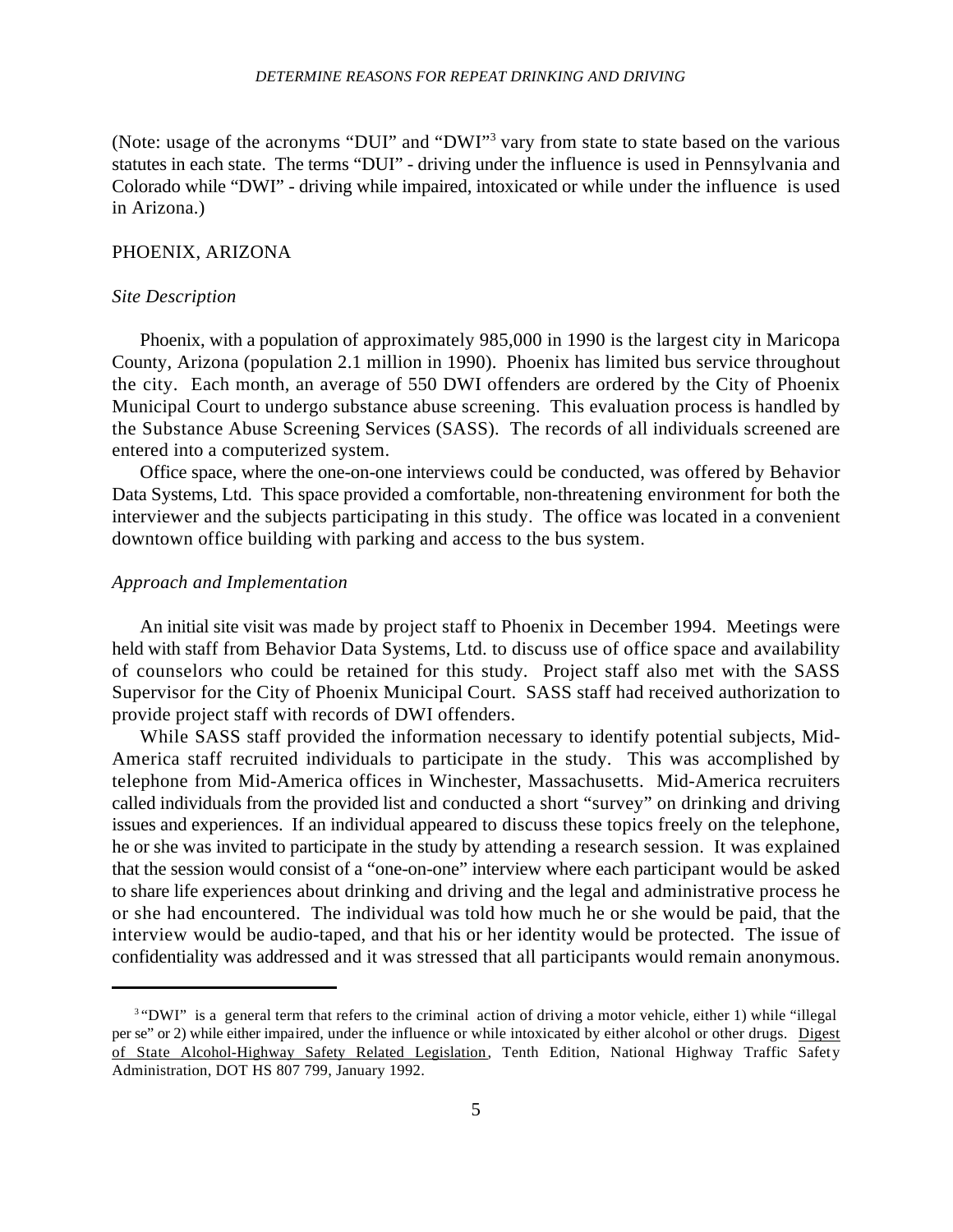An appointment was scheduled and a reminder call was made the day before the appointment.

The "no-show" rate for individuals with scheduled interviews was extremely high, probably due to apprehension about discussing DWI issues and opinions with people they did not know and due to second thoughts about having their personal stories recorded on audio-tape. Only a small portion of individuals who did not show up for an interview called to cancel or reschedule an appointment. We did not attempt to recontact individuals due to the sensitive nature of the research subject. We did experience objections from potential subjects who were unhappy about being contacted by a research firm on what they regarded to be a confidential subject. Staff members reassured these individuals that all names and numbers were being handled with the strictest confidence. At the end of our recruitment efforts, the list was returned to SASS with a letter certifying that no copies remained at Mid-America.

In addition to the telephone recruitment effort, classified ads were purchased and ran for one week in the *Arizona Republic* and the *Phoenix Gazette* announcing the research project and seeking individuals with a recent DWI offense in Phoenix. Interested parties were directed to call a Mid-America toll-free number. They were pre-qualified over the telephone and scheduled for an interview at a later date and time. Again, the "no-show" rate was extremely high. A total of 33 individuals called in response to the newspaper advertisements and 27 interviews were scheduled. Nine people, out of the 27 scheduled, showed up for their appointments.

Through SASS and Behavior Data Systems, Mid-America staff met and trained qualified counselors to conduct the interviews. SASS staff noted that a significant percentage of "monolingual Spanish-speaking" residents who understand no or very little English reside in Phoenix. Mid-America, with the assistance of SASS personnel, located a qualified Spanish speaking interviewer which allowed this segment of the population to be included in the study.

#### *Results*

Four interviewers in Phoenix conducted 43 interviews during the course of the project. Eleven of the interviews were conducted in Spanish. The Spanish speaking participants were recruited from assessment and treatment facilities by our Spanish speaking interviewer. The remaining 32 interviews in Phoenix were conducted in English. Twenty-three of these people were interviewed after being contacted by Mid-America staff on the telephone and nine participants were interviewed after calling in response to one of the newspaper advertisements. It should be noted that nearly three times as many interviews were scheduled but many participants did not show up for the appointments, despite reminder telephone calls.

## PITTSBURGH, PENNSYLVANIA

#### *Site Description*

Pittsburgh, with a 1990 population of approximately 370,000, is the largest city located in Allegheny County, Pennsylvania (population 1.3 million in 1990). Pittsburgh and the surrounding suburbs are serviced by a bus system and taxi service, and subway service connects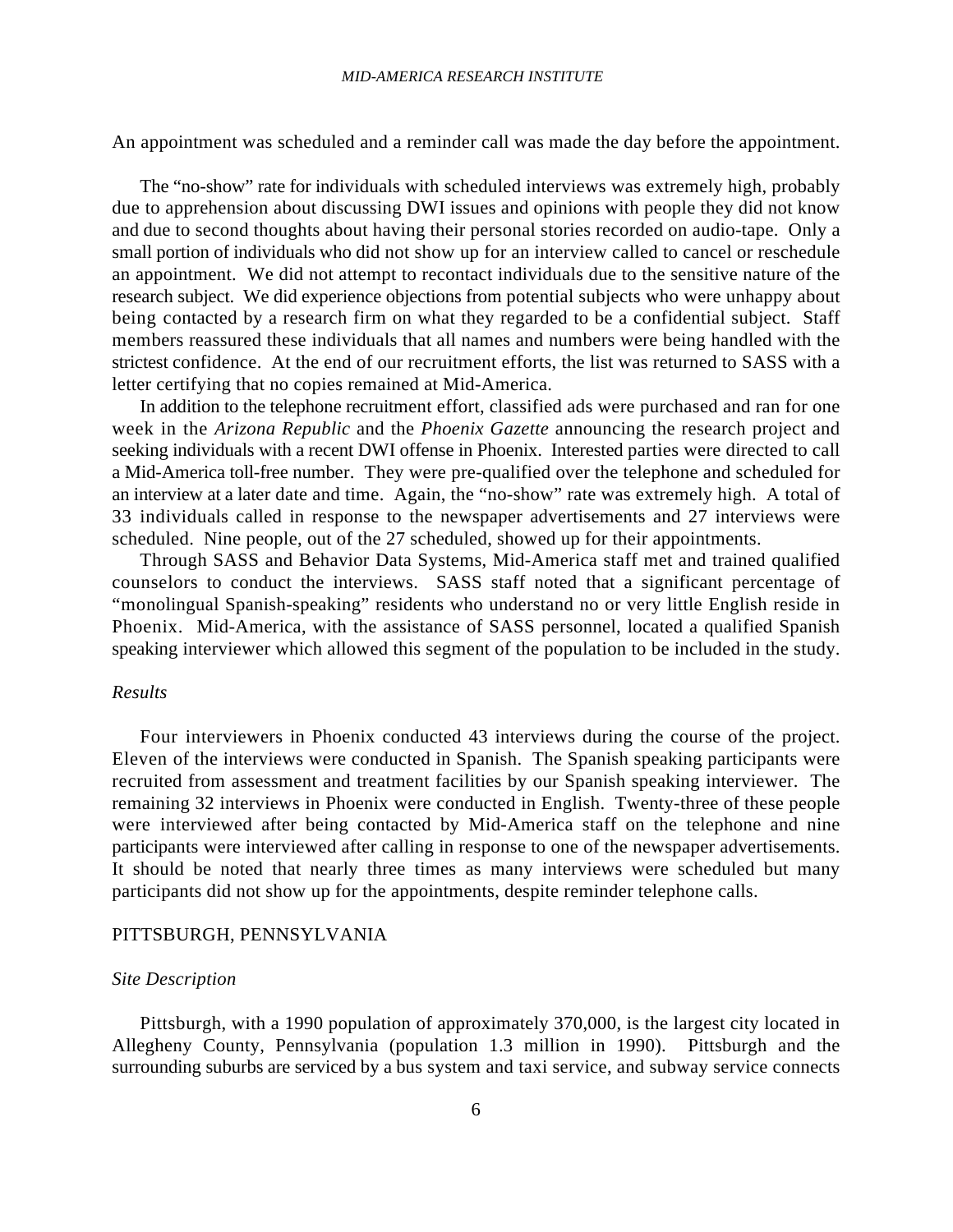#### *DETERMINE REASONS FOR REPEAT DRINKING AND DRIVING*

one area south of the city with the main business district in the city. All DUI offenders in Allegheny County (where Pittsburgh is located) are screened by counselors at the Allegheny County Alcohol Highway Safety Program. An average of 60 DUI offenders are screened per week by program staff.

The DUI Administrator of the Allegheny County Alcohol Highway Safety Program offered space in that facility which is located downtown. This office space provided a convenient, nonthreatening environment for both the interviewer and the subjects participating in this study.

## *Approach and Implementation*

Mid-America project staff traveled to Pittsburgh in March 1995 to meet with the DUI Administrator of the Allegheny County Alcohol Highway Safety Program. The Administrator suggested that staff members could recruit subjects for the study. A separate office was provided in the facility, staffed by counselors who were paid by Mid-America with research project funds and, for the purposes of this project, identified as Mid-America contract employees to the subjects. Again, confidentiality was guaranteed to the participants. Mid-America submitted a proposal to a research review committee in Allegheny County which had to grant approval to research projects within the county involving human subjects. We received approval after certifying the audio tapes recorded in Allegheny County would be erased at the conclusion of the project. We also met with counselors who were interested in participating in this project. They reviewed the Discussion Guide (see Appendix) and we discussed logistics. NHTSA approved Pittsburgh as the second site.

#### *Results*

Seven counselors conducted 80 interviews during the course of the research project. Problems were experienced with recruitment efforts as some individuals appeared wary of the audio-taping and others expressed weariness with being evaluated and discussing personal events yet again in another interview. (The potential participants for this research project had already been evaluated and spent time with counselors as mandated by the local courts.)

## 18TH JUDICIAL DISTRICT, COLORADO

#### *Site Description*

The 18th Judicial District encompasses Arapahoe, Douglas, Elbert and Lincoln Counties which lie primarily south and east of Denver. For this project, subjects were recruited from Arapahoe and Douglas Counties and included participants from a mix of urban and rural areas. The combined population for this area was 451,902 in 1990. Public transportation was not available in this area.

DUI offenders within The 18th Judicial District in Colorado are screened by the Probation Department. An average of 350 DUI offenders are screened each month by program staff.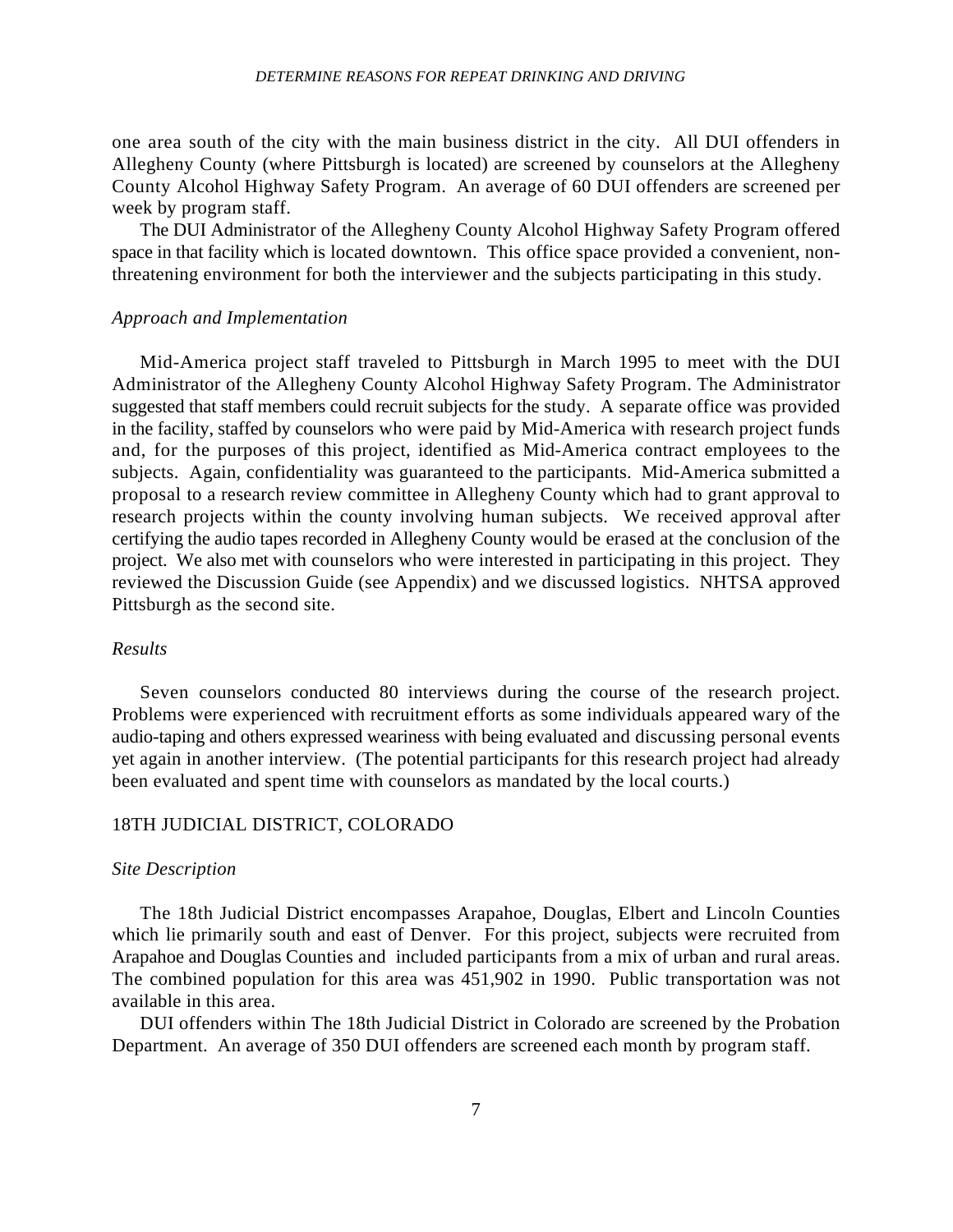#### *MID-AMERICA RESEARCH INSTITUTE*

#### *Approach and Implementation*

In March 1994, project staff met with NHTSA Regional staff who supported the inclusion of the 18th Judicial District in this project. We attended meetings in Littleton with the Chief Probation Officer and a Supervisor for the 18th Judicial District. It was proposed that staff members could recruit subjects for the study at three separate locations. The recruitment would take place after the screening, with appointments set up for subjects to come back at a later date to participate in the interview. The interview would be conducted by a counselor other than the person who handled the screening. We also met with qualified counselors and probation officers who were interested in working on this project. They reviewed the Discussion Guide and administrative procedures and responded favorably to the proposed strategy. Also, a decision was made to include individuals confined to a multiple offender program (MOP).

#### *Results*

Five counselors and probation officers conducted a total of 59 interviews. Interviews were conducted with 16 MOP individuals. Again, as in Phoenix, the "no-show" rate was quite high for scheduled appointments. And, as in Pittsburgh, some of the potential participants were not interested in coming back to discuss DUI offenses "yet again" and so declined the offer to participate.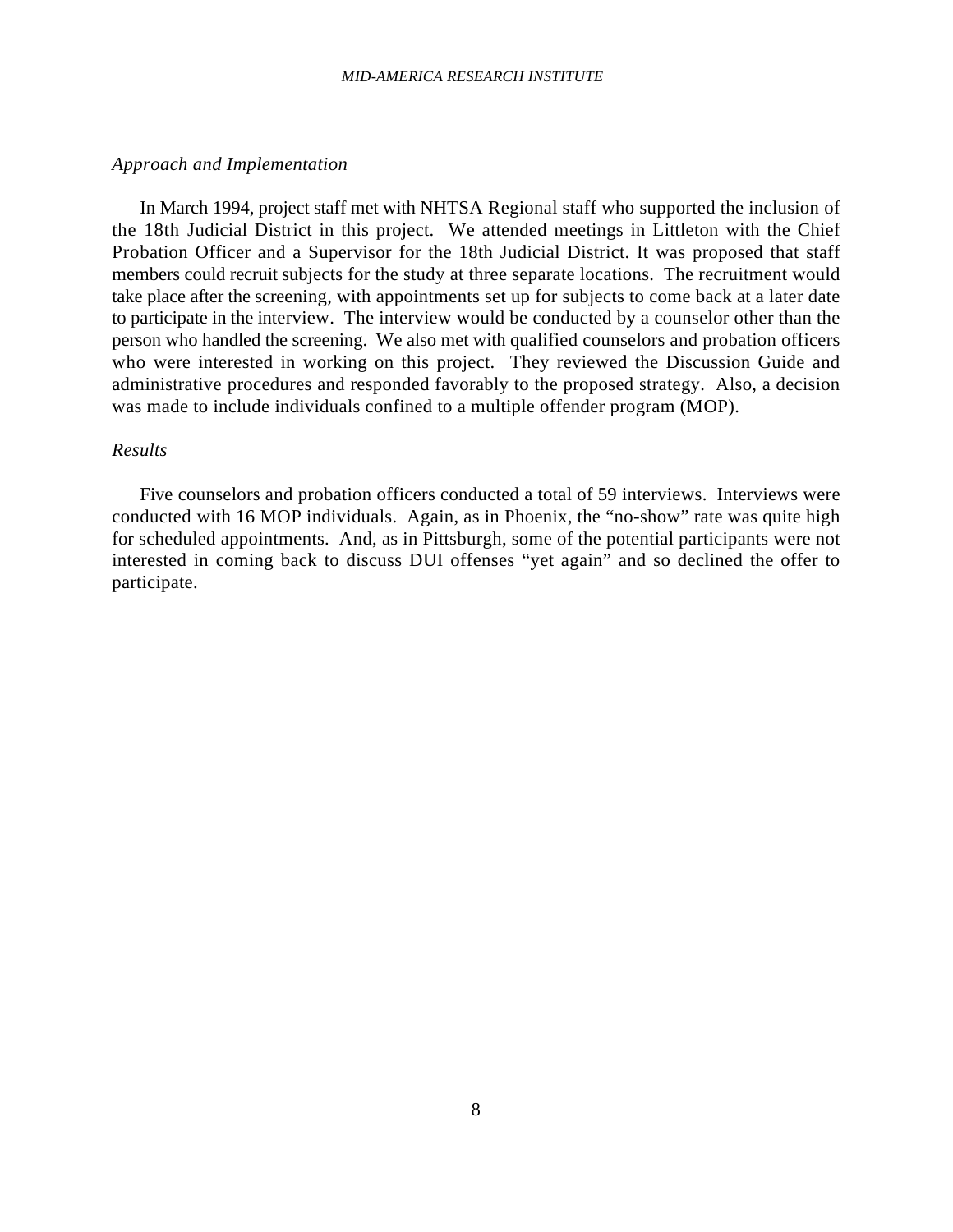## **3 - THE INTERVIEW PROCESS**

## DESCRIPTION OF SAMPLE OF SUBJECTS

Subjects for this study were drawn at random so that generalizations could be made about the DWI offender population. Due to the limited number of subjects participating in this project, not much segmentation was possible. The plan was to talk with individuals who had been convicted of DWI or DUI within three years of the interview. We believed subjects could recall convictions, sanctions, and drinking and driving behavior of more recent events in more detail than for those which occurred more than three years ago. Of course, in the cases of multiple offenders, one or more of the convictions may have occurred more than three years ago. Subjects were included who were still in the adjudication process for the most recent DWI or DUI offense.

## DEVELOPMENT OF THE DISCUSSION GUIDE

An interview instrument, in the form of a discussion guide, was developed outlining major topics to be addressed during each one-on-one interview session. This instrument was not developed to be a formal questionnaire, but to serve as a guide to the interviewer for important topics to be addressed during each session. Topics of interest included the following:

- Patterns of drinking (time of day, days of week, alone, in groups, location of drinking)
- Patterns of driving
- Patterns of drinking and driving
- Driving ability after drinking (perception of the level at which subject can safely operate a motor vehicle, and level of perception for others)
- $\blacksquare$  Situations where the person does drink and drive
- Drinking situations that do not lead to drinking and driving
- Experience with arrest and adjudication process
- Current knowledge of existing countermeasures
- Countermeasures which have been experienced to date
- The effect of those countermeasures on behavior
- New or improved countermeasures that might reduce the incidence of drinking-driving in general and for the respondent.

Subjects were encouraged to freely discuss lifestyles and incidents relating to alcohol use because situational information regarding the subjects' drinking and driving experiences were essential to this study, particularly since the study was designed to consider countermeasures for repeat offenders. The following statements are examples of situational factors that influence the drinking and driving decision: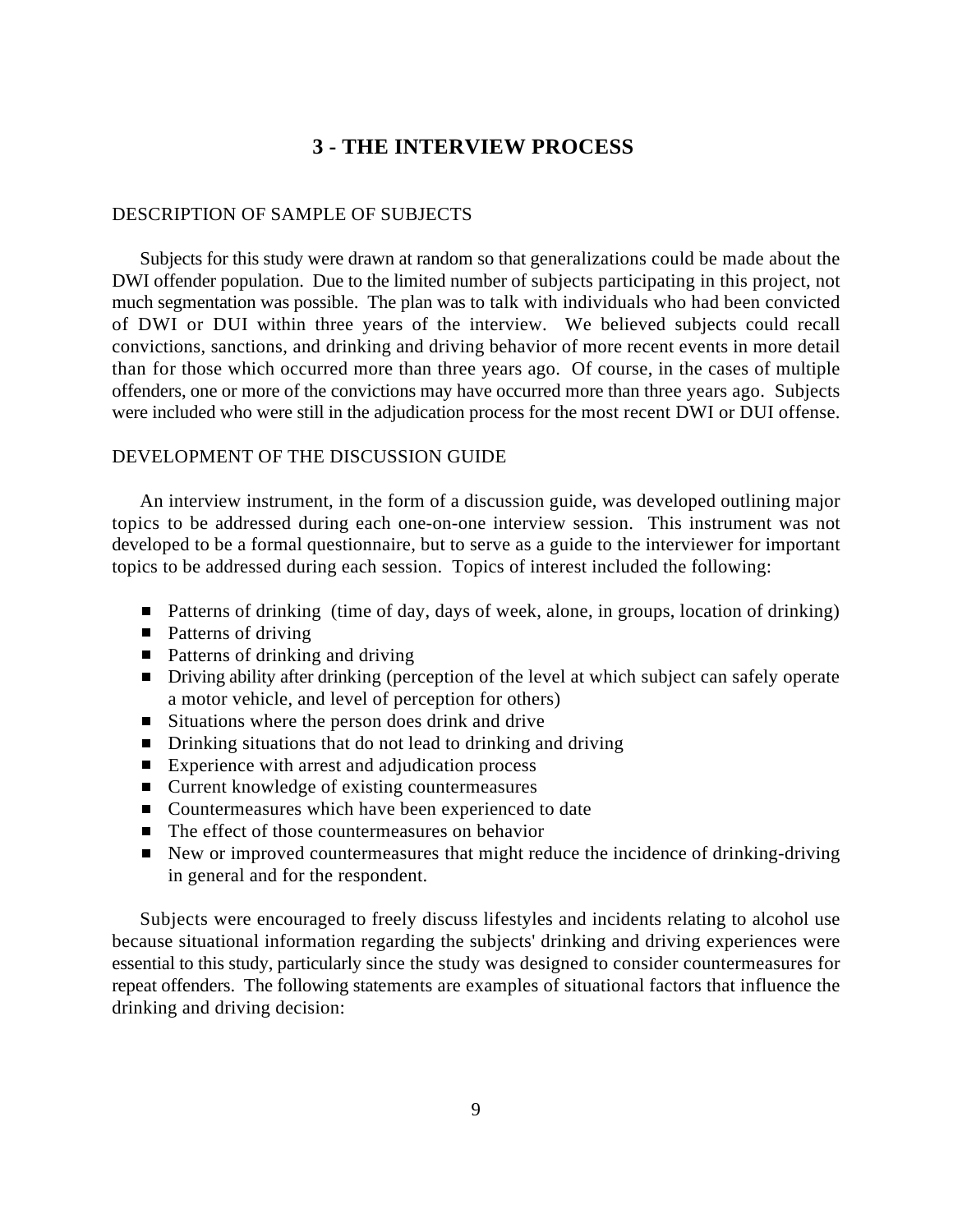- The subject is addicted to alcohol or is a problem drinker and drinks an amount of alcohol which increases the  $BAC<sup>4</sup>$  to a level in excess of the legal limit.
- $\blacksquare$  The subject has a lifestyle which (in his/her opinion) makes it impossible not to drive after drinking.
- The subject has no support system (family or friends) and/or does not demonstrate responsibility for actions or concern about consequences for illegal or inappropriate actions.

These and other situational factors identified during this study are presented in greater detail later in this report.

Following an interview guide allowed the interviewers freedom to pursue certain areas of the guide that seemed particularly relevant to an individual. In some interviews, certain sections of the guide were not as relevant, and, therefore, not pursued. In others, topics were missed (neglected) or time ran out. This resulted in some small numbers in certain response categories.

## GENERAL INTERVIEW PROCEDURES

Qualified individuals at each location were trained by Mid-America staff to conduct the interviews. All of these individuals had experience working with DWI offenders in either an assessment agency or a counseling facility. The general approach of using treatment professionals proved successful, and facility management cooperated by assigning staff members who would have no contact with the "client" during the assessment or treatment at that facility. Each interviewer signed a confidentiality agreement and agreed not to discuss client interviews except with Mid-America staff. This assured client confidentiality and also insured that information relayed during the course of our interviews would not affect the assessment or treatment the client was receiving at that facility. Interviewers were paid with project funds for conducting the interviews.

At two study sites, Pittsburgh and the 18th Judicial District in Colorado, study subjects were identified by the local assessment agency. These were the only agencies which have contact with or knowledge of virtually every convicted DWI offender in those jurisdictions. In Arizona, a list of names and telephone numbers was provided by the court and former DWI offenders were contacted by Mid-America staff. An advertisement was also placed in two Phoenix newspapers to recruit participants.

Each subject was paid a fee to participate; a check was given to the person at the end of the interview. Each interview was audio-taped. The subjects were advised of this fact in the recruitment process, along with the topics of discussion. The audio tapes and comments forms completed by the interviewers were forwarded to Mid-America staff.

 $3$  "BAC" is the acronym commonly used for blood or breath alcohol concentration. The usual ratio standards are the number of grams of alcohol either per 100 milliliters of blood, or per 210 liters of breath.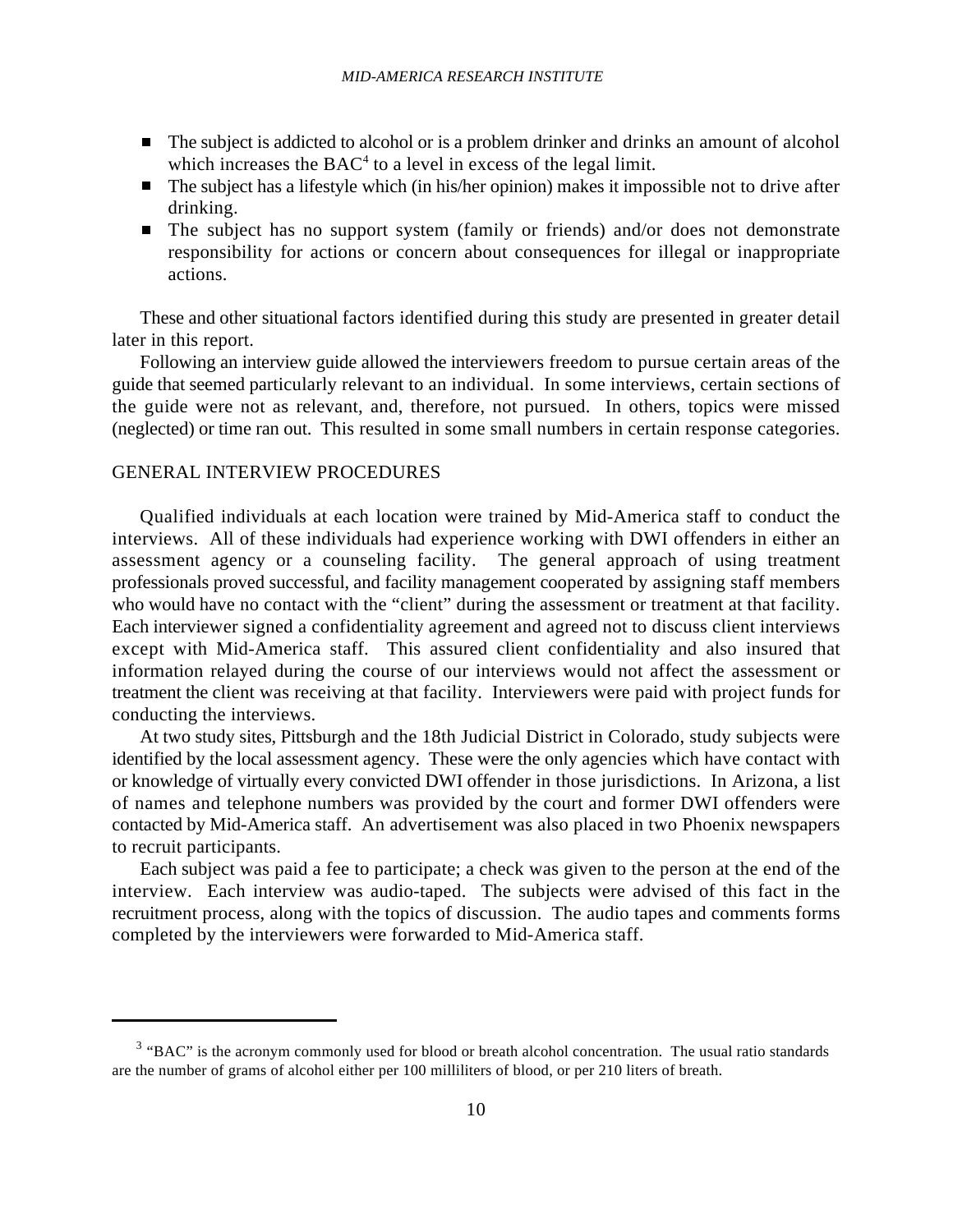#### COMPLETED INTERVIEWS

Our initial goal was to conduct 200 individual interviews over a four to five month period of time. During the eight month period, February to September 1995, 182 interviews were conducted at the three project sites. We have already discussed some of the problems which slowed the interviewing process. The interviewers in all three sites should be commended for persevering despite sometimes discouraging numbers of "refusals" and "no-shows" resulting in wasted time. We are convinced that best efforts were made to find and schedule participants.

As the interview process progressed, the tapes and client information forms were reviewed by staff at Mid-America. The information extracted from the 182 interviews showed no surprises as to demographic profile, beverage of choice, location of drinking or even reasons for repeat DWI behavior. At that point we believed continuing the process to obtain the remaining 18 interviews would not yield information which differed greatly from what had been collected. Therefore, Mid-America proposed to stop the interviews and analyze the existing data and NHTSA approved.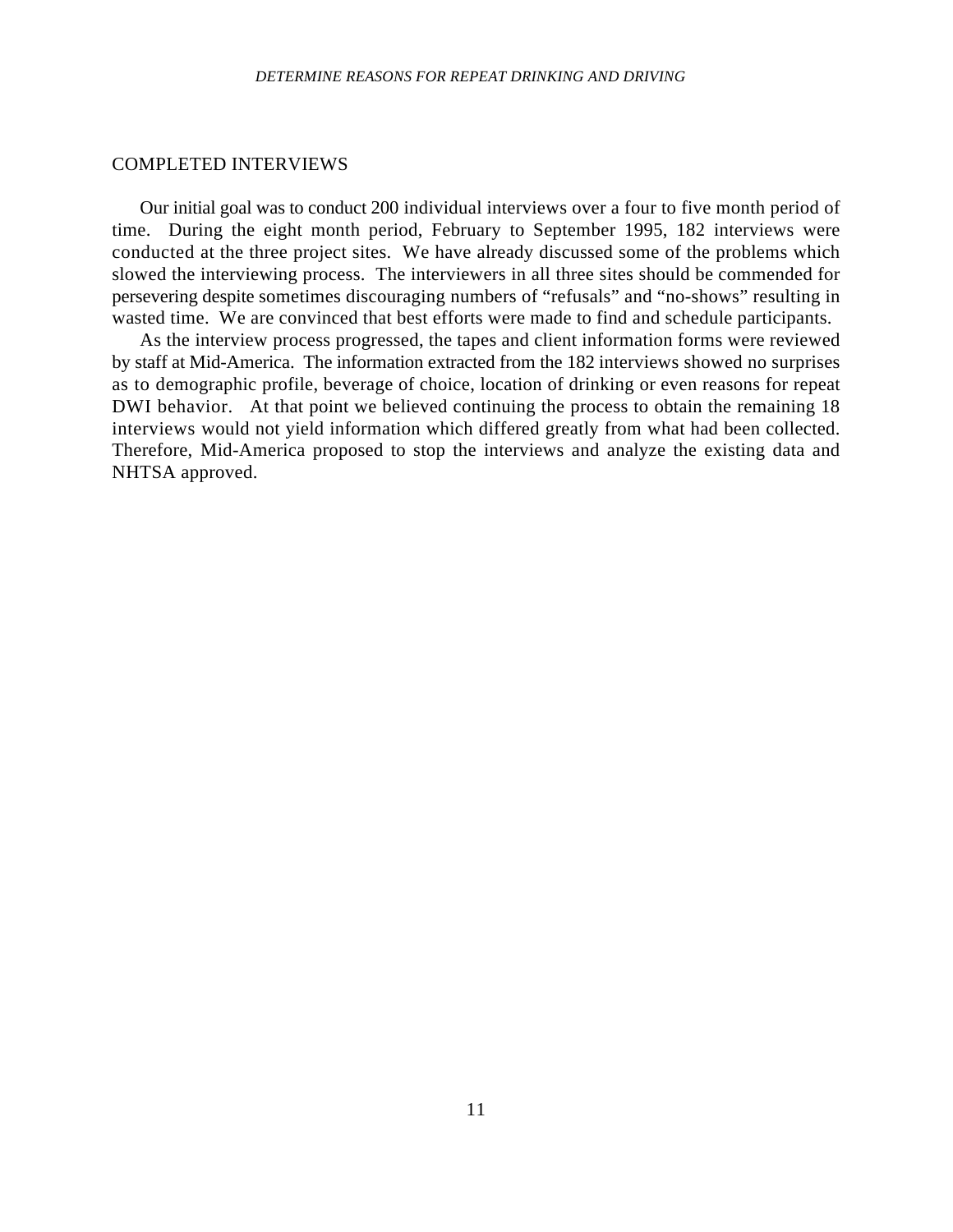## **4 - DATA COLLECTION AND PROCESSING**

Data were obtained from client information records, and from coding forms and written notes completed while reviewing the audio-tapes.

## CLIENT INFORMATION RECORD

The client information record form was developed to gather demographic information which might not otherwise be asked in the interview session (i.e. race, sex, age) and to provide a quick summary of respondent characteristics without having to review the tapes. A client information record was completed for each participant by the interviewer at the end of each interview session. The forms were sent back to Mid-America along with the audio-tapes. Information from the forms was entered into a database and tracked during the course of the project.

## INTERVIEW DATA

## *Data Coding and Entry*

The challenge to coding the interview data was to gather and convert information from freeflowing narrative discussions of pertinent topics to discrete data elements that could be ordered and analyzed methodically. This involved a significant coding effort. A coding form was designed to capture as much information from the taped interviews as possible. Mid-America staff listened to each of the audio-tapes and completed a coding form for each interview. Databases were written and all of the coded information was entered into these databases.

## *Data Compilation*

The coded narrative data was merged with the categorical data from the interviewers' forms into an analysis data set. All in all, there were 656 variables, many of which were tabulated as univariates and cross-tabs and used in support of the analyses discussed in subsequent sections of this report. In many cases, the counts were too low to perform meaningful statistical analyses.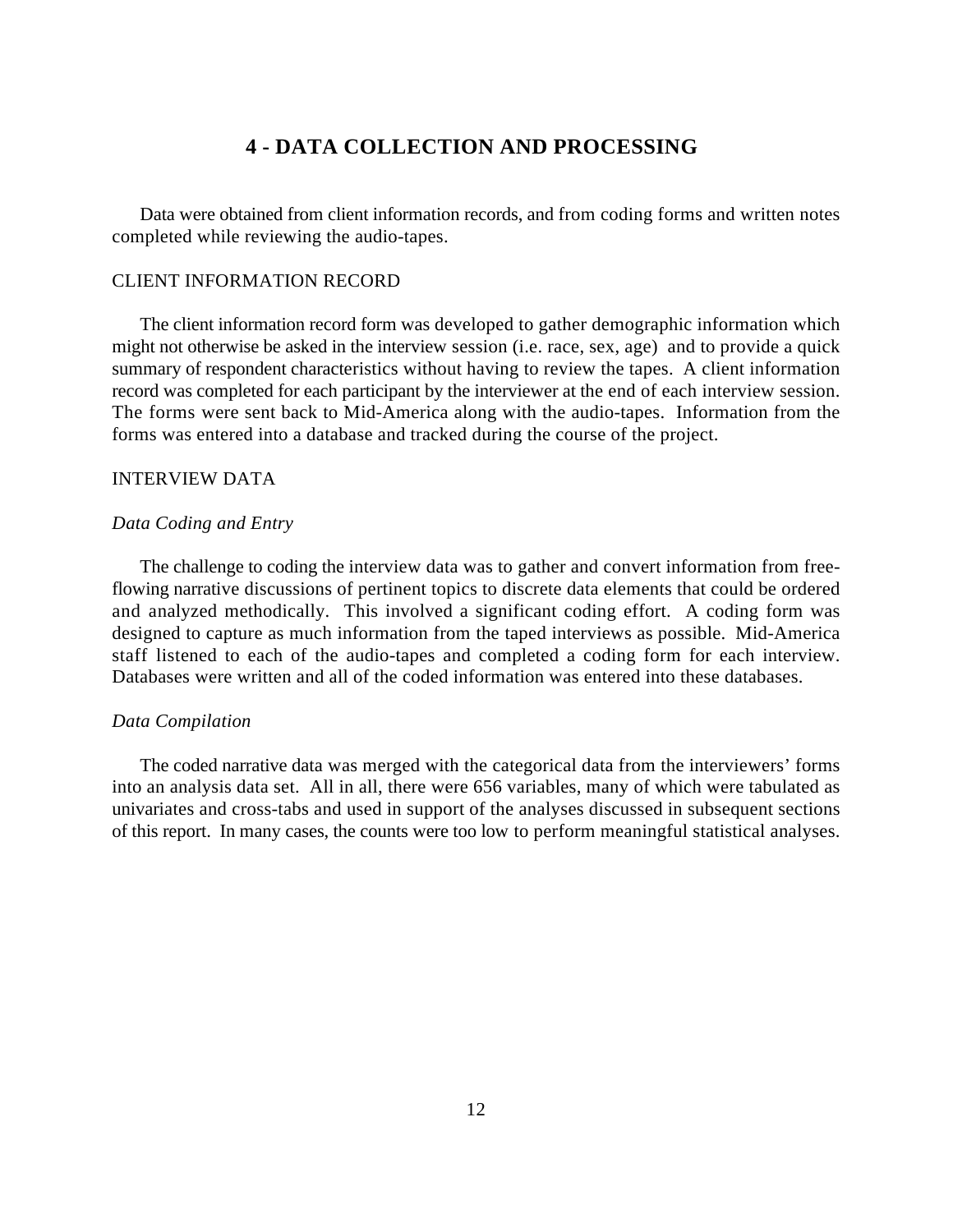## **5 - RESULTS OF DATA ANALYSIS**

## DEMOGRAPHIC INFORMATION

Table 1 shows the breakdown of study participants by ethnic background, gender and number of DWI offenses.

| Ethnic                       |                          |              | Male                     |                       |                | Female      |                          |              | Both        |
|------------------------------|--------------------------|--------------|--------------------------|-----------------------|----------------|-------------|--------------------------|--------------|-------------|
| Background                   | 1 Offense                | 2            | $3+$                     | Total                 | 1              | 2           | $3+$                     | Total        | --          |
| White                        | 11<br>(64.7)             | 58<br>(78.3) | 52<br>(81.3)             | 121<br>(78.6)         | 6<br>(85.7)    | 12<br>(100) | $\overline{7}$<br>(87.5) | 25<br>(92.6) | 146         |
| Hispanic-Mexican ori-<br>gin | $\overline{2}$<br>(11.7) | 5<br>(6.8)   | $\overline{7}$<br>(10.9) | 14<br>(9.1)           | 1<br>(14.3)    |             | 1<br>(12.5)              | 2<br>(7.41)  | 16          |
| Hispanic-Cuban origin        |                          |              | 1<br>(1.6)               | $\mathbf{1}$<br>(0.7) |                |             |                          |              | 1           |
| Hispanic-Guatemalan          | $\mathbf{1}$<br>(5.9)    |              |                          | 1<br>(0.7)            |                |             |                          |              | 1           |
| Black, African-Ameri-<br>can | 2<br>(11.7)              | 10<br>(13.5) | $\overline{4}$<br>(6.3)  | 16<br>(10.4)          |                |             |                          |              | 16          |
| American Indian              |                          | 1<br>(1.4)   |                          | 1<br>(0.7)            |                |             |                          |              | 1           |
| Not given                    | 1<br>(5.9)               |              |                          | $\mathbf{1}$<br>(0.7) |                |             |                          |              | $\mathbf 1$ |
| <b>TOTAL</b>                 | 17                       | 74           | 64                       | 155                   | $\overline{7}$ | 12          | 8                        | 27           | 182         |

## **Table 1 - Ethnic Background of Study Participants By Gender and By Offense**

Note: Numbers in parentheses are percentages.

As indicated in Table 1 above, the number of study participants with one DWI offense totaled 24 (comprised of 17 men and 7 women), 86 individuals had two DWI offenses (74 men and 12 women) and 72 of our study participants had three or more DWI offenses. A breakdown of the 72 multiple offenders is as follows: 47 had three DWI offenses (40 men and 7 women), 12 had four DWI offenses (11 men and one women), eight individuals had five DWI offenses (all men), three men had six DWI offenses, one man had ten DWI offenses and one man had 11 DWI offenses.

Table 2 below indicates the ages of the subjects at the time of their interviews. In some instances the age was not the same at the time of the most recent offense.In those instances, the participants were usually one year older than at the time of the latest offense.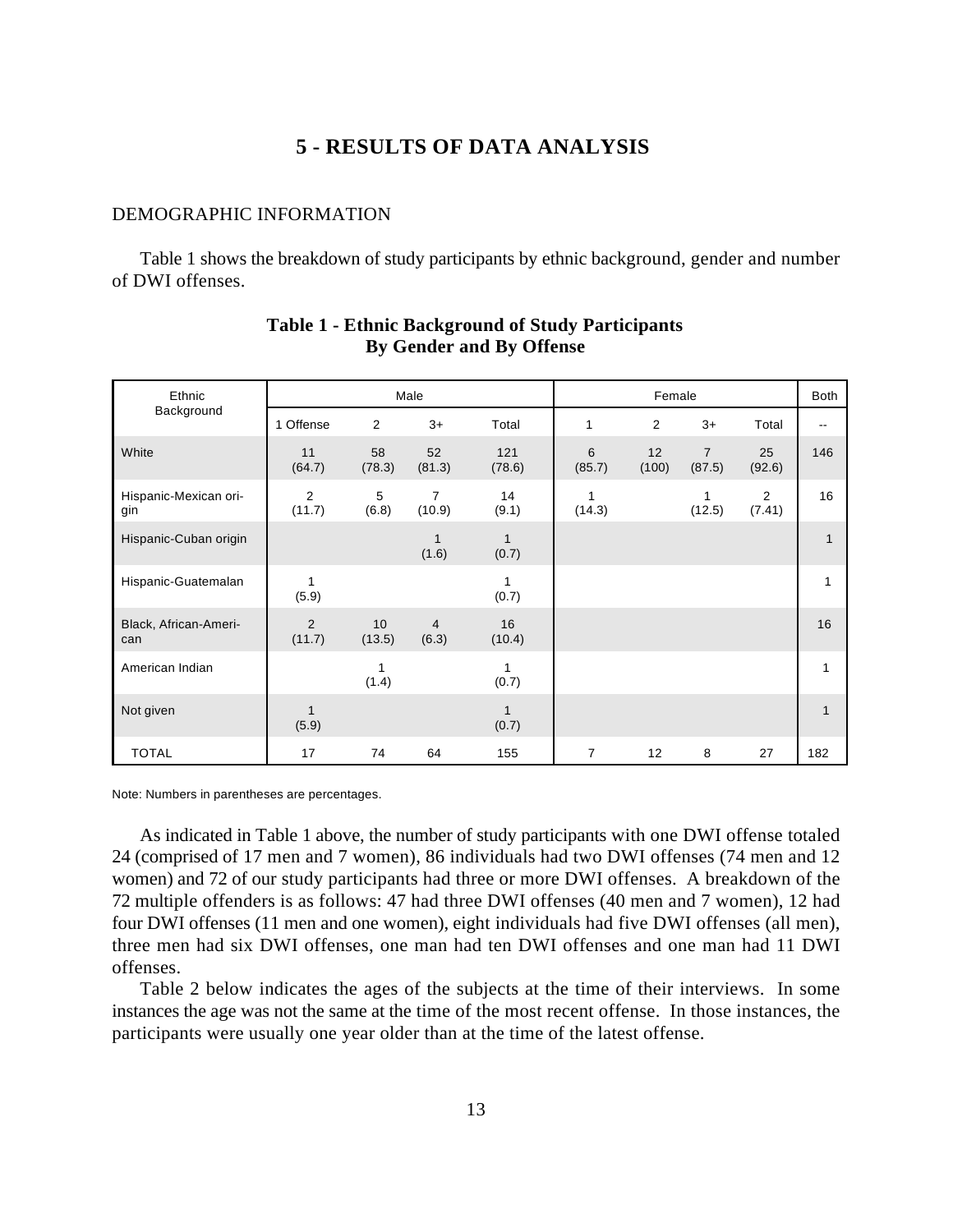| Range of<br>Ages | Number of<br>Participants |
|------------------|---------------------------|
| 19               | 1                         |
| 20-29            | 48                        |
| $30-39$          | 65                        |
| 40-49            | 49                        |
| $50 - 59$        | 16                        |
| >60              | 3                         |

## **Table 2 - Ages of Participants By Frequency**

Even though study participants volunteered to be interviewed and we did not attempt to control the demographic make-up of the participants, the resulting sample is reasonably representative of the age-sex distribution of the general DWI population. The majority of participants in our study were white males between the ages of 30 and 39 which reflects the majority of DWI offenders.

## DRINKING LOCATIONS AND DESTINATIONS

Participants in this study were asked where they typically consumed alcohol (usually more than one location and so percentages add to more than 100). Those locations are listed in the following table.

| <b>Locations of Drinking</b>                       | <b>Counts</b> | Percentage |
|----------------------------------------------------|---------------|------------|
| <b>Bars</b>                                        | 159           | 87%        |
| Home                                               | 117           | 64%        |
| Homes of friends or relatives                      | 76            | 42%        |
| Restaurants                                        | 52            | 28.6%      |
| Outdoors (party in woods, beach, fishing, concert) | 37            | 20%        |
| While driving around                               | 25            | 13.7%      |
| At work (with clients, co-workers)                 | 13            | 7%         |

## **Table 3 - Drinking Locations of Study Participants By Frequency - By Percentage**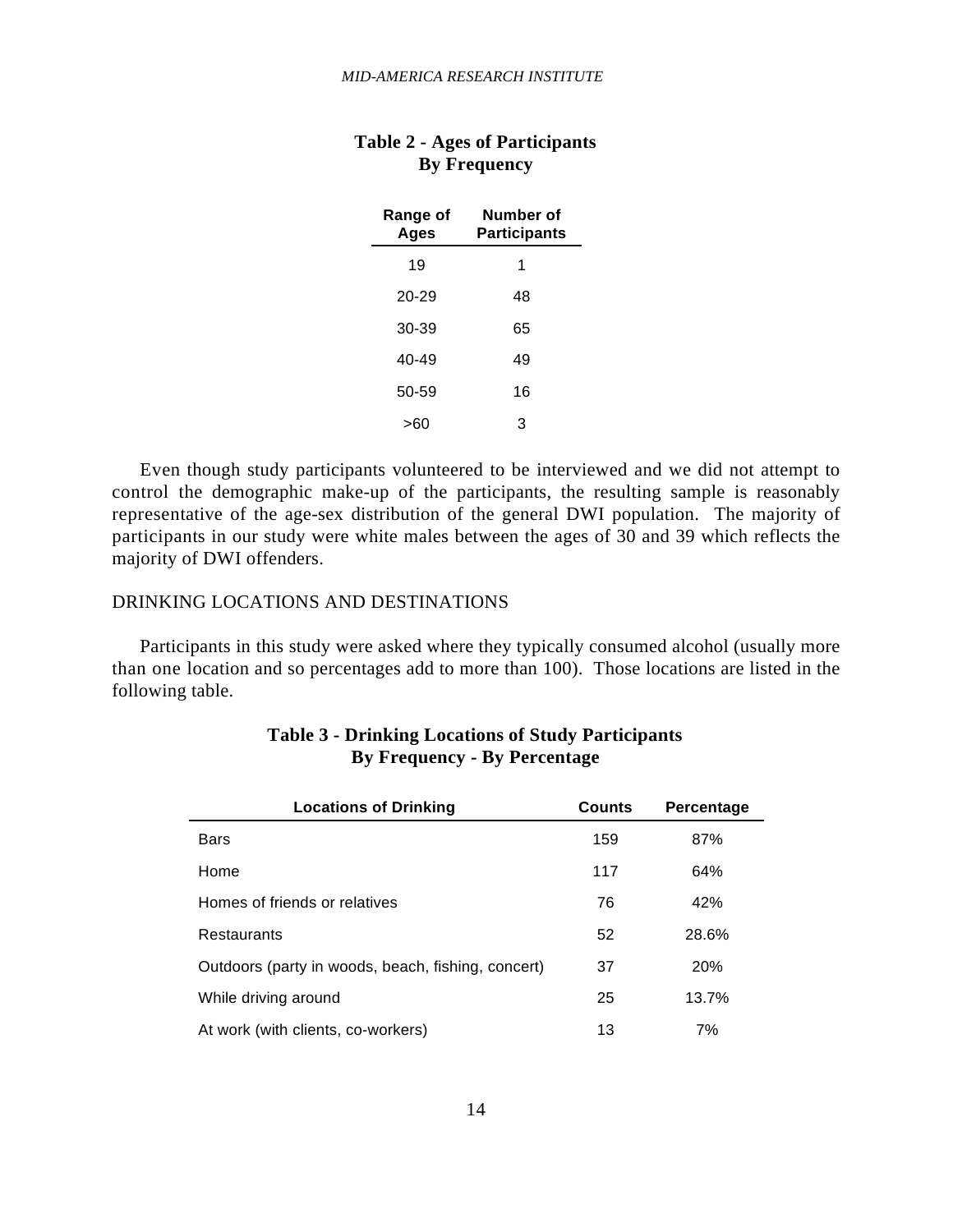### *DETERMINE REASONS FOR REPEAT DRINKING AND DRIVING*

As indicated in Table 3 above, twenty-five individuals participating in this study said they had sometimes drank for entertainment or enjoyment while driving around, or had drank while driving to their next destination.

Home was the usual destination where participants were driving to after drinking, both at the time(s) of arrest for DWI (65%) and the times when undetected (78%). All other destinations (such as homes of friends, bar hopping, liquor store, partying while driving, etc.) ranged from 15% to less than 1% of the responses.

#### ALCOHOL CONSUMPTION PATTERNS

Participants were asked about their drinking activity and typical beverage of choice. Some individuals described changing patterns due to health reasons, age, DWI offenses or other life events. These changes included the type of alcoholic beverages consumed and/or the amounts consumed (sometimes increased, sometimes decreased). Half of the participants interviewed for this study reported they had stopped drinking alcoholic beverages since their most recent offense. (We will discuss this finding in more detail later in this report.) If the people interviewed were not currently drinking, then we recorded their most prevalent drinking pattern in recent years.

Beer was the beverage of choice for most of our study participants with 147 people (87% of the men and 48% of the women) reporting they consumed beer all or most of the time. Forty-two (42) of the subjects drink liquor all of the time or most of the time (19% of the men and 44% of the women). The subjects' alcoholic beverage preferences are indicated in the table below.

|                              |     | Beer |     | Liguor |        | Wine  |  |
|------------------------------|-----|------|-----|--------|--------|-------|--|
| <b>Frequency of Drinking</b> | м   | F    | м   |        | м      |       |  |
| Drinks - All of the time     | 46% | 26%  | 8%  | 14%    | $.5\%$ | $0\%$ |  |
| Drinks -Most of the time     | 41% | 22%  | 11% | 30%    | 3%     | $0\%$ |  |
| TOTAL (>100%*)               | 87% | 48%  | 19% | 44%    | 4%     | $0\%$ |  |

## **Table 4 - Alcohol Preferences of Study Participants By Gender - By Percentage\***

\* Some participants appear in more than one category.

One male (.5%) participant who reported he drank wine all of the time also drank beer all of the time. Six men (3%) who drank wine most of the time, drank the wine with beer or liquor.

The types of alcohol consumed prior to a DWI arrest are recorded below by offense. (The 1st offense column includes the substances used by one time offenders and also includes the substances multiple offenders reportedly had used prior to their first arrest.) Sometimes, participants had consumed more than one type of alcohol. Many participants could not remember clearly how much they had consumed, but the average BAC level was 0.186 (no difference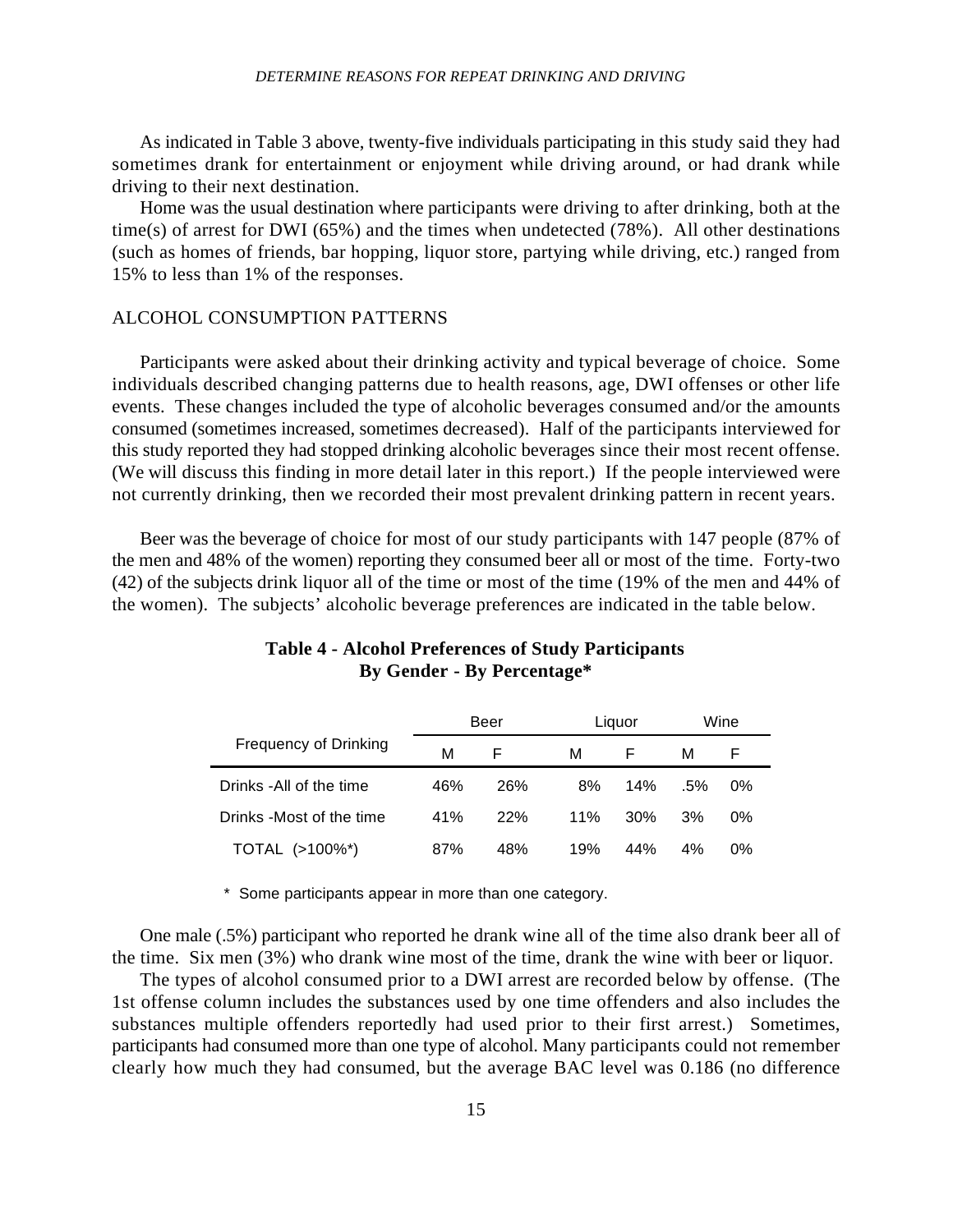between offenses). Participants were not asked about substances other than alcohol that were used prior to each arrest, but a surprising number volunteered this information, and the percentages are recorded in the table below.

| Substances  | 1st Offense | 2nd Offense | 3rd Offense | 4th Offense |
|-------------|-------------|-------------|-------------|-------------|
| Beer        | 66%         | 59%         | 51%         | 57%         |
| Liquor      | 28%         | 31%         | 35%         | 43%         |
| Other Drugs | 6%          | 7%          | 12%         | $0\%$       |
| Wine        | $1\%$       | 3%          | 2%          | 0%          |

## **Table 5 - Substances Consumed At Time of Arrest By Offense - By Percentage**

Seventy-seven percent (77%) of respondents usually drink with others when they drink alcoholic beverages, 15% usually drink alone. The remainder reportedly drink alone and with others at about equal rates.

We coded days of the week and time of day the participants usually would drink. We were able to code when the participants would typically drink in a normal week for 164 of the subjects. Some of the subjects appear in more than one category, for example, every weekend and several days during the week.

## **Table 6 - Days Participants Typically Drink By Percentage**

| <b>Days Person Usually Drinks</b> | Percent of Resp. |
|-----------------------------------|------------------|
| Most weekends                     | 27%              |
| Occasionally during the week      | 27%              |
| Daily                             | 25%              |
| Every weekend                     | 20%              |
| Several days during the week      | 17%              |
| Occasionally during the weekend   | 16%              |
| Most weekdays                     | 10%              |
| Varies                            | 13%              |

We were able to code the times of day that 160 of the study participants would drink. The responses are given below.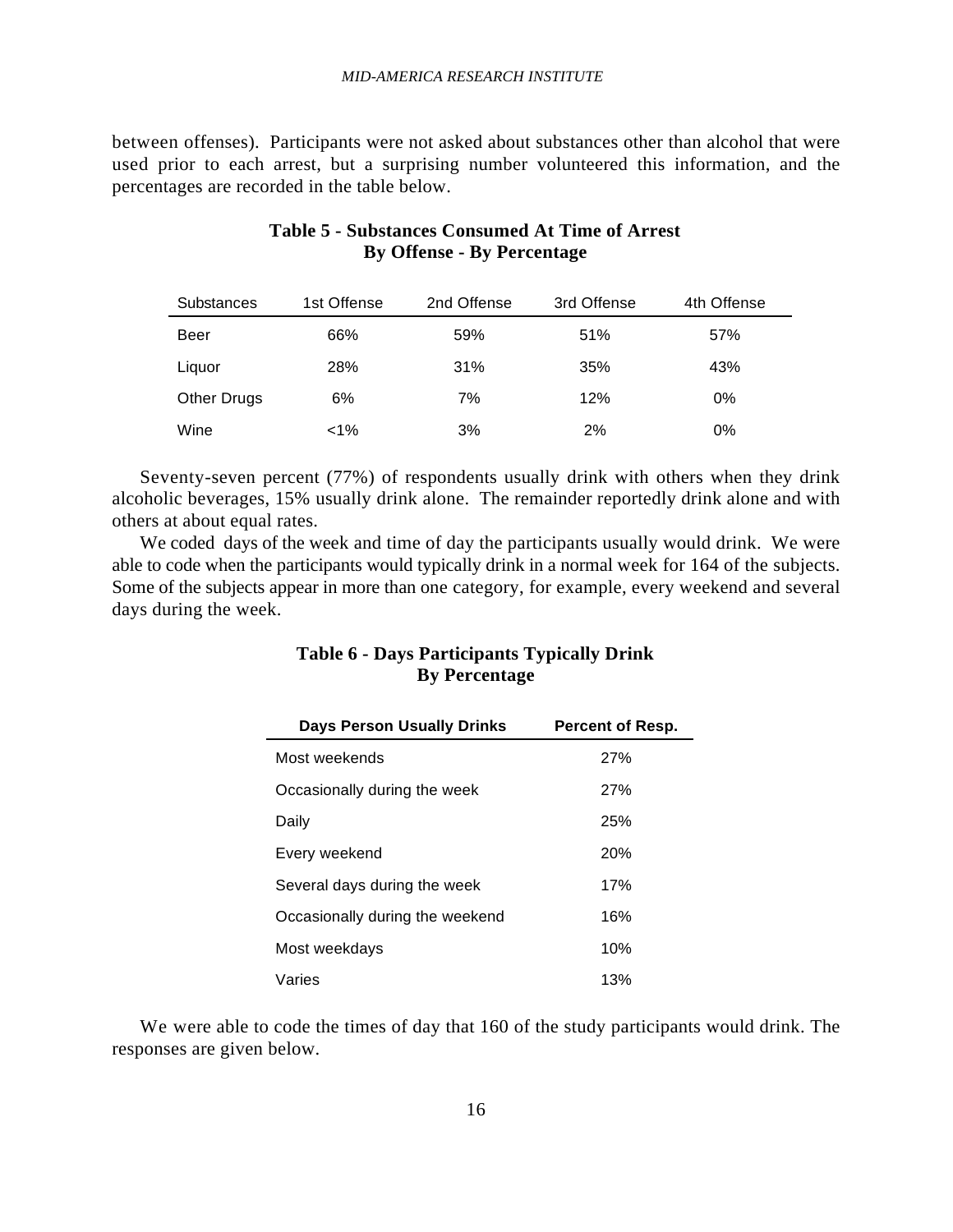| <b>Time of Day</b> | <b>Percentages</b> |
|--------------------|--------------------|
| Evenings           | 85%                |
| Afternoons         | 23%                |
| Varies             | 17%                |
| Mornings           | 12%                |

## **Table 7 - Drinking Patterns - Time of Day By Percentage**

## REASONS FOR DRIVING UNDER THE INFLUENCE

Most of our study participants gave multiple reasons for driving after drinking. The most commonly heard reason for driving under the influence was simply that the person thought he or she was "OK to drive." One hundred and twenty-one of our participants gave this answer as one of the reasons they drove after drinking.

| <b>Reasons For Driving After Drinking</b>         | Number of<br><b>Responses</b> |
|---------------------------------------------------|-------------------------------|
| Thought he/she was OK to drive                    | 121                           |
| Just did not think about it.                      | 79                            |
| Lacks control over him/herself after drinking     | 70                            |
| No one available to drive for him/her             | 54                            |
| Would be OK if careful (to avoid accident/arrest) | 52                            |

## **Table 8 - Reasons for Driving After Drinking By Frequency**

We looked at these top five reasons by gender and by number of DWI offenses, but found no statistically significant differences even at the 0.10 level.

Participants were asked if they ever planned not to drink or to drink only a certain amount of alcohol when they knew they would be driving afterward. Seventy-eight percent (78%) of the participants who answered said yes they would not drink or would limit the amount they drank if they knew they would be driving. This number included participants who made plans to not drink or reduce the amount consumed, but despite good intentions, they were not always successful in sticking with their plans once they began to drink.

There was no difference between males and females in their responses. However, differences were noted between the groups of offenders. First offenders were more likely to have answered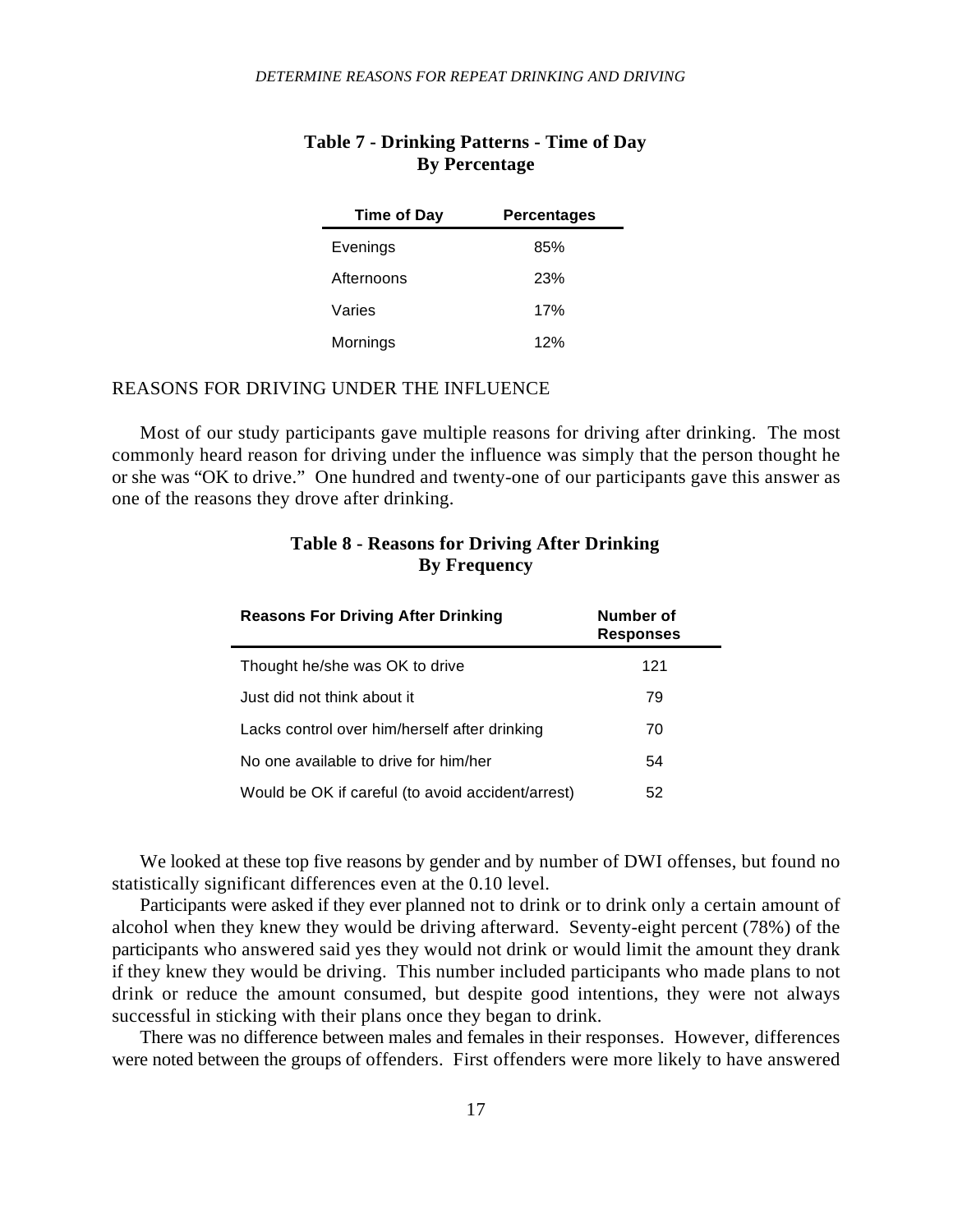#### *MID-AMERICA RESEARCH INSTITUTE*

yes that they would limit the amount of alcohol consumed or not drink at all if they knew they would be driving. As outlined in the table below, that number decreased as the number of DWI offenses increased.

|                    | <b>Limits Or</b><br><b>Does Not Drink</b> | <b>Drinks</b> | (Counts) |
|--------------------|-------------------------------------------|---------------|----------|
| <b>One Offense</b> | 94.2%                                     | 5.8%          | 17       |
| Two Offenses       | 82%                                       | 18%           | 61       |
| Three+ Offenses    | 69.1%                                     | 30.9%         | 55       |

## **Table 9 - Planned Alcohol Intake Before Driving By Offense By Percentage (By Frequency)**

#### DRIVING ABILITY AFTER DRINKING

Ninety-eight participants discussed their own driving ability after drinking any alcohol. We plotted their responses on a scale of 1 to 10 with the following results:

|  | Affected Negatively Somewhat Affected No Difference | Slightly Improved | <b>Better Driver</b> |        |
|--|-----------------------------------------------------|-------------------|----------------------|--------|
|  |                                                     |                   | $\mathbf{3}$         | $= 98$ |

The rankings on this scale are not a very useful measure of driving skill perceptions after alcohol consumption. Some participants responded that, when sober they knew drinking affected their driving, but after drinking, they knew they would respond differently. Others did not make a distinction.

Fifty-seven respondents said that before any DWI convictions or education, they thought they could consume an average of 5.7 drinks and still drive safely. The number of drinks fell to an average of 2.5 after education (30 responses).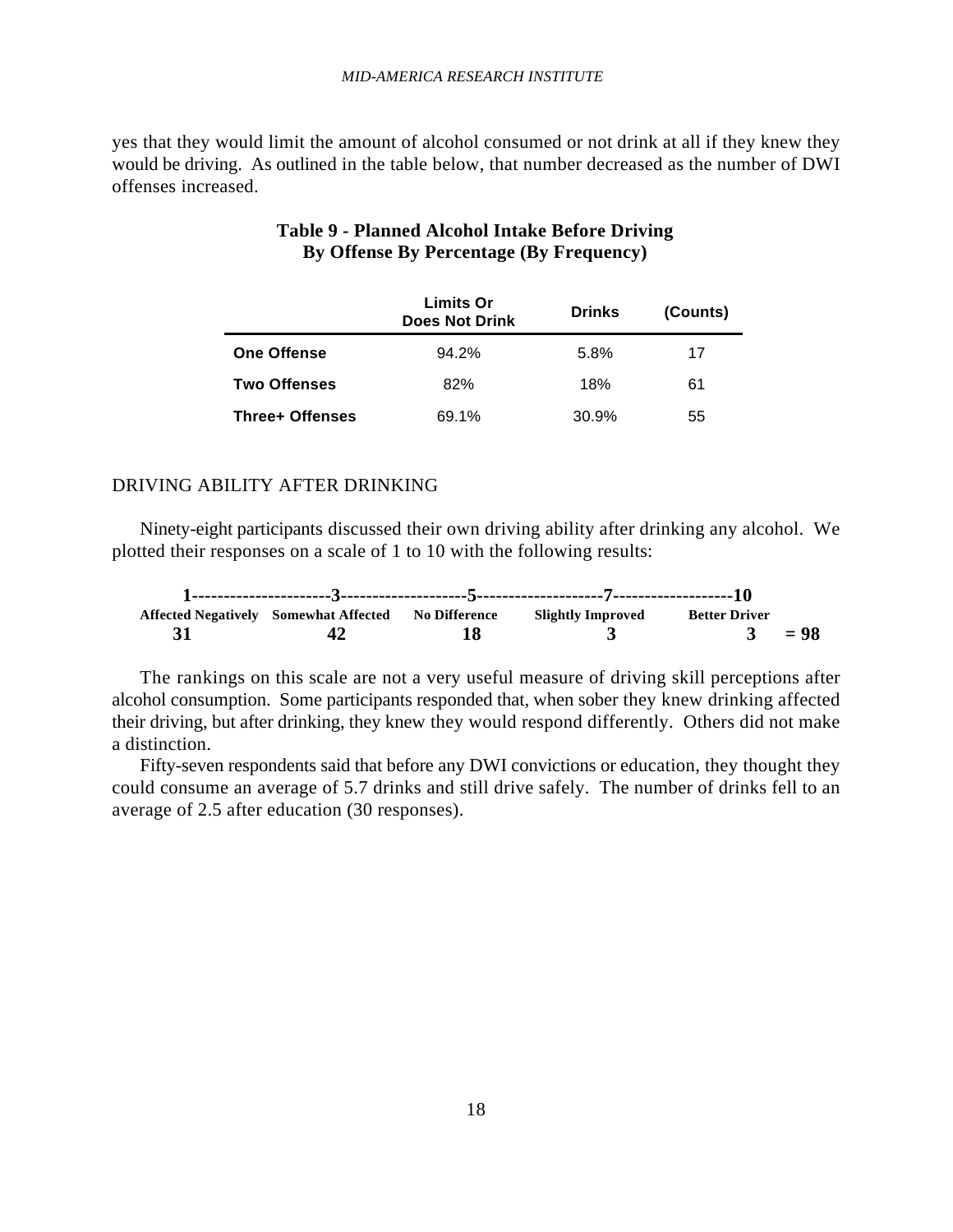### *DETERMINE REASONS FOR REPEAT DRINKING AND DRIVING*

#### DRINKING AND DRIVING VERSUS NON-DRIVING SITUATIONS

Participants were asked to discuss occasions when they drank but decided not to drive afterward. Most of the participants who responded to this topic gave socializing/entertainment as the reason they were drinking when they decided to not drive. They were asked what alternative(s) they had used. The alternatives heard most frequently are listed below with the number of responses following each item.

| <b>Alternatives</b>                                  | <b>Responses</b> |
|------------------------------------------------------|------------------|
| Someone else who had also been drinking drove        | 52               |
| Another person drove another vehicle (not subject's) | 48               |
| Walked                                               | 48               |
| Taxi                                                 | 39               |
| Stayed somewhere (with friend, hotel)                | 39               |
| Called someone for a ride                            | 31               |
| Designated Driver                                    | 30               |
| Drank at home so would not have to drive afterward   | 24               |
| Another person drove the subject's vehicle           | 20               |
| Others took keys (so had to accept ride, or walk)    | 18               |
| Used public transportation                           | 16               |
| Slept in vehicle                                     | 16               |

## **Table 10 - DWI Alternatives Used by Participants By Frequency**

Also, 10 individuals said AA had served as a deterrent from driving on at least one occasion and 10 individuals said knowledge of operating DWI roadblocks had stopped them from driving.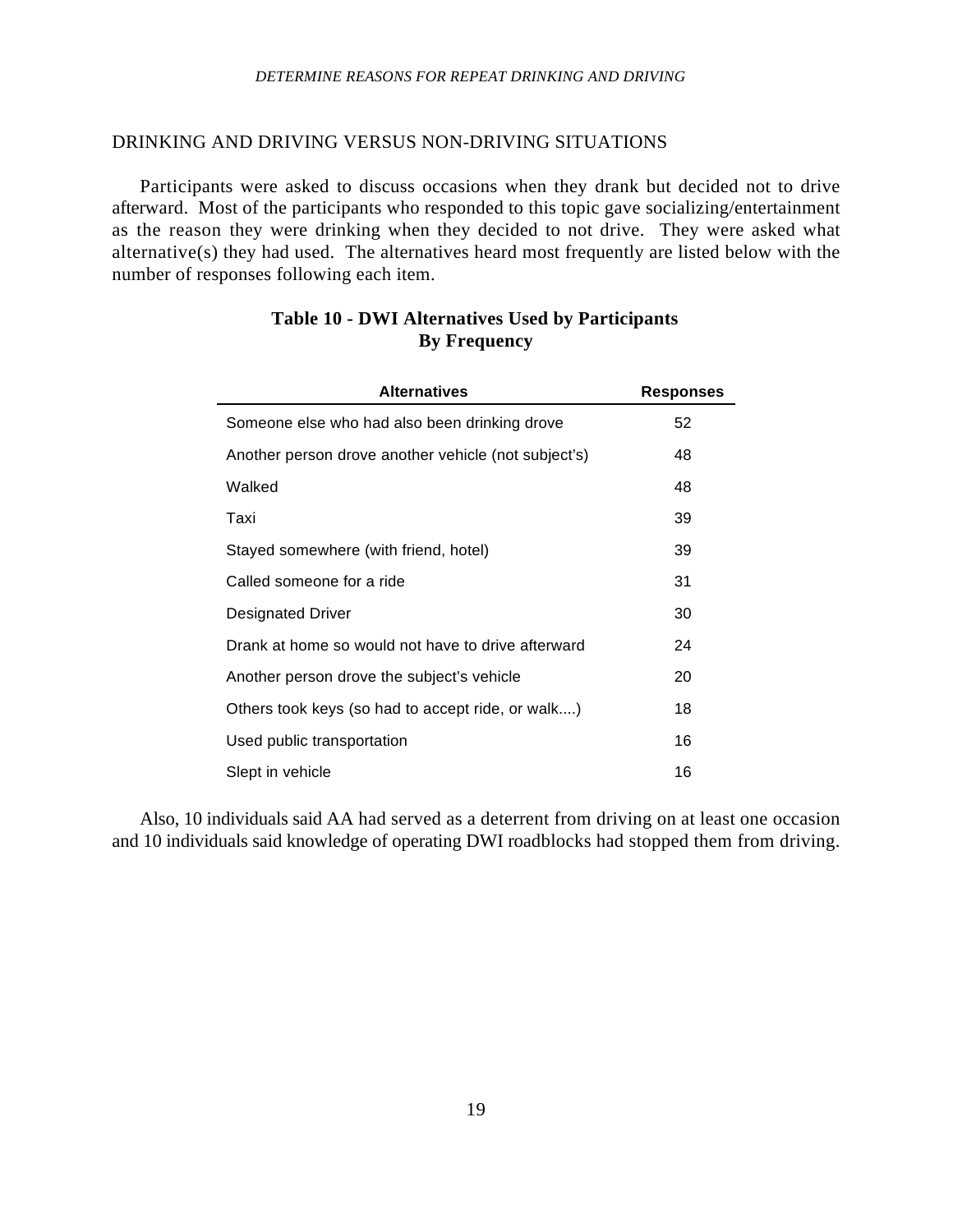When participants were asked why alternatives were not used, some of the responses were:

## **Table 11 - Why Participants Did Not Choose Alternatives to DWI By Frequency**

| Reasons                                           | <b>Responses</b> |
|---------------------------------------------------|------------------|
| Person thought he/she was OK to drive             | 89               |
| Just did not think about alternatives             | 47               |
| Thought if careful, would not get caught          | 29               |
| Short distance to travel so should be OK to drive | 26               |
| Too drunk to think about choices                  | 25               |
| Planned ahead but changed mind or forgot          | 24               |

Under the category of what makes DWI unavoidable for the person, 20 people said they could not control themselves and that the alcohol clouds their judgement, 19 people responded pride and their "independence" stopped them from seeking alternatives and 17 said there was no one else to drive. However, many of our study participants said DWI is always avoidable.

## WHAT STOPPED DRINKING OR DWI FOR SOME PERIOD TIME

One hundred and fifty-one (151) of our participants said they had stopped drinking or stopped DWI for some period of time at least at one point in their lives. We coded the events and/or reasons the participants attributed to stopping their drinking or stopping their driving after drinking for some period of time.

The threat of arrest and/or the consequences of an arrest was the reason we heard most often why one hundred and eleven (111) of our participants stopped either drinking or driving after drinking on 156 different occasions or times in their lives. Fifty-eight of our participants identified this reason as presently inhibiting their drinking or drinking and driving.

The list of events or reasons for stopping the behaviors are listed below. This table reflects how many times we heard each reason. Sometimes participants stopped one of the behaviors (DWI or drinking) at different times in their lives and sometimes participants gave multiple reasons for stopping. For example, 94 times we heard "self-examination" as a reason why a particular behavior was stopped (not 94 people as sometimes an individual would mention it more than one time) and sometimes additional reasons were given as well (for example, "family intervention").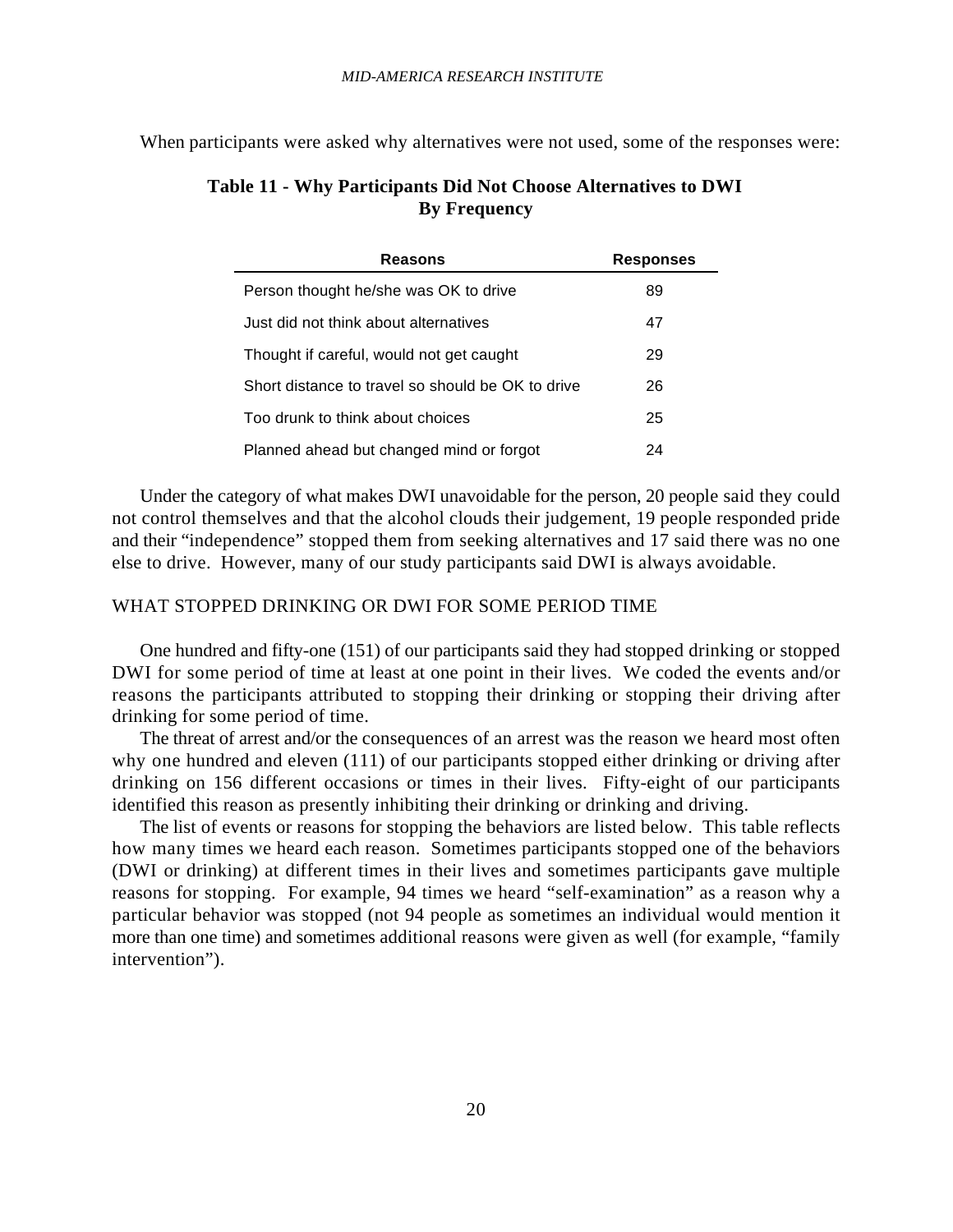| <b>Events or Reasons Why</b><br><b>Behavior Stopped</b> | <b>Stopped</b><br>DWI | <b>Stopped</b><br><b>Drinking</b> | <b>Not</b><br><b>Identified</b> | Total |
|---------------------------------------------------------|-----------------------|-----------------------------------|---------------------------------|-------|
| 1. Threat of Arrest/Sanctions                           | 53                    | 99                                | 4                               | 156   |
| 2. Self-examination of behavior                         | 21                    | 73                                | 0                               | 94    |
| 3. Health reasons                                       | 2                     | 33                                | 0                               | 35    |
| 4. Family intervention                                  | 5                     | 22                                | 2                               | 29    |
| 5. DWI education                                        | 4                     | 13                                | 1                               | 18    |
| 6. License Suspension/Loss                              | 5                     | 10                                | 0                               | 15    |
| 7. Intervention by friends                              | 2                     | 5                                 | 0                               | 7     |

## **Table 12 - Events or Reasons Which Stopped DWI or Drinking By Frequency of Event or Reason (Not by number of offenders)**

## REASONS WHY DRINKING OR DWI STARTED AGAIN

We also recorded why our study participants started drinking again, or drinking and driving again, after having stopped for a period of time. Many times participants gave multiple reasons for re-engaging in previous drinking behaviors. The following reasons were given:

|  |  | Table 13 - Reasons Why Reverted to Drinking or DWI (By Frequency) |  |
|--|--|-------------------------------------------------------------------|--|
|--|--|-------------------------------------------------------------------|--|

|    | <b>Reasons</b>                                                                                                               | <b>Responses</b> |
|----|------------------------------------------------------------------------------------------------------------------------------|------------------|
| 1. | Gradually increased drinking (sometimes not aware of it)                                                                     | 48               |
| 2. | Influence of friends, family, co-workers (or work situation or wanted<br>to be out socializing again)                        | 41               |
| 3. | Life problems (relationships, business problems)                                                                             | 40               |
| 4. | Wanted to start drinking again, enjoys drinking                                                                              | 33               |
| 5. | Person thought drinking a small amount of alcohol would be OK<br>(sometimes what the person thought would be a legal amount) | 31               |
| 6. | Addicted (hard to stop drinking)                                                                                             | 25               |
| 7. | Thought a DWI arrest could not happen to him/her again                                                                       | 12               |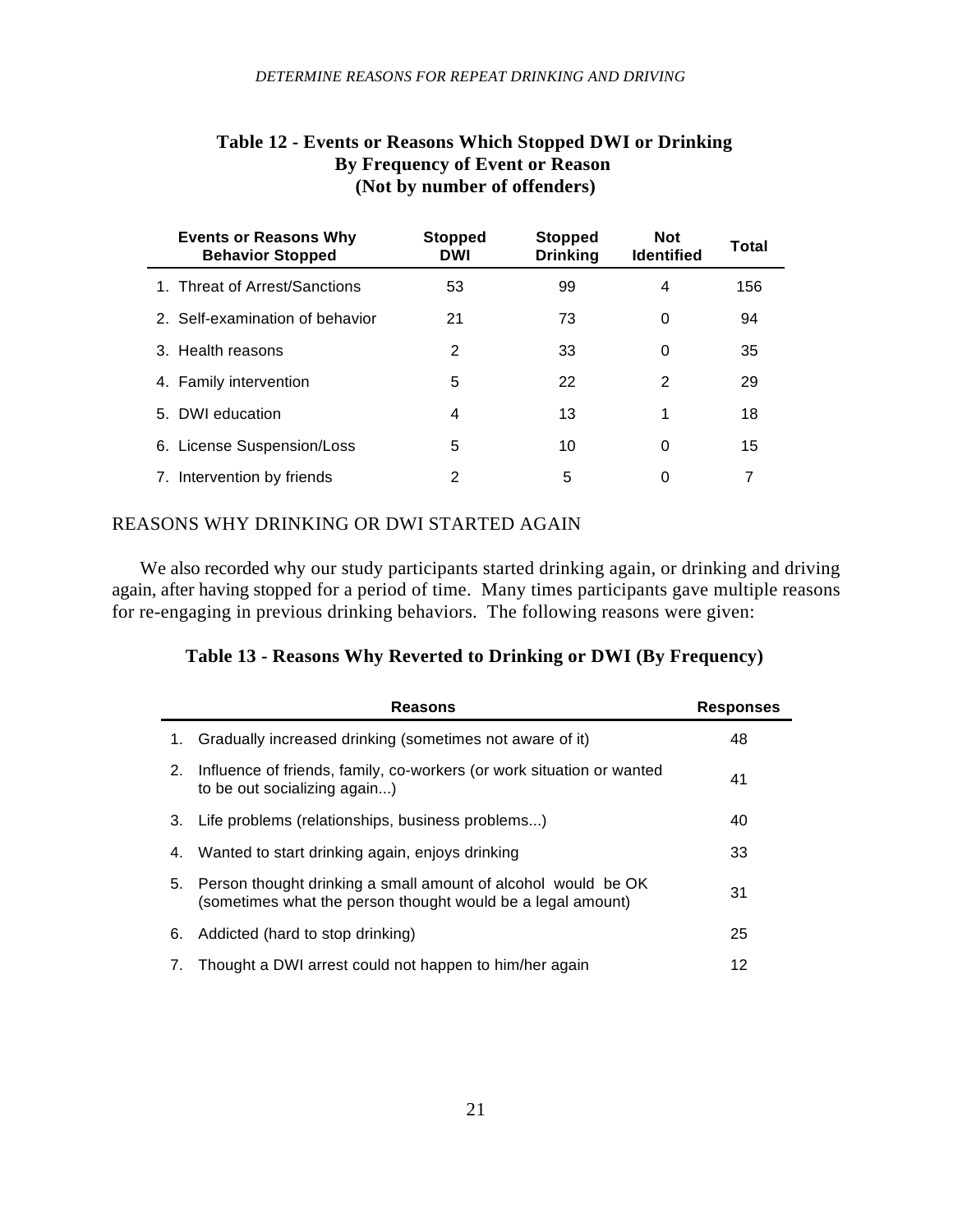## ARREST/ADJUDICATION DATA

Participants were asked what they thought the likelihood of police detection was before their first DWI offense and then for subsequent offenses. Almost forty-four percent (43.5%) of our study participants who answered this question (128 responses) said they just had not thought about the possibility of being detected and arrested by police before that first offense. The percentage dropped for subsequent offenses to 16.8% with twice as many males giving this response as females for subsequent offenses. The following table shows that more subsequent offenders thought detection was possible. About the same number of first and subsequent offenders believed there was no chance of detection by police and, again, the same number just did not care that they might be detected.

| <b>Probability of Detection</b> | <b>First Offense</b> | <b>Subsequent Offenses</b> |
|---------------------------------|----------------------|----------------------------|
| No chance of detection          | 13.7%                | 13.9%                      |
| Little chance of detection      | 17.7%                | 20.8%                      |
| Detection possible              | 10.5%                | 29.7%                      |
| Detection likely                | 4.8%                 | 8.9%                       |
| Did not think about it          | 43.5%                | 16.8%                      |
| Did not care                    | $9.7\%$              | $9.9\%$                    |

## **Table 14 - Probability of Police Detection By Percentage**

Seventy-two percent (72%) of the responses showed that the majority of persons interviewed thought they were intoxicated at the time of an arrest. Responses were analyzed by number of offenses. More individuals thought they were intoxicated for first and second offenses than for third or higher offenses, but not at a significant level.

## COUNTERMEASURES DATA

#### *Countermeasures Experienced by Participants*

Study participants were asked which sanctions they had received from the courts for each DWI offense. Respondents were prompted as little as possible. We presumed if an individual could not remember a sanction, then that sanction did not have a significant impact on the person or the behavior. We also attempted to gauge the strength of the sanction (length of time in jail, a rough estimate of the amount of fines, etc.).

Not surprisingly, the four countermeasures experienced most frequently by the participants were fines, jail, loss of license and educational programs. We coded the responses we heard on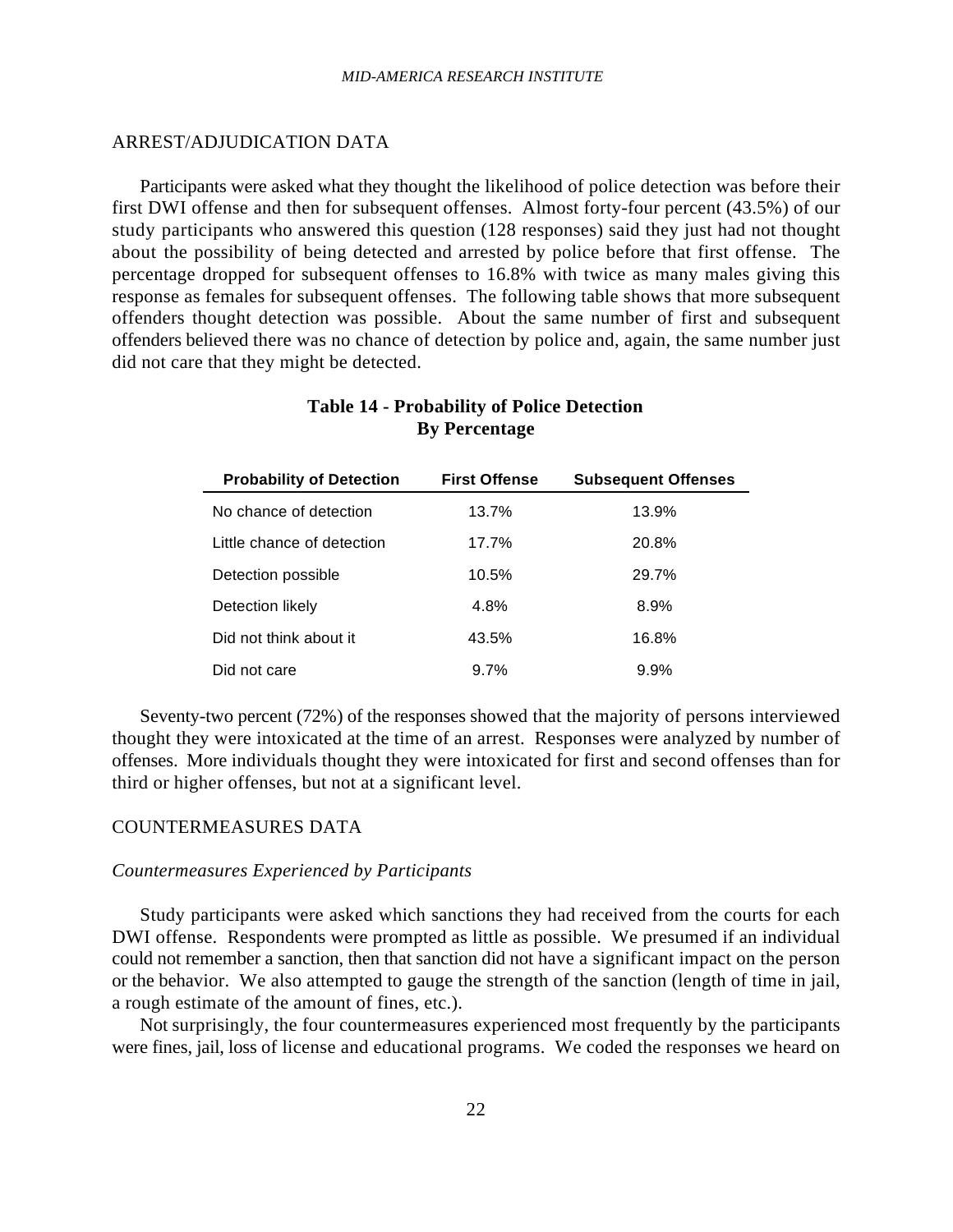#### *DETERMINE REASONS FOR REPEAT DRINKING AND DRIVING*

perceptions of deterrence; that is, whether or not participants considered a certain countermeasure to be a deterrent to DWI. We also included self-help programs in this table because of the positive rating the programs generally received. Fines, jail and loss of license were perceived to be stronger deterrents among second and third time DWI offenders. The following table outlines the percentages of these perceptions by offense. (NOTE: More study participants experienced the countermeasures than are indicated below; Table 15 reports the percentage of those participants who *expressed opinions* regarding the effectiveness of the listed countermeasures.)

|                             | 1st Offense   |                     | 2nd Offense   |              | 3rd Offense   |                     | 4th Offense   |                     |
|-----------------------------|---------------|---------------------|---------------|--------------|---------------|---------------------|---------------|---------------------|
| Countermeasure              | <b>Effect</b> | Νo<br><b>Effect</b> | <b>Effect</b> | Νo<br>Effect | <b>Effect</b> | Νo<br><b>Effect</b> | <b>Effect</b> | No<br><b>Effect</b> |
| <b>Fines</b>                | 15%           | 19%                 | 19%           | 7%           | 5%            | 2%                  | 0%            | 0%                  |
| Jail                        | 8%            | 7%                  | 16%           | 5%           | 10%           | 2%                  | 5%            | 1%                  |
| Loss of license             | 13%           | 12%                 | 23%           | 4%           | 8%            | 1%                  | 0%            | 0%                  |
| <b>Educational Programs</b> | 14%           | 23%                 | 12%           | 13%          | 3%            | 5%                  | 0%            | 2%                  |
| Self-help Prog. (AA)*       | 31%           | 27%                 | 55%           | 7%           | 59%           | 0%                  | 100%          | 0%                  |

## **Table 15 - Perceptions of Deterrent Effect By Countermeasure And Offense (By Percentage)**

\* Frequency of responses was low for this category, ranging from 29 individuals with second offenses to only four with fourth offenses who discussed self-help programs (usually Alcoholics Anonymous), but the individuals who experienced this countermeasure generally rated this type of program as having a positive deterrent effect as shown by the percentages above.

Fines, jail and loss of license were perceived to be stronger deterrents among second and third time DWI offenders.

One hundred and seven (107) of our participants had been sent to some sort of education class after their first DWI offense. As indicated in Table 15 above, 23% of those who shared an opinion on the classes for a first DWI offense said the classes were not a deterrent to stopping the DWI behavior. Fourteen percent (14%) thought the classes were somewhat effective to effective in stopping DWI behavior. There appeared to be a wide range of difference in course structuring, content and quality/training of instructors. Interestingly, under Suggested Countermeasures, roughly one quarter of the participants recommended some sort of improved educational program to deter DWI behavior.

Driving without a valid license was a topic which was frequently discussed. Out of 131 respondents, 68% said they had driven while their licenses were suspended or revoked. Many stated driving was limited and done cautiously due to fear of detection. Usually those who drove without their licenses knew there was a stiff penalty if caught (jail). Reasons for driving ranged from having to get to and from jobs to medical reasons. Some drove only one time and some many times.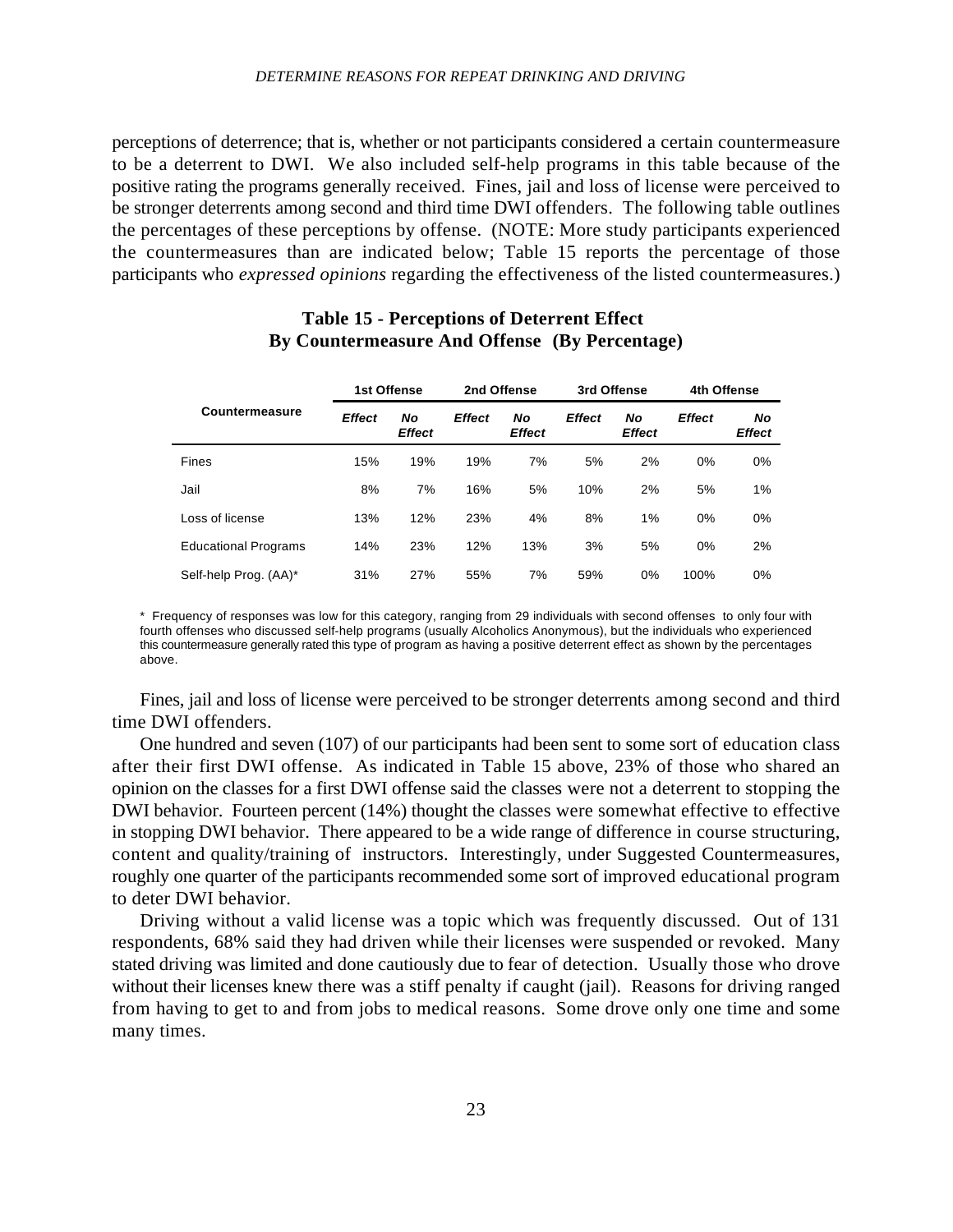#### **Table 16 - Illegal Driving by Study Participants**

| <b>Drove While License Suspended/Revoked</b>      | <b>68%</b> |
|---------------------------------------------------|------------|
| <b>Drove After Drinking During Penalty Period</b> | 54%        |

Of 125 study participants who discussed driving after drinking (any amount of alcohol) during the penalty period of a DWI offense, 67 (54%) admitted they had done so on at least one occasion.

Other sanctions experienced by the study participants included community service, treatment programs, alternative housing, home detention, probation, insurance increases and victim impact panels. Treatment programs were not differentiated from alternative housing in many of the recorded conversations. Some of the treatment programs received high marks from participants. Relatively few of the participants talked about receiving home detention, insurance increases or attending victim impact panels. Many of the individuals who performed community service said the idea was a good one, but stressed that to be beneficial, the community service should relate in some way to drinking or DWI. Not one of our study participants who discussed their community service experiences worked in any drinking or DWI related activity.

## *Countermeasures Suggested by Participants*

At the end of each interview participants were asked what would stop them and others from driving under the influence in the future. We heard numerous sanctions and countermeasures which, after combining similar responses, gave us a list of 47 ideas. The list was divided by:

- countermeasures which respondents said would stop both them and others from driving under the influence,
- countermeasures which would stop the respondent (some people felt they could not answer what might impact others),
- and countermeasures which would stop other people (not the respondent).  $\blacksquare$

The list appears below in descending order of frequency. However, in this case, the higher the frequency of the response would not necessarily mean those ideas are the best solutions. We think some participants responded with sanctions or countermeasures with which they were familiar, and some might not have been able to come up with any new ideas on the spur of the moment. For example, jail was the sanction heard most often, and is often feared. However, many of our participants who experienced jail said that sanction alone does not provide a solution. We heard that jail "removes the problem from the street, but does not remedy it." And, "incarceration changes the location of the problem but it does not change the behavior." Ironically we heard several participants state they could still drink and take drugs in jail. When released, they could just continue on where they left off.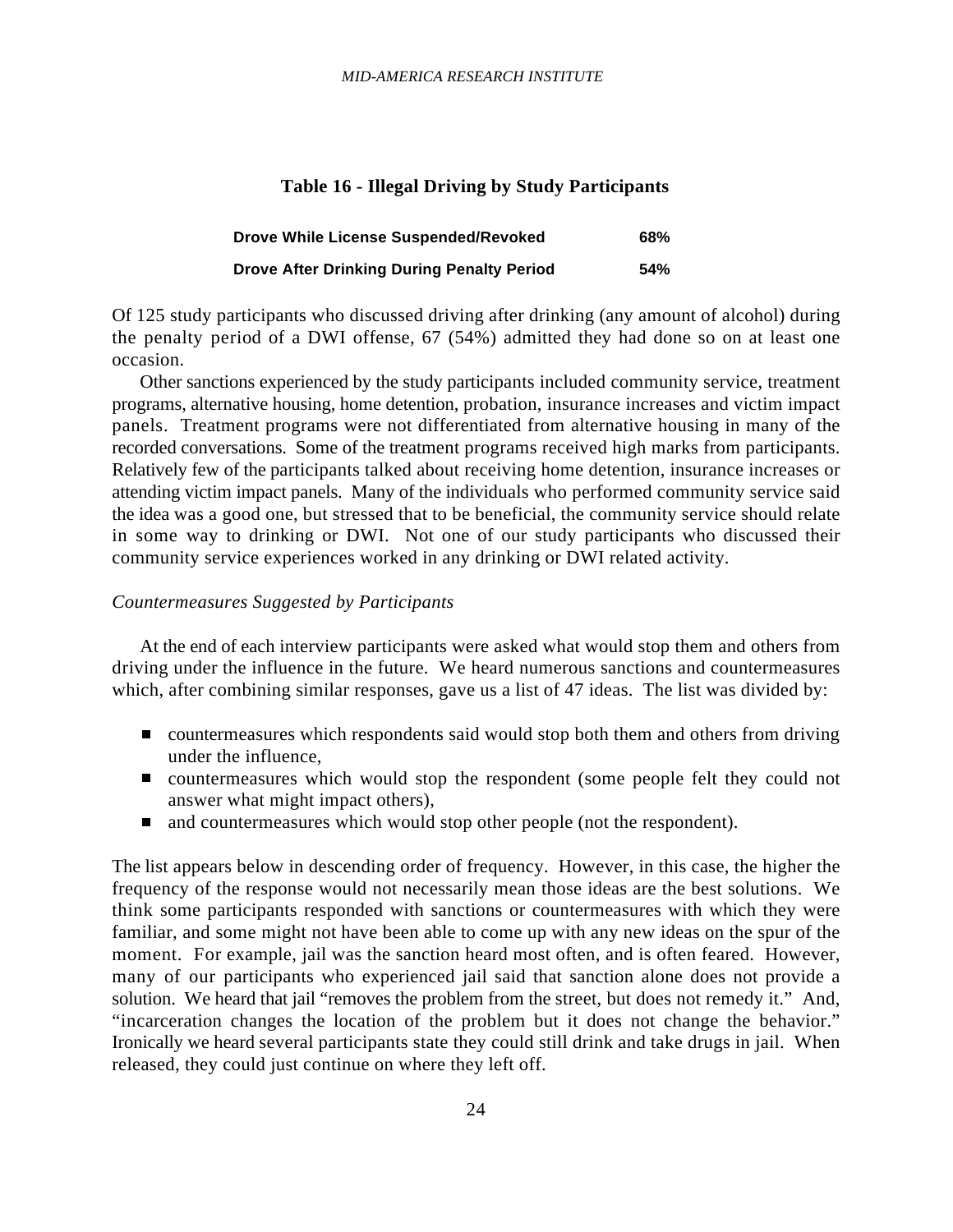| <b>Countermeasures</b>                           | <b>Total</b>   | <b>Both</b>             | <b>Self</b>    | <b>Others</b>  |
|--------------------------------------------------|----------------|-------------------------|----------------|----------------|
| 1. Jail                                          | 67             | 31                      | 31             | 5              |
| 2. Self-Discipline-Must decide to never DWI      | 54             | 18                      | 33             | 3              |
| 3. Educational Programs                          | 46             | 35                      | 4              | 7              |
| 4. Self-help Programs such as AA                 | 43             | 22                      | 18             | 3              |
| 5. Therapy/Treatment/Rehabilitation              | 40             | 24                      | 13             | 3              |
| 6. Stiffer Penalties for the first DWI offense   | 39             | 22                      | 10             | 7              |
| 7. Loss of license                               | 35             | 13                      | 13             | 9              |
| 8. Educational Programs for Kids                 | 32             | $\overline{7}$          | $\mathbf 0$    | 25             |
| 9. Make bars/rest. more respon.-stop Happy Hrs.  | 32             | 19                      | 0              | 13             |
| 10. Interlock Devices                            | 28             | 19                      | 4              | 5              |
| 11. Publicity (Publish names, sanctions, deaths) | 26             | 14                      | $\overline{2}$ | 10             |
| 12. Fear of DWI arrest                           | 25             | 6                       | 19             | $\mathbf 0$    |
| 13. Fines                                        | 23             | 13                      | 6              | 4              |
| 14. Free alternative transportation (or reduced) | 21             | 16                      | 3              | $\overline{2}$ |
| 15. Impose penalties uniformly                   | 20             | 14                      | 3              | 3              |
| 16. Give keys to someone - take keys             | 19             | 12                      | 7              | $\mathbf 0$    |
| 17. Take the vehicle away                        | 17             | 11                      | 3              | 3              |
| 18. Special license plates                       | 15             | 9                       | $\mathbf{1}$   | 5              |
| 19. Prohibition / close bars                     | 13             | 11                      | 0              | 2              |
| 20. Provide better public transportation         | 12             | 9                       | 2              | 1              |
| 21. Receive reminder of DWI offense              | 11             | 9                       | $\overline{c}$ | 0              |
| 22. Victim Impact Panels                         | 10             | 4                       | $\overline{c}$ | 4              |
| 23. Visit morgues, injury accidents, have demos  | 10             | 7                       | 1              | $\overline{2}$ |
| 24. Stiffer penalties (not defined)              | 8              | $\overline{2}$          | $\overline{2}$ | 4              |
| 25. Give testimony on DWI experiences-"leads"    | $\overline{7}$ | 5                       | 0              | $\overline{2}$ |
| 26. Have breathalysers or demos at bars          | $\overline{7}$ | $\overline{\mathbf{4}}$ | 0              | 3              |

## **Table 17 - Countermeasures Suggested by Participants By Frequency**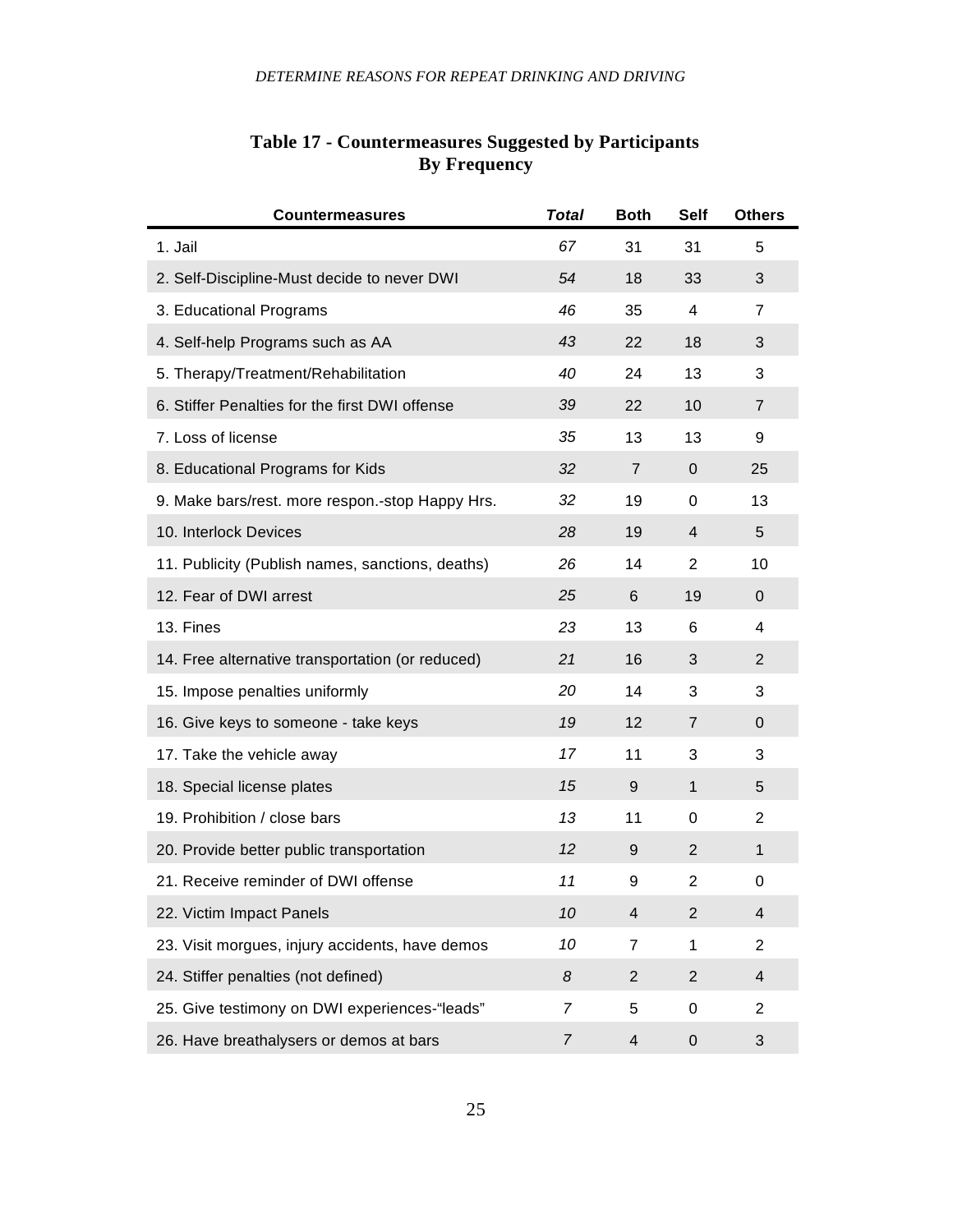## *MID-AMERICA RESEARCH INSTITUTE*

| <b>Countermeasures</b>                                                    | <b>Total</b>   | <b>Both</b>    | <b>Self</b>    | <b>Others</b>  |
|---------------------------------------------------------------------------|----------------|----------------|----------------|----------------|
| 27. Tests, films, info, assess.-at license renewal                        | $\overline{7}$ | 3              | 1              | 3              |
| 28. House Arrest                                                          | 6              | $\overline{2}$ | $\overline{2}$ | $\overline{2}$ |
| 29. Community Service                                                     | 6              | 3              | 1              | $\overline{2}$ |
| 30. Better support system                                                 | 6              | 3              | $\overline{2}$ | 1              |
| 31. Court ordered Anabuse                                                 | 6              | 6              | $\Omega$       | $\Omega$       |
| 32. Call police on people who DWI                                         | 6              | 5              | 0              | 1              |
| 33. Visit detox or jails                                                  | 6              | $\overline{2}$ | $\mathbf 0$    | 4              |
| 34. Halfway/alternative housing                                           | 5              | $\overline{2}$ | $\mathbf{1}$   | $\overline{2}$ |
| 35. Promote drinking moderation                                           | 5              | 3              | 2              | $\Omega$       |
| 36. No alcohol for 1 yr. - with random testing                            | $\overline{4}$ | 4              | 0              | $\overline{0}$ |
| 37. Tell someone who will stop/ not let you DWI                           | 3              | $\overline{2}$ | 1              | $\Omega$       |
| 38. Increased enforcement (publicized)                                    | $\overline{c}$ | $\overline{2}$ | $\mathbf 0$    | 0              |
| 39. Put DWI history in credit reference/history                           | $\overline{c}$ | $\mathbf{1}$   | $\mathbf 0$    | 1              |
| 40. Stop airing commercials for alcohol                                   | $\overline{c}$ | $\mathbf 0$    | $\mathbf{1}$   | 1              |
| 41. Have police waiting outside of bars                                   | $\overline{c}$ | 2              | $\Omega$       | 0              |
| 42. Have state controlled liquor stores                                   | $\mathbf{1}$   | 0              | $\mathbf{1}$   | $\overline{0}$ |
| 43. Stop underage workers in clubs                                        | 1              | $\mathbf 0$    | 1              | $\overline{0}$ |
| 44. Get rid of drive-through liquor stores                                | $\mathbf 1$    | $\mathbf 0$    | 1              | 0              |
| 45. Raise age for alcohol use                                             | 1              | 1              | $\Omega$       | $\Omega$       |
| 46. Place sticker on steering wheel to remind you of<br>offense/don't DWI | $\mathcal I$   | 1              | $\Omega$       | 0              |
| 47. Mandatory Buddy System-to pick you up                                 | 1              | 1              | $\Omega$       | 0              |

Fifteen people said there was nothing that could be done to stop DWI behavior.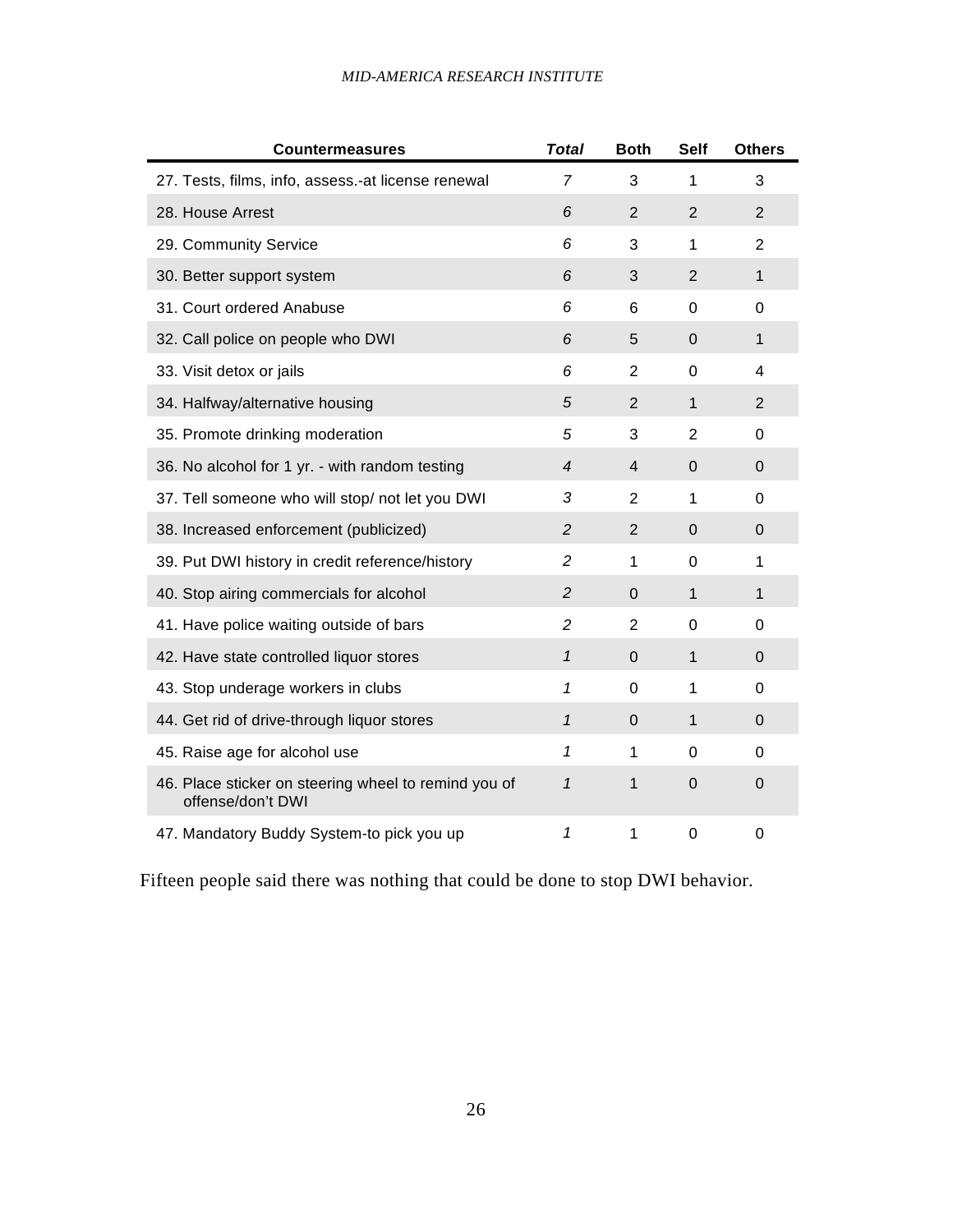## **6 - FACTORS INFLUENCING REPEAT OFFENDERS**

While reviewing the audio-tapes, we heard numerous stories about life situations and stressful events surrounding alcohol use or abuse, and driving after drinking. We heard reasons why the DWI(s) happened at certain times in subjects' lives in attempts to explain and/or justify the behavior. We listened to situations where the people could not understand why they had behaved in the manner which led up to the DWI arrest(s). And, we heard from a few individuals who thought the system was wrong to "criminalize" DWI behavior. We attempted to identify similar situations and factors which led up to or were occurring at the time of the DWI behavior. The most commonly heard issues are discussed below.

## PERSONAL RESPONSIBILITY

The subject of responsibility came up often during the conversations and was often initiated by the interviewee. Many underscored the fact that they and others would not stop DWI behavior until they were ready to accept personal responsibility for their actions. Those individuals said that they alone had to realize a certain behavior (drinking or DWI) could not continue for whatever reasons. They made comments such as:

- I'm getting too old for this lifestyle...
- $\blacksquare$  My doctor told me to stop drinking liver damage...
- Getting married and having kids changes you...you think about them...
- Once you start finding out about yourself, you start finding out about your problem. The problem is not the car (the driver), it's the drinking.
- Therapy that dealt with my whole life, rather than primarily on alcohol usage, was most helpful.
- It (drinking) has taken a toll on the family...a baby is on the way and my daughter called me a drunk. (Influenced him to stop drinking.)
- I decided I did not have the right to take someone else's life. (Influenced him to stop DWI.)

At times there appeared to be a lack of personal responsibility for actions when subjects demonstrated an unwillingness to be held accountable. They failed to see the impact of their actions and the consequences on themselves or others. Examples of these types of comments were:

- It was someone else's fault--someone made me start drinking again, some stressful event caused me to DWI again...
- Someone (the cops) or everyone (cops, judge, boss, ex-spouse...) was out to get me...
- Now my family is going to suffer because of what the courts are making me do...
- $\blacksquare$  I have all of the bad luck...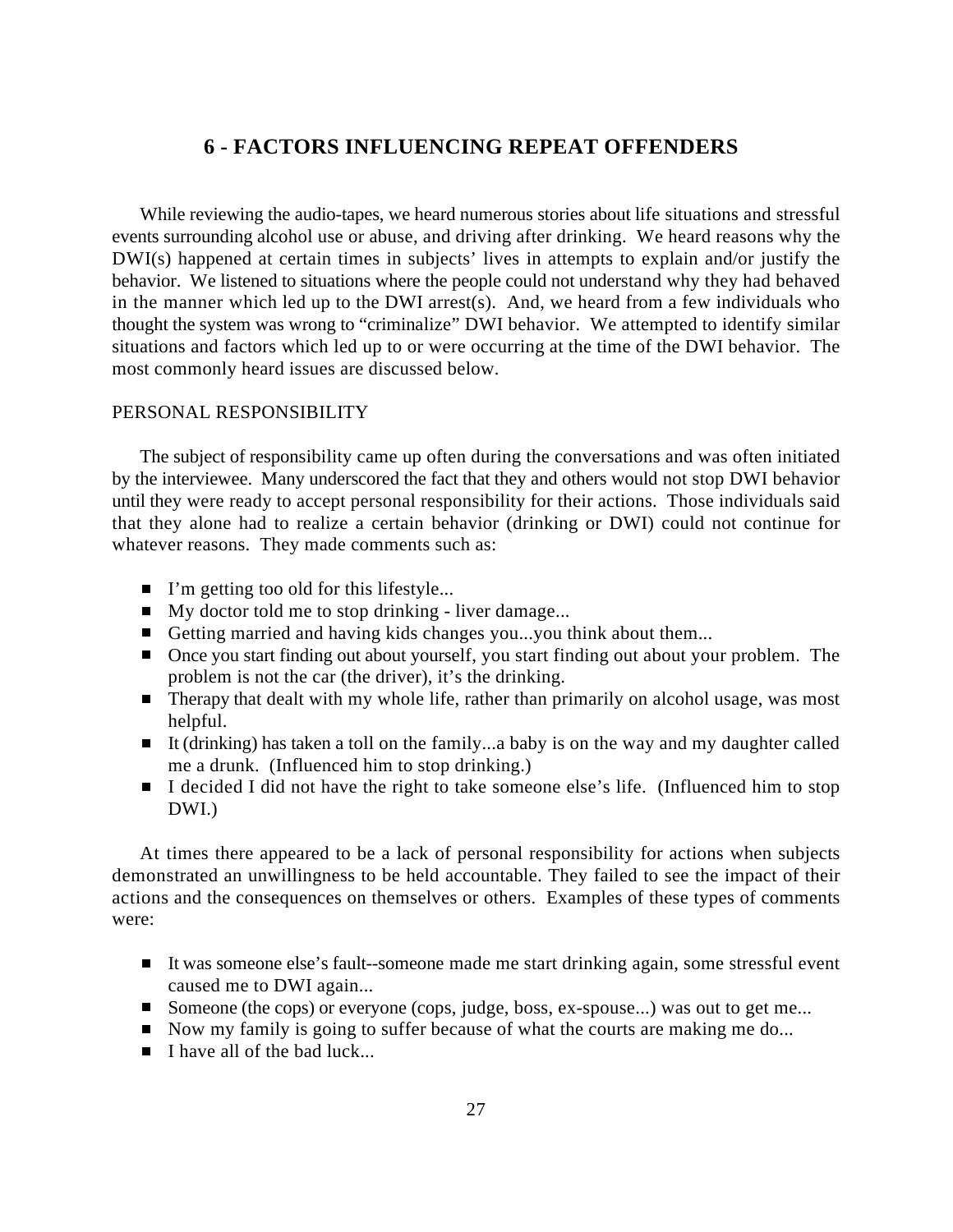- What's the big deal, go catch real criminals....
- If I'm not ready to change, I'm not going to change...
- DWI is a money-making proposition...everybody gets a piece of the pie...
- The "system"...compounds the problem...is out to make money...
- I never did this (DWI) and the few times I did, I was caught every time....
- After a few years, I'll probably forget all about this (sanctions) and do it again...
- My definition of being drunk is different than the system's....I can drink a six pack and drive okay...

#### ALCOHOL ABUSE/ADDICTION VERSUS DWI ACTIONS

The use, abuse or addiction to alcohol sometimes resulted in lack of control over behavior. One person said "complete abstinence is hard to swallow....," that he "hasn't found enough happiness being sober." He cannot stop drinking after the drinking starts. Many times it was hard to separate discussions on dealing with DWI problems from those dealing with drinking problems. Many participants simultaneously discussed the two behaviors. When some participants acknowledged DWI was a problem for them, they looked at the problem as though they had to give up **drinking**, instead of deciding they had to give up **driving** after drinking. Apparently they either felt there were no alternatives to driving or they believed they could not control themselves and, once under the influence, would drive. Others said drinking impaired their judgement and they believed incorrectly that they were driving safely and/or their BAC was under the legal limit when arrested.

Many individuals discussed alcoholism or alcohol abuse in their family of origin (sometimes prompted by interviewers) and spoke of family members or friends who drove while impaired or intoxicated. One participant comes from a large family where everyone drank. His father and brother are recovering alcoholics attending AA. An uncle died of drinking-related causes. He knows he is at a high risk, partly due to family history, but says he is the only one who can control it; the choice is his own.

Another interesting point was that half of our participants reportedly had stopped drinking completely for some period of time after an arrest for DWI. For some individuals, the arrest process itself was so disturbing (sometimes described as intimidating or upsetting or embarrassing), that the uncertainty or fear of another arrest, kept the individuals from drinking. For others, especially repeat offenders, the fear of more severe sanctions and the uncertainty of the administrative and legal processes they might encounter kept them sober. And some participants had been worried over how the arrest and resulting legal actions might affect their lifestyles or individuals close to them. One participant summed it up by saying, "Arrest is humiliating. Both mentally and economically, it is debilitating."

## LIFE OR BEHAVIOR MANAGEMENT

Many interviews pointed to elevated levels of stress in the lives of the study participants, sometimes due to alcohol abuse or addiction, life problems or a combination. Some participants spoke of an inability to cope with life problems and an inability to handle stress, or they lacked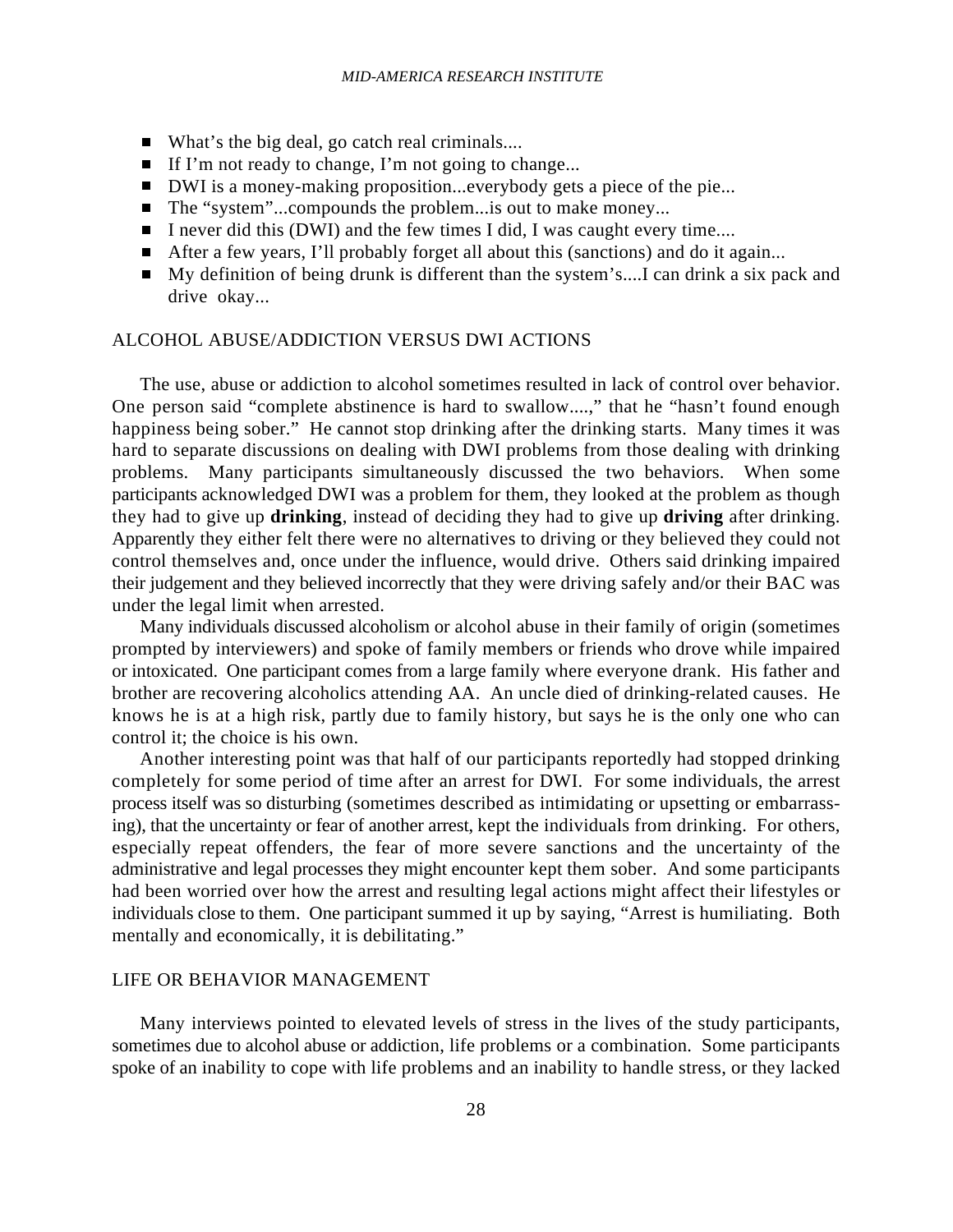problem-solving skills. One participant believed stress and financial problems have caused many of the DWI offenses. He talked about having marital problems when he received his first two DWIs. The penalties were lumped together (apparently the offenses were within a short span of time) and he thought his sentencing was too harsh. But it "woke me right up" when he saw what he was facing and he stopped drinking for seven years. Then he tried to get back with his ex-wife and when that did not work out, "I reverted to my old ways" and was arrested for a third DWI offense.

 Some participants exhibited an inability or unwillingness to assess current behavior patterns or see alternatives. At times, a lack of resources and/or knowledge about where to turn to deal with these problems (AA, detox, counseling or therapy groups) was evident. Some would not or could not access alternative measures (don't drink, take a taxi, call someone) to avoid DWI. The most prevalent reason given was that, at the time, they thought they were in control and would be able to drive safely. The thought that they should seek alternative measures either did not enter their minds, or again, as in dealing with other situations in life, they were unable to accurately assess and deal with the situation.

#### PERSONAL SUPPORT STRUCTURE

About one-quarter of the study participants spoke of some sort of "personal support structure" (church, family, boy/girlfriend, etc.) which had a positive impact on their lives. Family members seemed to have the most positive effect on altering DWI behavior or drinking patterns. (Newly married with a six month old baby influenced one man not to drink, being pregnant stopped several of the women, and one man said his mother and a counselor helped him to "start a new life.") This was most often mentioned during discussions about first offenses. Interestingly, friends were rarely mentioned as having an effect on stopping drinking/DWI behavior, perhaps because they were involved in these behaviors themselves. Drinking companions were most often reported to be friends or co-workers. Subjects reported these individuals often drove after drinking, and some of them had DWI offenses.

Conversely, thirteen percent of the DWI offenders interviewed reported no support structure in their lives, a situation which sometimes had occurred close to a DWI offense (death of someone close to them, divorce, job loss, etc.). One participant, a commercial truck driver, reported he was divorced. He would drink to get drunk (even drove his tractor trailer once while intoxicated). But, when he had his children visiting, he would not drink. Another man said he quit drinking completely at one point in time to help his wife, who reportedly had a more severe problem with alcohol, stop drinking; both failed. In some of these instances, participants cited contact with a caring or concerned individual (judge, probation officer, counselor or therapist) impacted the decision to alter DWI behavior or drinking patterns. One participant said it "feels good to get attention from this" DWI. It was important for someone to show an interest in the individual and follow his or her progress.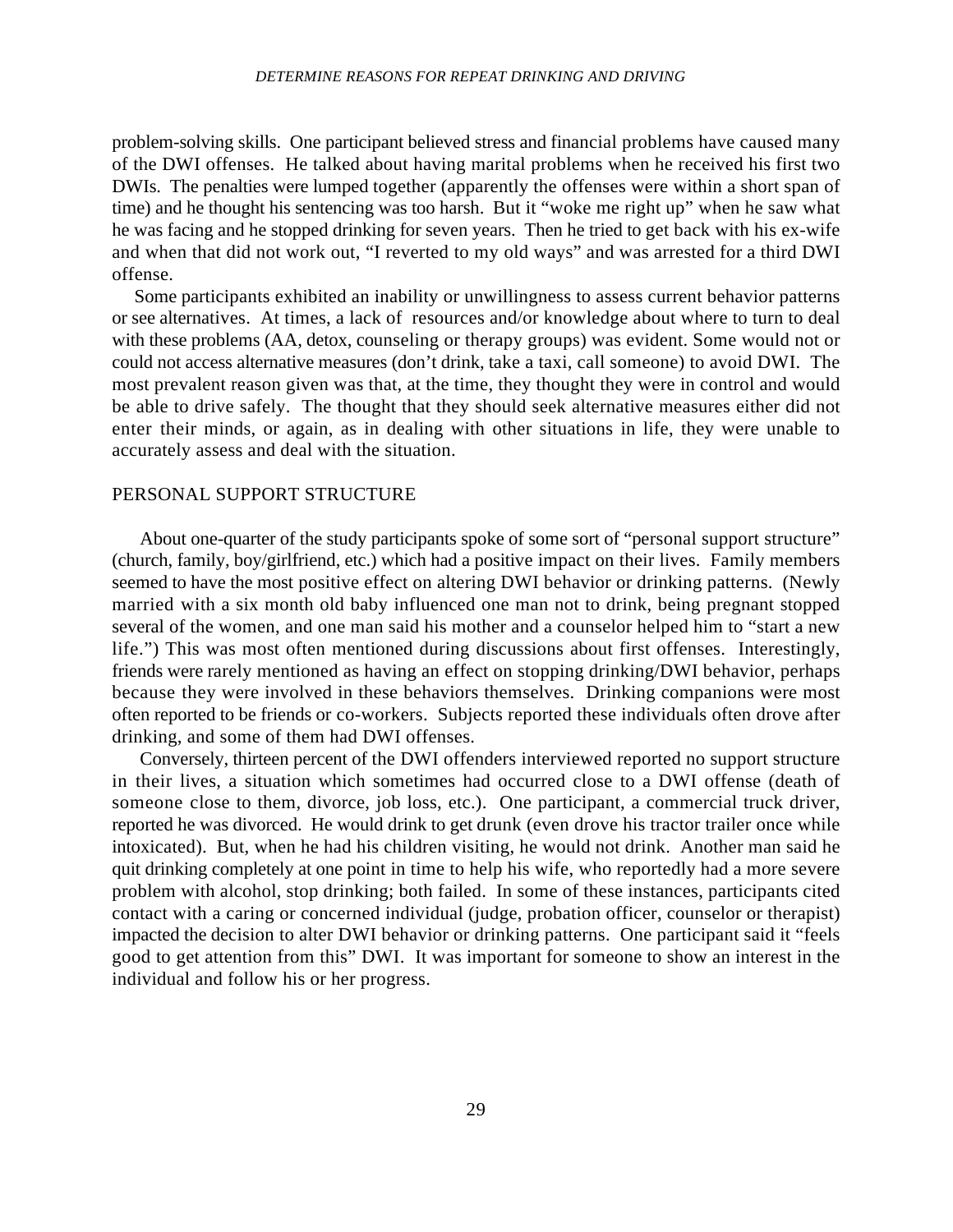## **7 - RECOMMENDED COUNTERMEASURES**

Based on the discussions in the preceding chapters, it is apparent that each individual must reach the point of consciously deciding he or she will not drive impaired and must remain committed to that decision. The individual needs to take whatever steps are necessary to insure he or she does not recidivate. The judicial and administrative systems can assist individuals to come to these conclusions and seek assistance, if it is needed, by administering thorough evaluations and swift sanctions. Individuals should be directed, when necessary, to treatment, education, or punitive facilities or agencies which are able to help offenders make changes and maintain the commitment to not drive while impaired.

## PROMISING COUNTERMEASURES

 The best plan for dealing with the DWI problem among multiple offenders may involve three types of countermeasures.

- *Preventive Measures* to deter potential offenders.
- *Management Measures* to deal with recent offenders.
- *Maintenance Measures* to discourage recidivism.

## *Preventive Measures*

Preventive Measures involving organizations (MADD, SADD) and campaigns denouncing DWI behavior are believed by some of the study participants to have proven helpful in reducing the overall rate of DWI offenses. These efforts should be continued. In addition, we heard some other suggestions, not necessarily new, but which might help prevent DWI.

- **Education** in the schools was suggested as a way of teaching future drivers the laws and consequences for DWI as well as teaching that it is dangerous and socially unacceptable to drive after drinking. As several of our subjects pointed out, years ago when they started driving, many people drove after drinking and, if stopped by police, often were just given a ride home, or paid a small fine. Many of our participants, even repeat offenders who had been through the system previously, said they did not know the consequences they would face for the most recent offense. Enhanced driver's education classes could help to teach future drivers the penalties they face if they choose to drive after drinking. Certain areas (for example, some jurisdictions in New Mexico) are requiring driver license applicants to take a course on impaired driving issues in order to obtain an initial license. Other jurisdictions may consider this approach.
- **Driver license renewals** usually provide access to all drivers every couple of years. Participants suggested asking all drivers questions about DWI laws at that time, and then distribute handouts with descriptions of the law and penalties for breaking the law.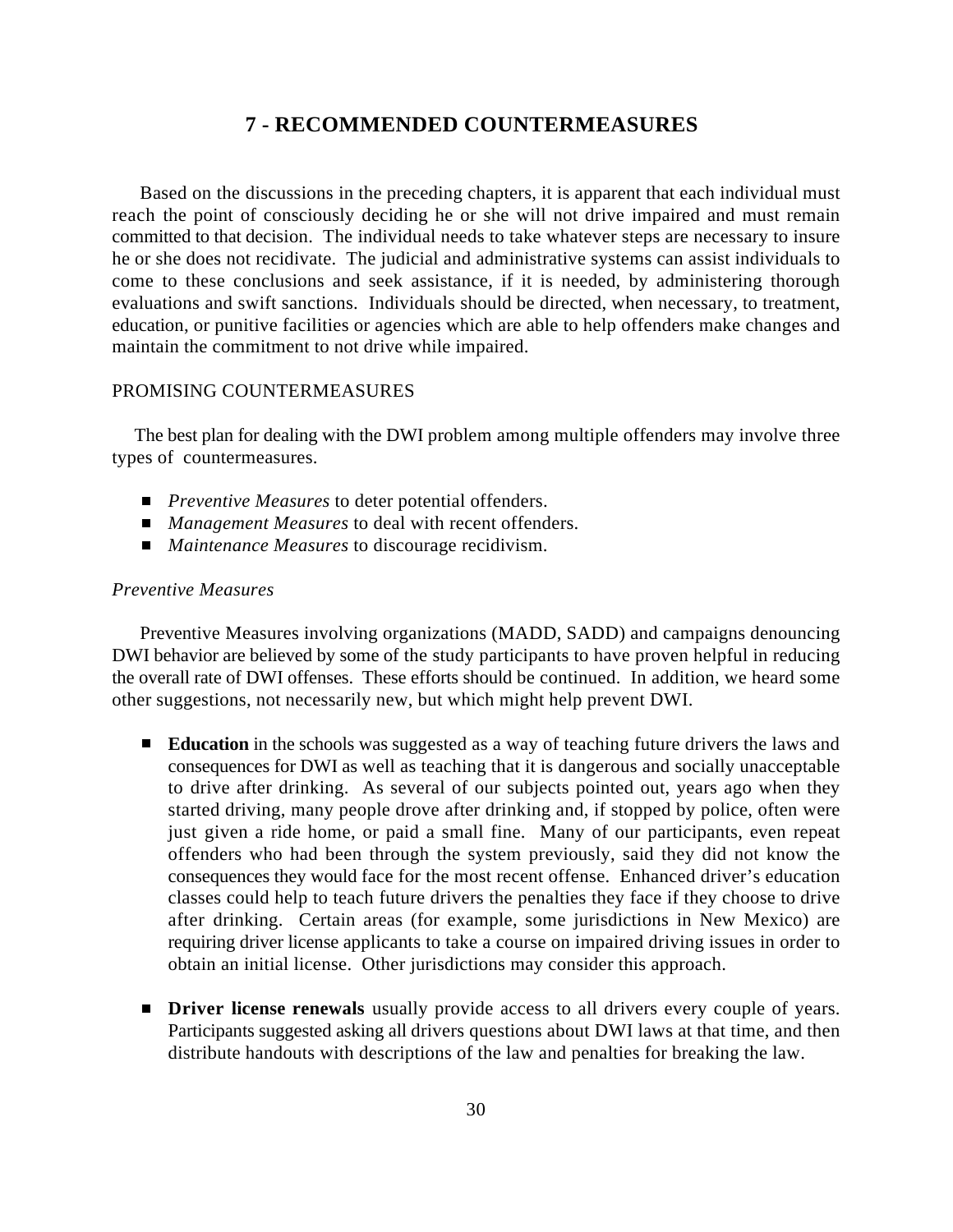#### *Management Measures*

As mentioned above, many of our study participants said they were not certain which sanctions they would face, including those who had previous offenses. Some knew of other people, supposedly in similar circumstances, who had received very different penalties than those which our participants had received. This was sometimes credited to good attorneys, different judges, or "good connections," although most often participants did not know why sanctions varied. Clearly, there is a need to make offenders certain that they will face stiff penalties for driving under the influence or while intoxicated. Once a DWI arrest has been made, ideally the adjudication process should be swift and uniform in dealing out punitive sanctions (fines, loss of driving privileges, or damages awarded to injured parties in the case of accidents), and humane when prescribing therapeutic measures (treatment, confinement with treatment, community support groups) which would be based on a thorough evaluation of the individual's actions. Supervision and direction are important requirements to assure compliance with any court ordered plan. Therefore, to manage and hopefully reduce repeat DWI offenses, the following steps are important.

- **A high level of police enforcement** which is well publicized is necessary to deter DWI. As we discussed earlier in this report, the threat of arrest and/or the resulting sanctions was the overwhelming reason participants cited as to why they stopped drinking or stopped DWI for some period in their lives. Thus, this is both a preventive and management countermeasure.
- **Swift and certain punitive sanctions** which are well publicized and administered uniformly to all DWI offenders are necessary. It was clear with many of our study participants that as the sanctions got tougher, rationalizing the behavior stopped and "reality set in." Fines and license suspensions were sometimes called ineffective and money-making for "the system," but offenders were clearly annoyed and inconvenienced by these measures (even those who drove on suspended licenses). Having to pay for a substance abuse assessment (based on an ability to pay scale) following each offense (even first time offenders) would reinforce the seriousness of the offense and perhaps deter future offenses by early intervention.
- A more **personalized assessment** process (at offenders' expense) is necessary to  $\blacksquare$ accurately evaluate an individual's use of alcohol and other substances. Participants in this study related times they had lied on questionnaires, especially on consumption questions, so they would not be labeled a problem drinker or alcoholic. Those ready to acknowledge problem behavior and accept help, who filled out the forms as accurately as possible, said the evaluations were mostly correct. Others would acknowledge a need to deal with their problem, but would answer dishonestly to avoid sanctions. Several individuals said when they were thoroughly interviewed by a person, it was harder to lie and get away with it.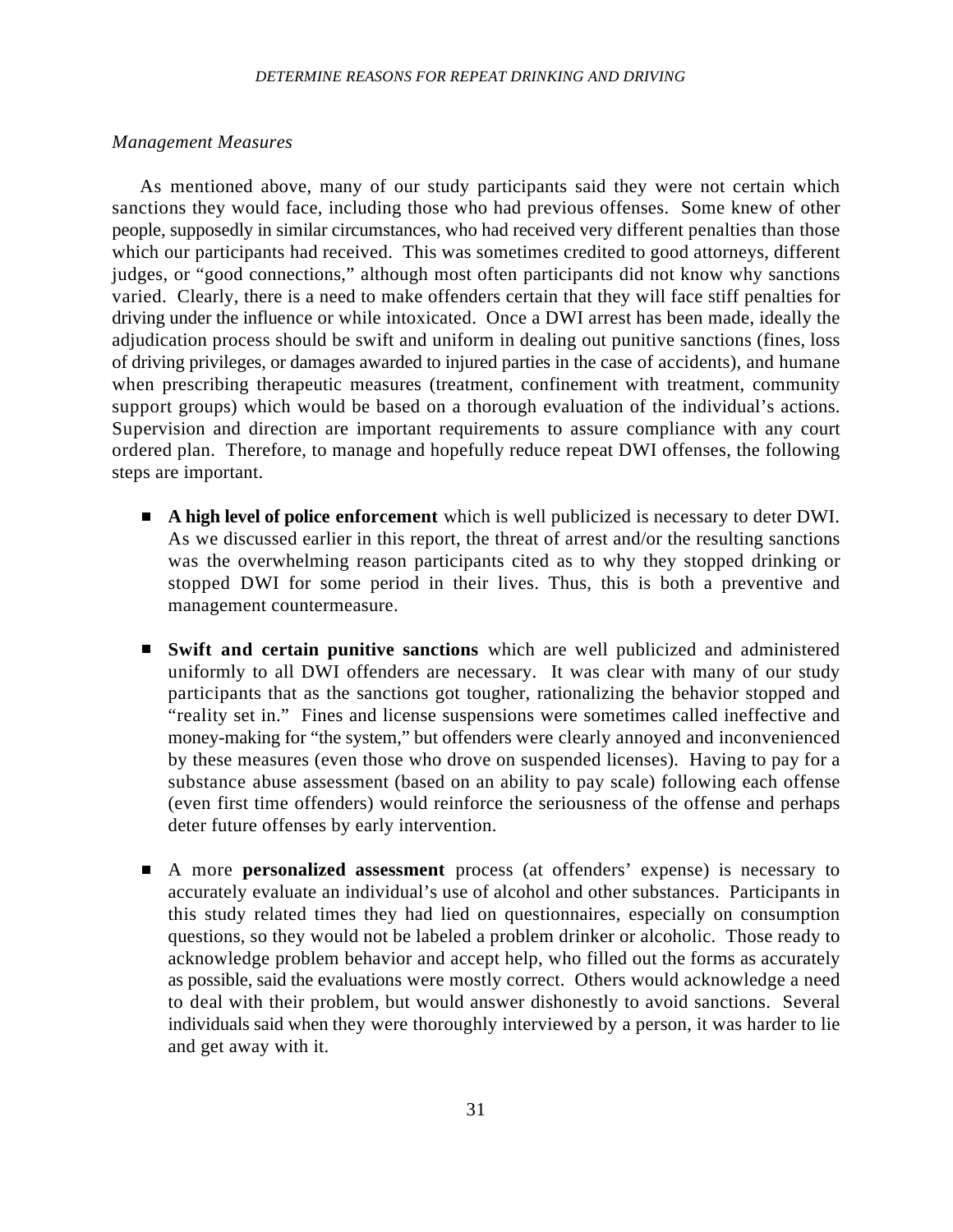Apparently some repeat offenders would take the same assessment questionnaire as was previously administered. It was not clear if earlier evaluations were compared to more recent evaluations by assessment staff. Ideally, past evaluations could be accessed by professional evaluation staff in the event of a repeat offense.

 Thorough evaluations for first time offenders as well as multiple offenders should be considered. These could be paid for by the offenders. The process should be exhaustive enough to provide a correct assessment for each person and might include interviews with cohorts. This complete process will, in itself, show individuals convicted of DWI that this behavior is a serious infraction of the law which always results in court mandated examination of the behavior. The evaluations are the basis for recommending constructive correctional measures. Perhaps earlier detection and treatment of problem drinking or addiction could result in fewer repeat DWI offenses.

**Individualized treatment** plans based on an accurate assessment of each offender's  $\blacksquare$ needs are warranted because individuals have different needs. No one treatment plan could possibly work for everyone. An individualized "prescription" for treatment (based on an in-depth evaluation) should be developed for each offender. Components could consist of a combination of sanctions such as: inpatient substance abuse programs, residential treatment programs, outpatient treatment programs, weekend intervention programs, Antabuse, victim impact panels, interlock devices, AA meetings, or other counseling (anger management, stress management). Programs which teach alternatives to current lifestyles, behavior patterns, and/or problem management were given high marks by our participants. One person told us that therapy is helping him examine his alternatives and to utilize other options. All is not the way he views it. Another person said the best therapist she encountered taught her how to live "joyfully" without drinking. In her past experiences, other counselors had pointed out bad behaviors and problems alcoholics and problem drinkers were having, but never taught alternatives. Factors such as insurance coverage and ability to pay for treatment need to be considered when recommending components of the treatment plans.

 Again, in an *ideal* situation, the offender would be able (and willing) to help set up an individually-tailored or workable plan with the input and expertise of a trained counselor. The person would co-contract ("buy into") the plan and agree to complete his/her own program. One participant said that voluntary treatment programs have a more positive effect than court-mandated education. The mandated classes were full of resentful individuals just passing the time. Of course, court mandated sanctions will always be necessary, as the majority of people would never voluntarily comply with any penalty, treatment, or education program on a mere suggestion. In reality, offenders' emotions to court mandated actions most often range from indifference to anger. Turning those negative reactions into positive responses could prove most challenging in many cases, if not impossible. However, as some of our participants reported, emotions and responses to sanctions can change over time from negative and unyielding thoughts to more positive and receptive views, or at least lead to questions about prior opinions. The goal is to help these individuals find the desire and means to make constructive lifestyle changes.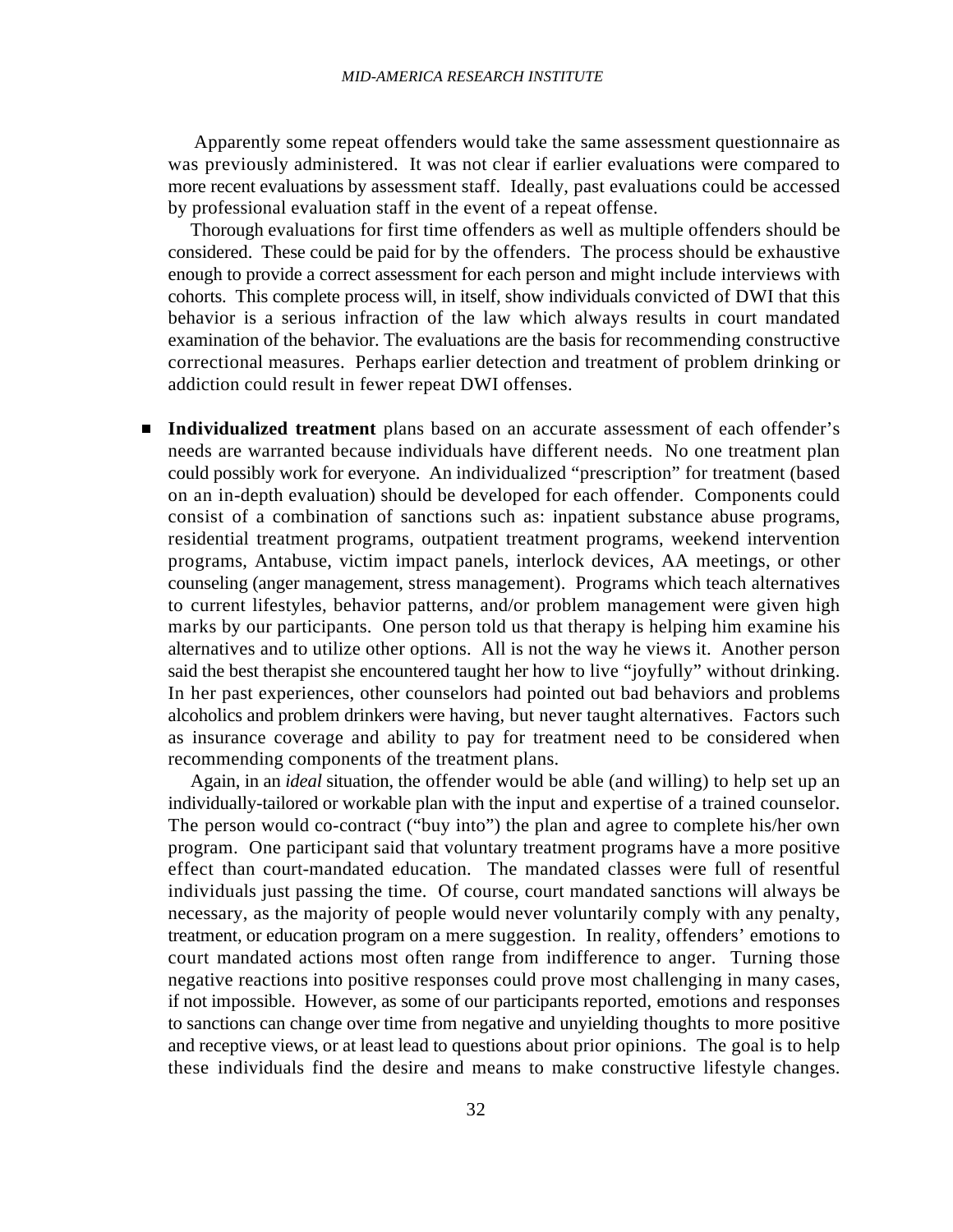Individualized treatment plans provide a chance to reach repeat offenders with personalized components to address different needs, hopefully resulting in the desire to comply with the law and not repeat DWI actions.

- Supervising multiple offenders closely, sometimes called **intensive supervision**, assures  $\blacksquare$ compliance with court ordered plans, as well as reports non-compliant behavior back to the court system. Having a contact which the offender must report to on a regular basis, either in person or even by telephone, not only reminds the offender of the infraction, but that he or she is being monitored. This contact also provides the offender with someone who can provide basic answers to questions about the adjudication process, where the individual can go for treatment and perhaps even how to find assistance in dealing with related issues such as where to find other counseling (i.e. anger management, marital) and how to apply for insurance payments to treatment providers.
- When a determination is made that incarceration is necessary, that **confinement** should always be **coupled with treatment** involving dealing with addiction, lifestyle changes, behavior management or other therapy deemed necessary by a thorough assessment of the individual. Incarceration alone, while feared, will not teach alternative behavior for individuals with alcohol-related problems. One participant said he is an alcoholic, not a criminal, and the thought of jail makes him drink more.

#### *Maintenance Measures*

We heard from study participants that in the past, many of them had stopped drinking and/or stopped DWI for some period of time following an arrest and sanction period. But gradually, as time passed and the memories of the inconveniences or burdens of the sanctions had faded, they began to repeat old habits. While most offenders only want to forget about the DWI events, several suggested that reminders would help prevent future DWI occurrences.

As an illustration, a colleague in the field of highway safety recalled that years ago, DWI offenders in the state of North Carolina were "kept under the supervision of the medical evaluation committee for years, whereby once a year they had to travel to Raleigh and meet with the committee." These individuals complained to the commissioner of motor vehicles in North Carolina that they had not offended for so many years that they should not have to continue making the trip to Raleigh every year. The commissioner relented and allowed these individuals to get off the probation; reportedly almost every one of them was arrested for DWI again within a matter of weeks or months.

Following completion of court ordered treatment programs for problem drinkers and alcoholics, we suggest mandatory "checkups" involving **reassessment** at yearly intervals (or some other regular period of time) for an extended period (5-10 years). This reassessment would give the individuals a chance to evaluate lifestyles and help prevent them from sliding back into old habits. One individual, who believed he was an alcoholic and had no desire to change, was just experiencing sanctions for a second DWI offense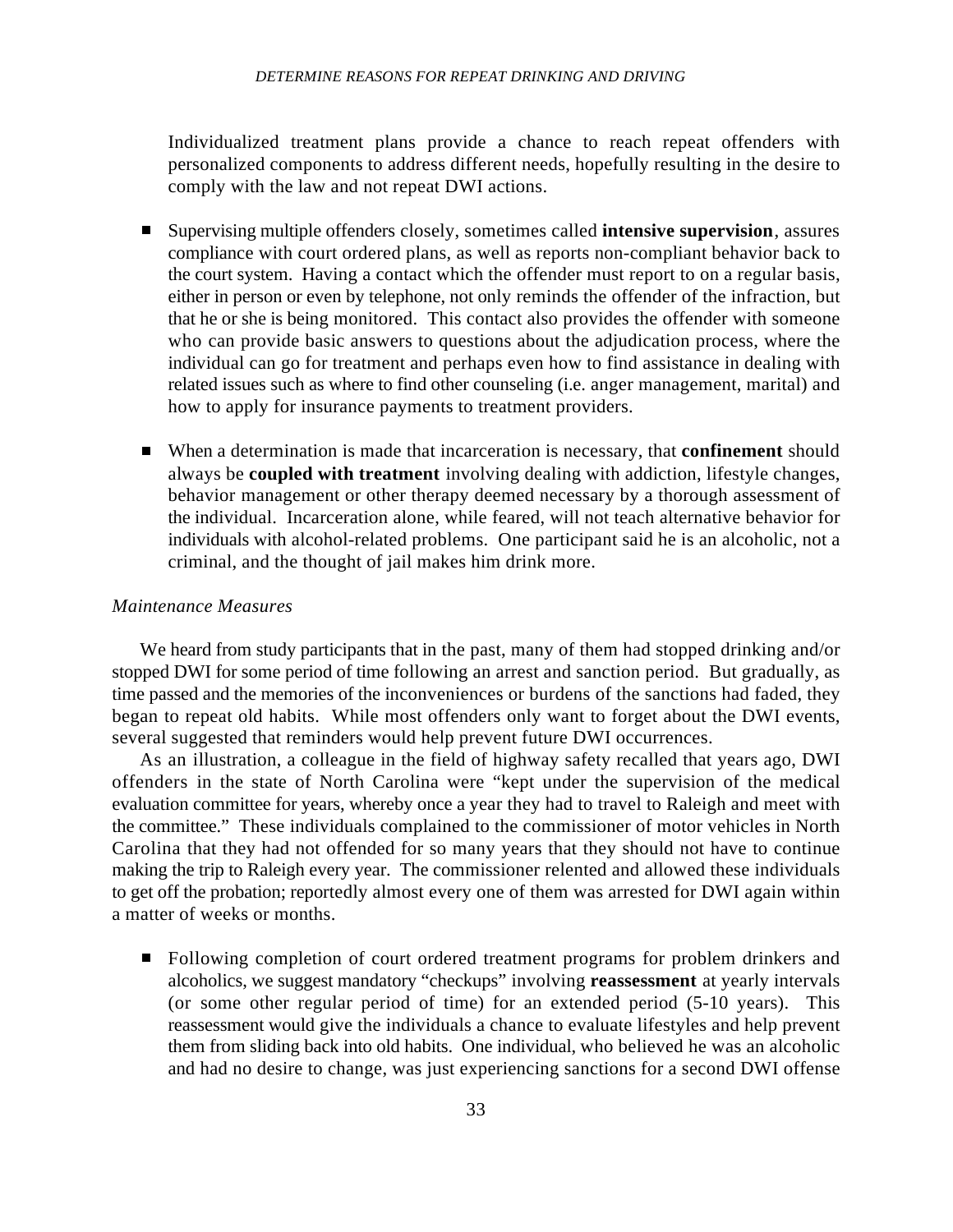he received six years earlier. This was due to legal and administrative problems with attorneys and courts, but he made an interesting comment that he has been very careful for six years to not drive after drinking until the issue is resolved and he completes all of the penalties, which "are proving to be a tough reminder."

 We heard from some participants that when sanctions for DWI were completed and time passed, they had sometimes gradually increased their drinking or driving after drinking without really being aware of it, that life problems sometimes made it easy to slip into old patterns, and that others sometimes influenced them to get back out socializing again. As one individual stated, "the effect of the sentence wears off." Treating addiction/problem drinking as a disease which needs to be vigilantly watched to insure remission also insures public safety by reducing the chances of repeat DWI behavior.

 Like any other program, implementing procedures to re-evaluate multiple DWI offenders would vary depending on state statutes and agencies. But, we discussed a possible strategy with an alcohol safety program administrator in the field. A logical approach would be to involve a state DMV licensing agency. Instead of removing a multiple offender's license for many years, when it is known that the person will most likely drive at some point without a license, the license would initially be taken for a shorter period of time (possibly up to one year). When the license is reinstated, it is valid for one year. At the end of that year, the multiple offender must report to a private assessment agency (approved by the state's alcohol safety program and the DMV) for reassessment before he or she can renew the license for another one year period. Depending on the number of previous DWI offenses, the individual could continue this process for a lengthy period of time (5-10 years) or indefinitely as deemed by the alcohol safety program. The offender must pay the private facility for the assessment (at a rate approved by the state). The private agency could either notify the DMV or provide documentation that the individual has complied with the reassessment order. If DWI offenses are public record and state laws allow, the DMV or an alcohol safety program might be permitted to provide the private agency with lists of multiple offenders and license renewal dates so that the agency could contact individuals directly about making appointments for reassessments. Receiving a telephone call regarding driver license status could provide past offenders with the motivation to comply with the conditions of renewal, and a warning to not drive if a license has lapsed.

- A few participants suggested a mandatory **refresher class** about the DWI laws and sanctions for DWI offenders before they can renew their driver licenses.
- Several of our participants suggested a **mail reminder** of DWI laws and sanctions be sent out to DWI offenders at regular intervals for some lengthy period of time following offenses.

#### STATUS OF COUNTERMEASURES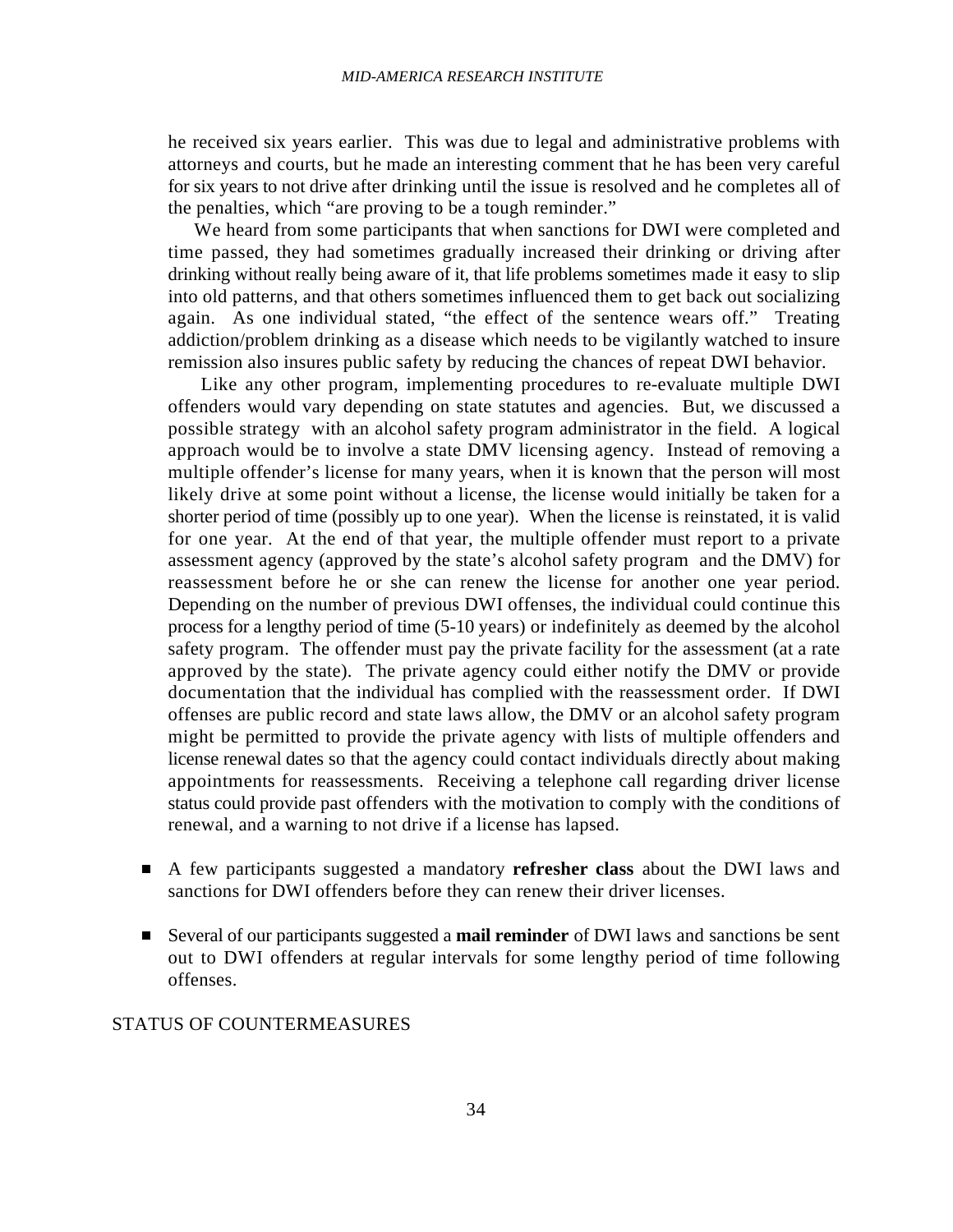The promising measures described above provide a "broad base" plan that encompasses many enforcement, assessment, adjudication, and treatment organizations which are connected by an effective communications and tracking system. Realistically, not all communities have the resources or organizations in place to cover all of these measures. The methods and measures vary by community.

Table 18 below shows the breakdown of the promising countermeasures by current implementation status.

| <b>Preventive Measures</b>                         |   |                                                 |
|----------------------------------------------------|---|-------------------------------------------------|
|                                                    | V | DWI Education Programs in Schools (Driver's Ed) |
|                                                    | × | DWI Information During Driver License Renewals  |
| Management<br>Measures                             |   |                                                 |
|                                                    | V | <b>High Level of Police Enforcement</b>         |
|                                                    | V | <b>Swift and Certain Punitive Sanctions</b>     |
|                                                    | V | Personalized Needs Assessments t                |
|                                                    | V | Individualized Treatment Plans t                |
|                                                    | V | Intensive Supervision Probation Programs +      |
|                                                    | V | Confinement with Treatment +                    |
| Maintenance Measures                               |   |                                                 |
|                                                    | × | Reassessment of Needs at Regular Intervals +    |
|                                                    | × | Mandatory Refresher DWI Classes for Offenders   |
|                                                    | × | Mail Reminders of DWI Offense(s) to Offenders   |
| $\mathbf{a}$ , and $\mathbf{a}$ , and $\mathbf{a}$ |   |                                                 |

| <b>Table 18 - Status of Countermeasures</b> |  |  |  |
|---------------------------------------------|--|--|--|
|---------------------------------------------|--|--|--|

 $\boldsymbol{\nu}$  = Currently Widely Implemented  $\boldsymbol{\nu}$  = Suggested For

**\*** Further Study Implemented Further Study

A logical extension of currently implemented DWI countermeasures, identified in Table 18 as *Management Measures*, would be the *Preventive* and *Maintenance Measures.* Most of these countermeasures have either not been implemented in this country, or at least not widely enough to be assessed. Also, these measures would be difficult to evaluate scientifically as most would require study over a long period of time to determine levels of effectiveness in deterring DWI behavior.

The *Management Measures* are all widely implemented. We note that: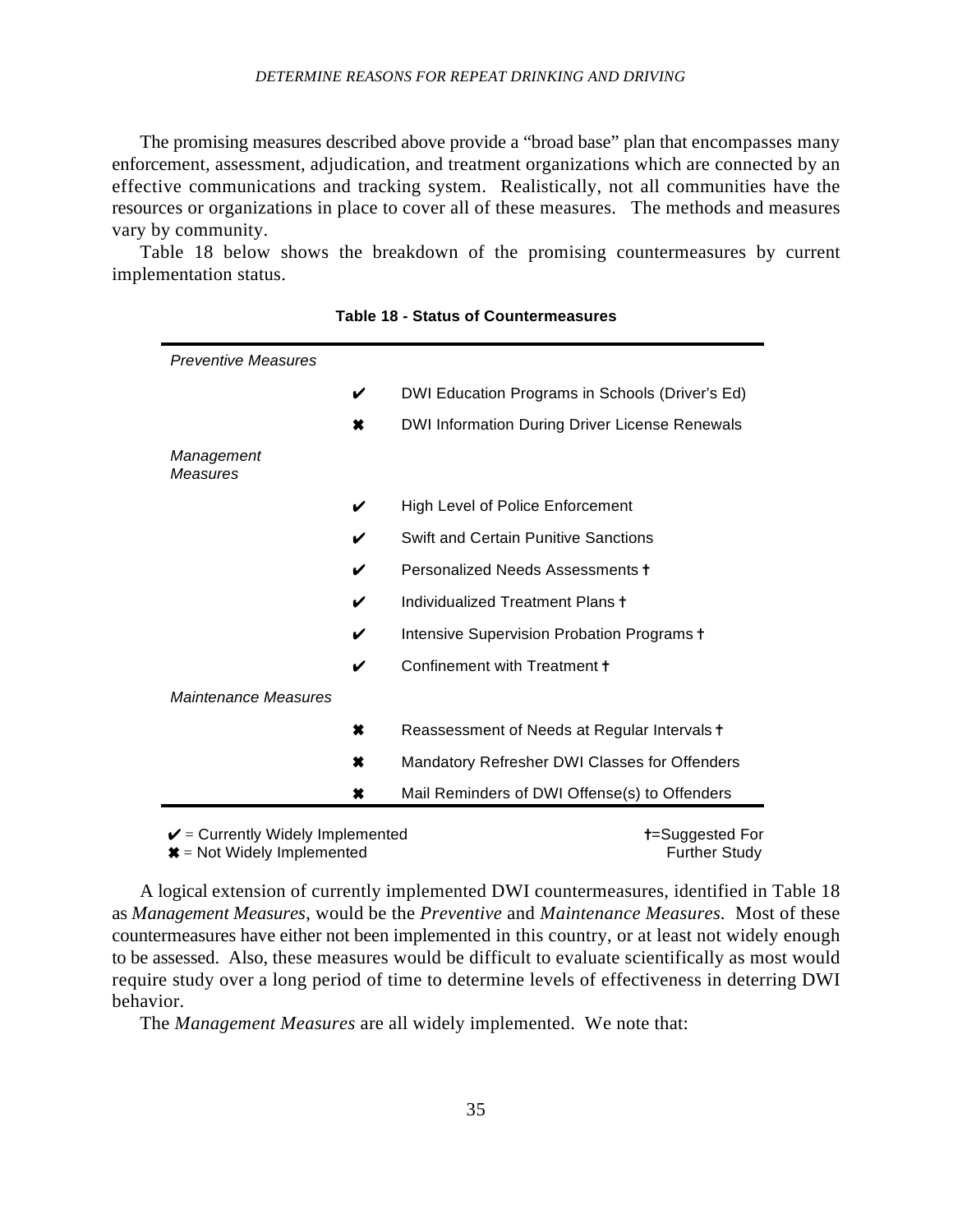- The degree of visibility an anti-DWI police enforcement program has, and how swift and certain punitive sanctions are, vary due to community resources and constraints.
- **Personalized needs assessments are performed using a wide variety of assessment tools** such as the DRI (Driver Risk Inventory), the MAST (Michigan Alcohol Screening Test), Mortimer-Filkins, SALCE (Substance Abuse Life Circumstance Evaluation) and others to screen for problem drinking. Follow-ups with more in-depth individualized evaluations are rare.
- The level and scope of individualized treatment plans vary widely. Some jurisdictions have contracted the services and facilities to private agencies which, in turn, have passed much of the costs on to offenders instead of the general public. This helps to defray the implementation and operational costs.
- There are different "ISP" (intensive supervision probation) programs operating in many states. Again, costs are sometimes passed on to the offenders.
- Confinement programs with treatment are currently being implemented in various forms across the country, such as multiple offender programs, electronic monitoring, residential intervention programs, and boot camps (to name a few examples). However, the prevalent form remains incarceration alone.

## SUGGESTED COUNTERMEASURES

Based on the conversations with DWI offenders who participated in this study and on our own research in related studies, we recommend the following five programs for further study:

- **Personalized Needs Assessments**
- Individualized Treatment Plans
- Intensive Supervision Probation Programs
- Confinement with Treatment
- Reassessment of Needs

The three types of management intervention programs, individualized treatment plans, intensive supervision probation, and confinement with treatment, even with "customized" traits, have three important features in common, *viz.*:

- Each offender is dealt with on a personal basis, thus providing some individualized contact.
- Direction is provided to change problem behavior patterns (either drinking or DWI), thereby intending to reduce future DWI recidivism. Some programs provide this guidance directly by teaching alternatives to help alter lifestyles, or indirectly by providing assistance in obtaining professional help.
- The aberrant behavior of each offender is addressed by tracking his or her progress for a period of time.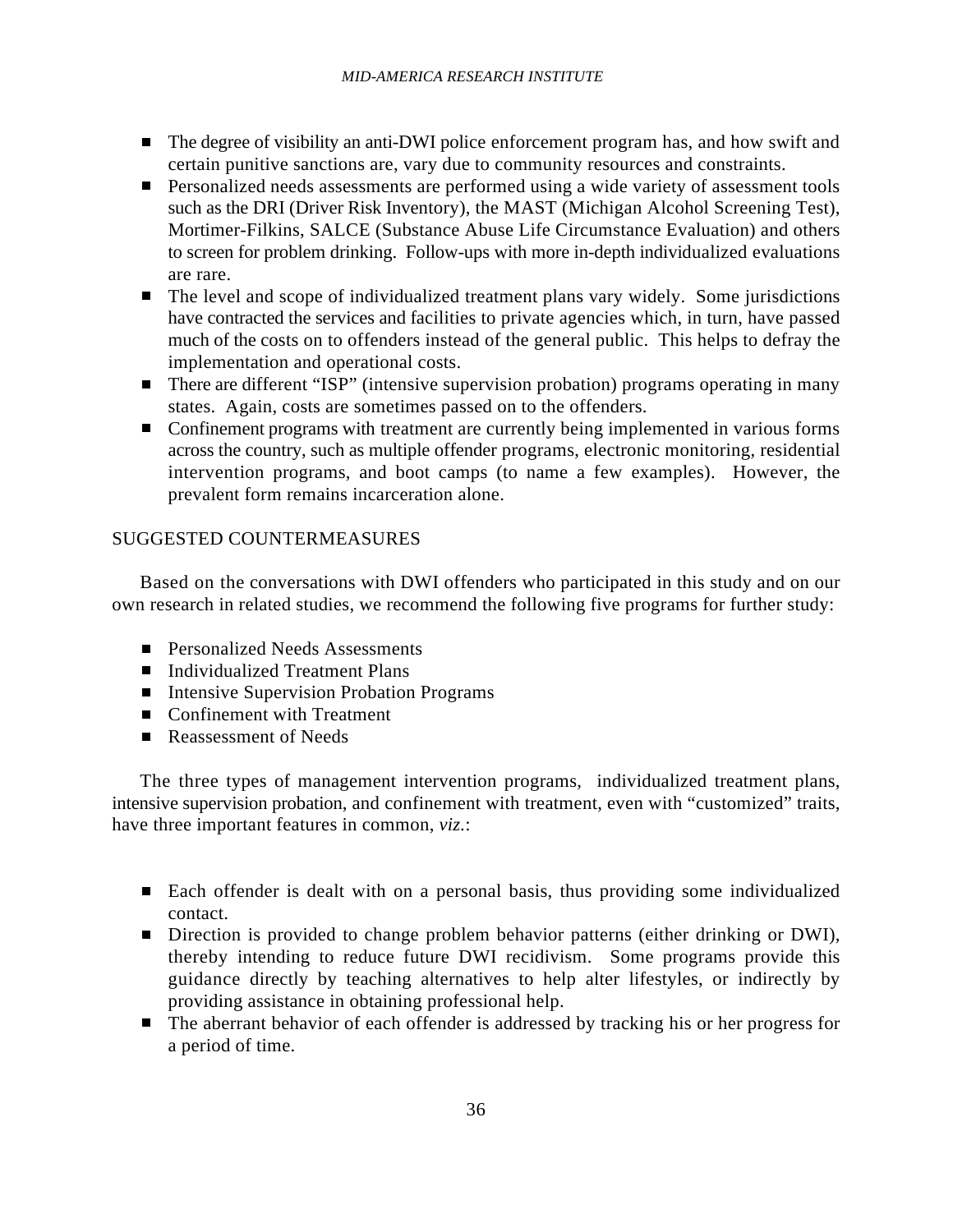#### *DETERMINE REASONS FOR REPEAT DRINKING AND DRIVING*

Decisions about which components should be included in an individualized program should be based on a comprehensive assessment (Personalized Needs Assessment) of each subject. This assessment should include personal interviews with the subject and perhaps with cohorts of the subject. These interviews and evaluation tools should be extensive enough to determine if substance abuse problems exist and to what level. Assessment costs could be passed on to the subjects, perhaps on a scale based on ability to pay (wealthier offenders would pay more and offset the cost of assessments for indigent offenders).

We recommend all offenders (even for a first offense) be thoroughly assessed to check for signs of problem drinking or alcohol addiction. As we already stated, earlier detection and treatment could result in fewer repeat offenses. When a repeat offense does occur, another comprehensive evaluation of the offender (Reassessment of Needs) is in order and needs to be compared with the "baseline" evaluation completed after the first offense. After the treatment process has been completed for a repeat offense, annual follow-up assessments should be performed (paid for by the offender) for some period of years (5-10). Should the presence of substance abuse problems or addiction be evident in any follow-up evaluation, a warning could be issued as to the sanctions the individual will face for a repeat offense should he or she choose to drive while impaired. Then a treatment plan could be suggested if the person is interested in complying voluntarily with the recommendations. In any case, the person still must report back in one year and go through the assessment process again. This forces the individual to recall the DWI offense and sanctions, and review his or her current lifestyle.

As a result of this study, we believe it is necessary to convince offenders to change the behavior patterns which lead to repeat DWI activities. To do this, a comprehensive evaluation is necessary to be able to identify needs and problems upon which an individualized program can be prescribed; then, follow-up is necessary to insure compliance or at least deter DWI recidivism. Therefore, we propose further study of the programs discussed above to evaluate their potential in bringing about the necessary lifestyle changes to stop DWI offenses.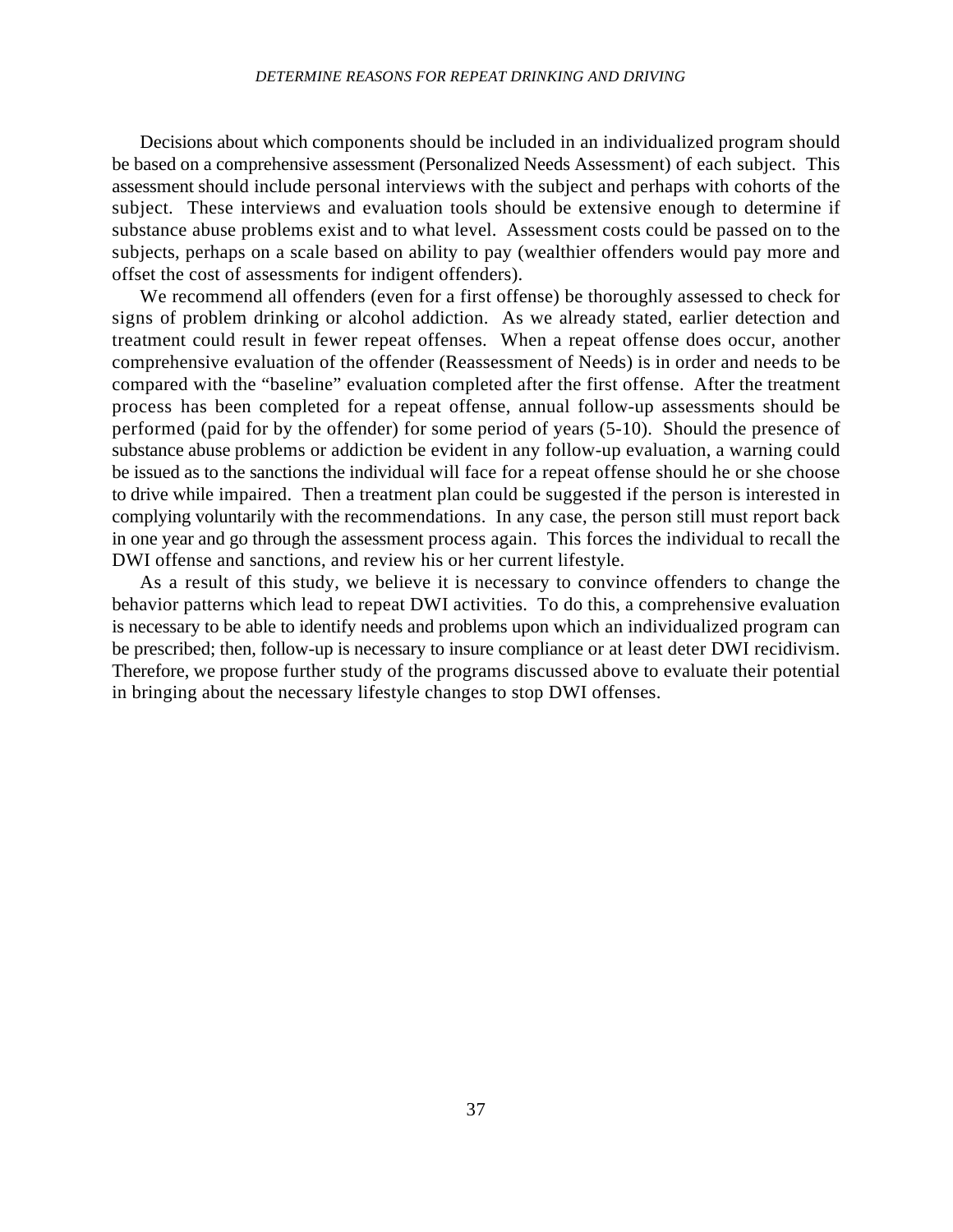## **8 - SUMMARY AND CONCLUSIONS**

DWI recidivism has persisted despite well planned and implemented countermeasures. During the course of this study, we heard many reasons why individuals repeated the offense. These reasons ranged from believing they were driving safely at the time of arrest, that they were not impaired, to just not thinking about using an alternative instead of driving. Most prevalent was the issue of responsibility for actions. Many participants stated that they and others would not stop DWI behavior until they were ready to accept personal responsibility for their actions. When individuals had stopped drinking or stopped DWI for a period of time, it was usually due either to fear of arrest or self-examination of behavior. As time passed and those reasons faded, old behavioral patterns sometimes returned.

The observations made in this study contributed to the following conclusions. No one countermeasure can be prescribed as the universal deterrent for all repeat offenders simply because each person's lifestyle, circumstances and personality traits are unique, resulting in different reactions to similar situations. Conversations during the interviews confirmed that habits and patterns are difficult to change without the *desire* to change, without taking *responsibility* for personal actions and often without help to seek *alternatives* to committing the problem behavior. While individuals cannot be forced to acknowledge the existence of problems in their lifestyles, which could very likely result in future damaging consequences, they can be forced by the courts to at least examine the behavior and event which brought them into the legal process. By taking the time to evaluate and interrupt destructive patterns early with ongoing treatment and regular personal contact, professional staff can hope to influence the individuals to alter harmful lifestyles. This treatment and contact is best provided by programs which deliver personalized plans and follow the subject's progress for some period of time. Contact with a caring or concerned individual (judge, probation officer, counselor or therapist) was cited by some of our project participants as impacting a decision to alter DWI behavior or drinking patterns.

Based on the above conclusions, we recommend further study of countermeasures which deal individually with each DWI repeat offender, namely:

- **Personalized Needs Assessments**
- Individualized Treatment Plans
- Intensive Supervision Probation Programs
- Confinement with Treatment
- Reassessment of Needs

Once a DWI arrest has been made, ideally the adjudication process should be swift and uniform in dealing out punitive sanctions and compassionate but thorough when prescribing therapeutic measures. Comprehensive evaluations of the offender's actions and needs are necessary to provide adequate information on which to construct a personalized treatment and education plan. Plans will vary because every individual has a different background, lifestyle,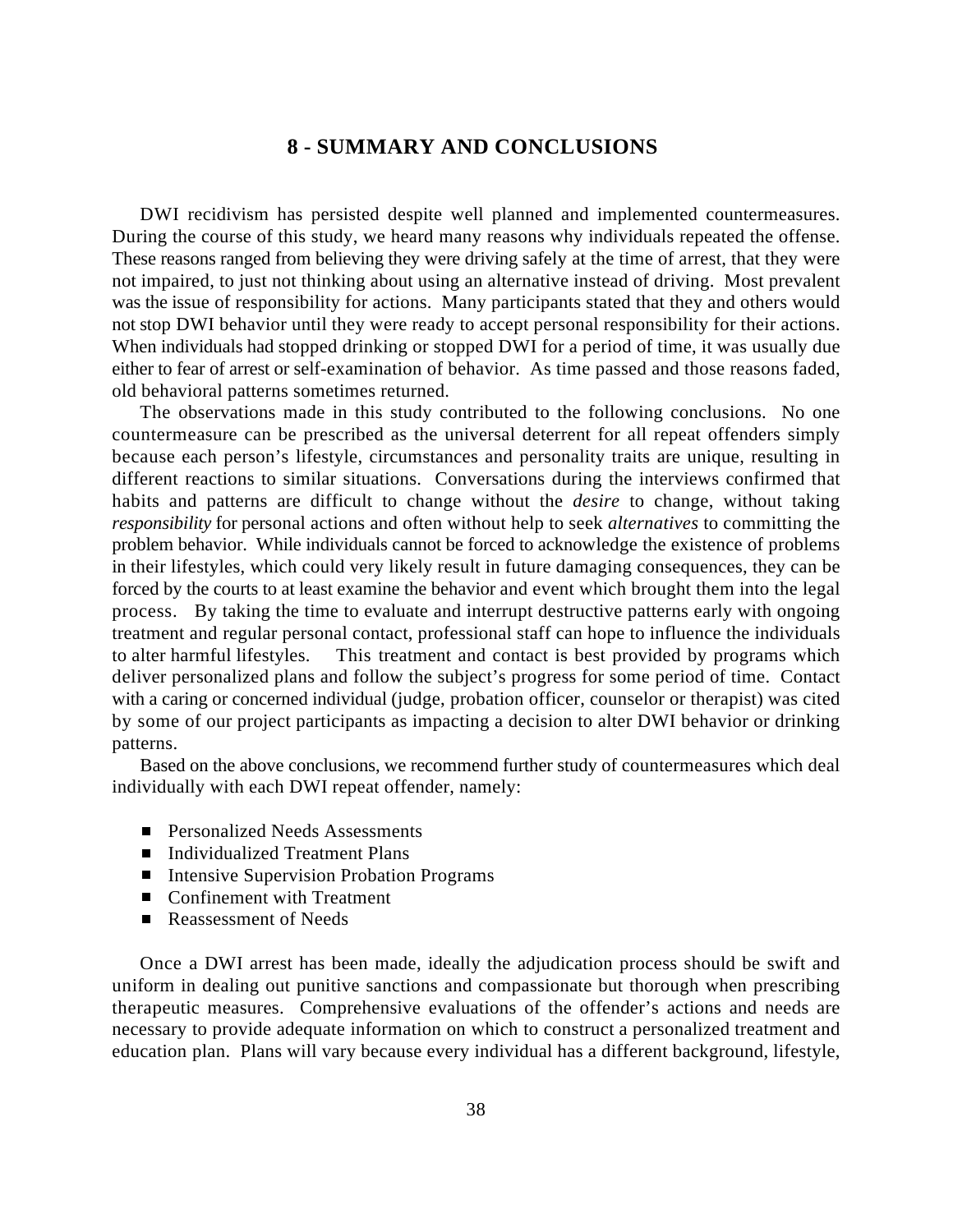## *DETERMINE REASONS FOR REPEAT DRINKING AND DRIVING*

and problems, resulting in different requirements. Supervision and direction are important components to assure compliance of any court ordered treatment or monitoring plan. Ideally, monitoring for a longer period of time, and reassessing former DWI offenders at certain intervals could help insure each individual is examining his or her lifestyle on a regular basis. Reviewing the past DWI offense and sanctions might keep old destructive behavior patterns in check, or at least deter DWI recidivism, the goal of this project.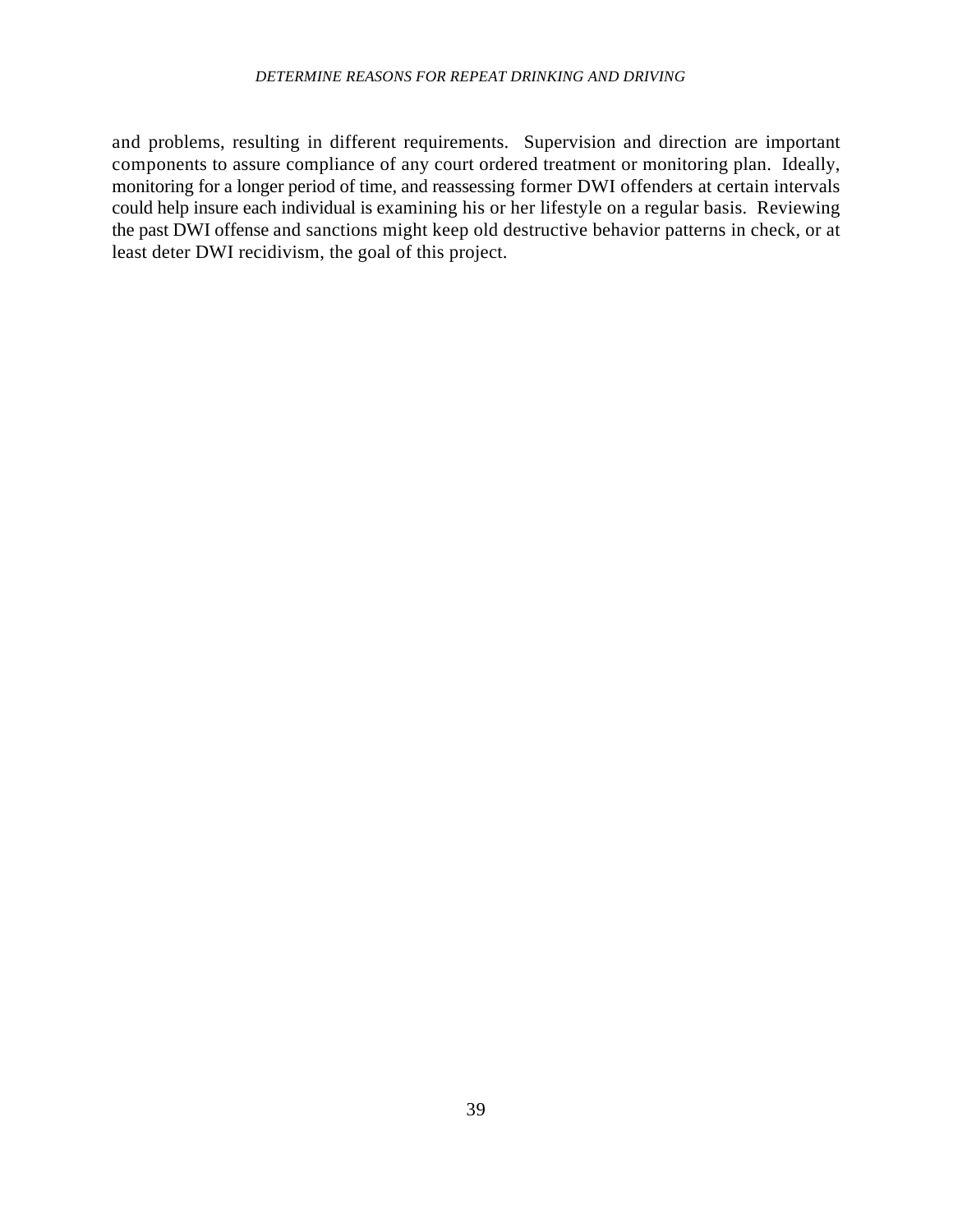## **APPENDIX - DISCUSSION GUIDE**

This interview instrument, designed to be used as a discussion guide, should be followed during each one-on-one interview session. Its purpose is to outline major topics of interest to this research project. This "interview guide" is not a formal questionnaire, but will merely serve as a reminder to the interviewer of important topics to be addressed during each session. *Questions in italics are samples of questions which might be asked to obtain information on the various topics.*

## **TOPICS OF INTEREST:**

## DRINKING/DRIVING

■ Patterns of driving (frequency, distance). Are there practical alternatives to driving to work or other essential destinations; to other less essential destinations.

-*How often do you drive* (every day, only on weekends...)*?* -*Approximately how many miles do you drive...* (per day or week or month)*?* - *Do you drive alone?*  -*Do you own your own vehicle?* -*Do you ever car pool or take public transportation* (is this an option)*?*

■ Alcohol consumption (amount, frequency, type of alcohol consumed)

*-Would you tell me about your use of alcohol - what do you prefer to drink and when?*

■ Patterns of drinking (time of day, day of week, alone, in groups, location of drinking)

*-Do you drink alone or with others? (How much is consumed alone, and how much with others?)*

*-Is there a particular time of day or day(s) of the week you tend to drink?*

■ Patterns of drinking and driving (time of day, day of week, alone, in groups, location of drinking before driving, destination). How often does or did the person drink and then drive (not just the times he/she was caught)?

*-In the past how often would you say did you drive after drinking any alcoholic beverages?*

*-Where were you usually driving to after drinking?*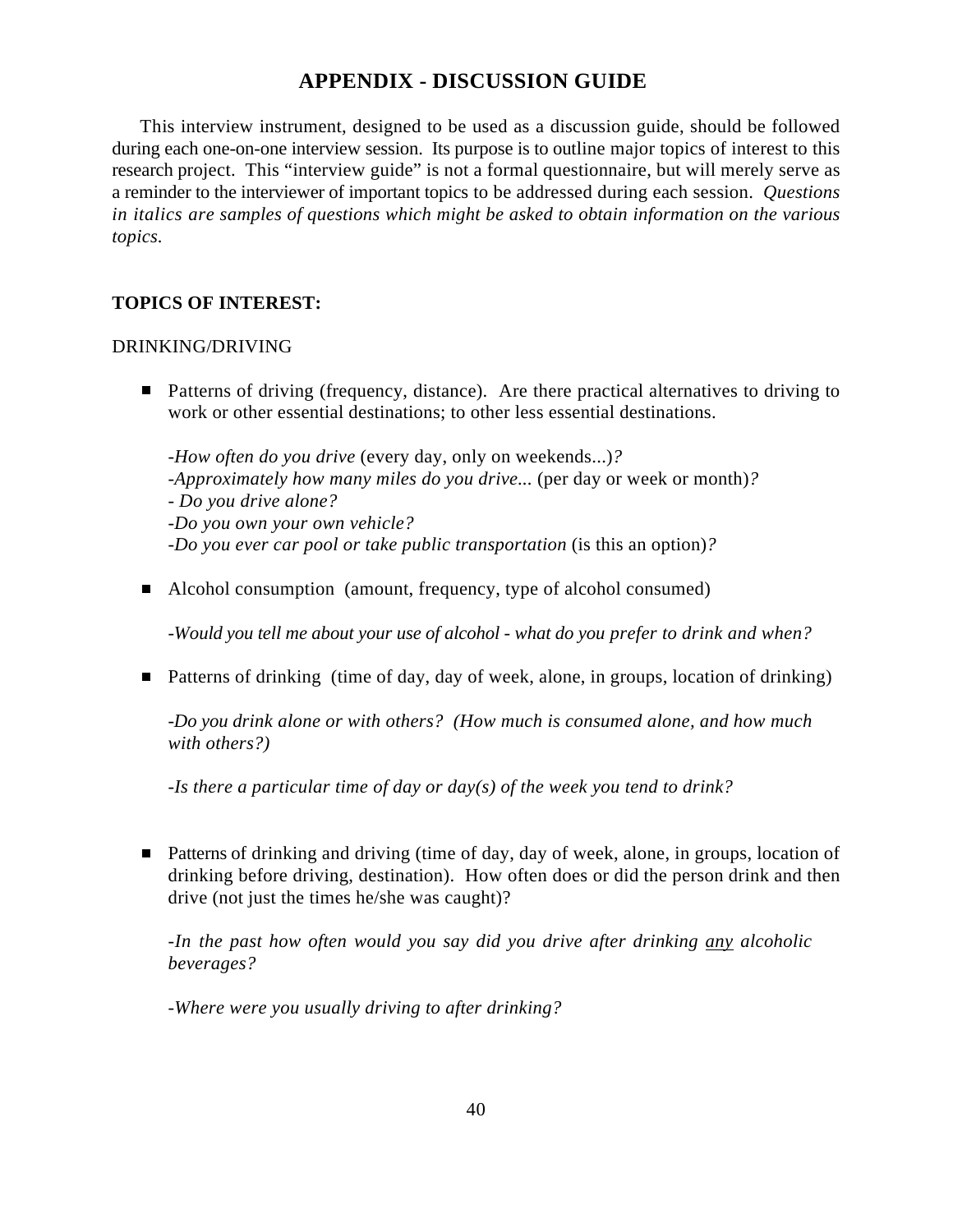■ Driving ability after drinking (what is his/her perception of the level at which he/she can safely operate a motor vehicle, is it the same for other drivers, what is their perception of chance of detection by police.)

*-Do you think your ability to drive is affected by drinking?*

*-How much can you drink and still drive safely?*

*-How much can others drink and still drive safely?*

*-What did you think was the likelihood of getting caught by police? (For first time and subsequent arrests.)*

Situations where the person does drink and drive (do not limit to the times when he/she was arrested).

If necessary, probe by asking questions about where the subject lived at the time, where the drinking occurred, peer influences, and whether any alternatives to driving after drinking were considered. *Describe the conditions that led up to drinking and driving situation(s). Where were you living at the time? Were you with others or alone? Did you consider asking someone else to drive or taking a taxi...?* 

What makes drinking and driving unavoidable for him/her? Again, we will probe for information about alcohol dependency, location of drinking and domicile, peer pressure and why there are no feasible alternatives. *Under what conditions do you drive after drinking?*

Does the quantity of alcohol consumed affect the decision whether or not to drive? *Do you ever plan to not drink or only drink a certain amount when you know you will be driving? Do those plans ever change after you have consumed a certain amount of alcohol?* 

■ Drinking situations that did not or do not lead to drinking and driving.

-*Can you tell me about situations where you drank but did not drive? What did you do instead of driving?*

*-Have you ever decided not to drink or did not drink much because you knew you would be driving?*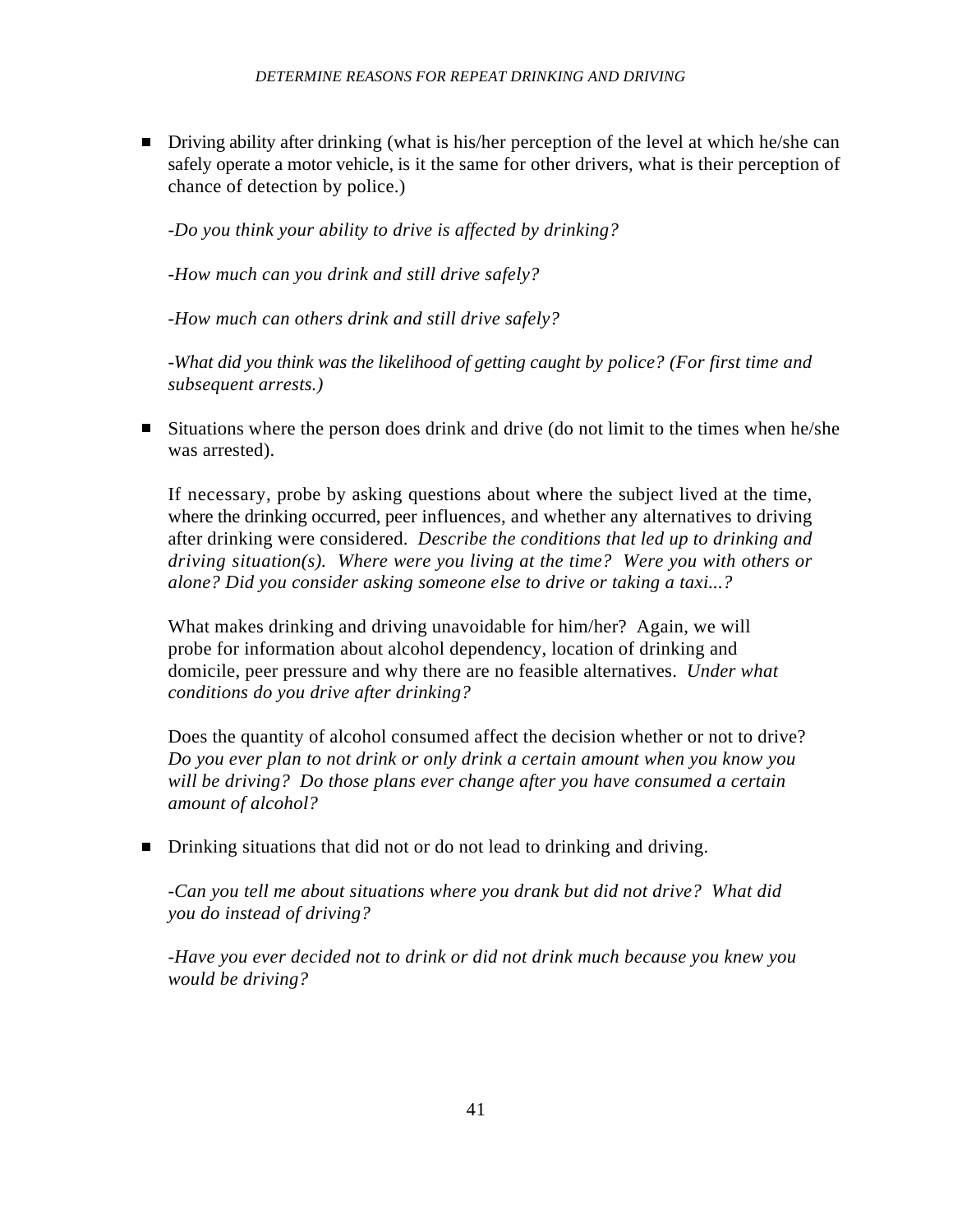## ARREST/ADJUDICATION

Experience with arrest and adjudication process (no storytelling, but rather was it demeaning, uncomfortable, stressful, not a problem, long and drawn out, a joke, etc.) Did the arrest itself have an impact on the subject's future behavior (positive or negative - did it make the person realize they might have a drinking problem - or did it make them more defiant with such statements as that cops should be out catching criminals)?

*-Did you understand what was happening when you were arrested?*

*-Did you think you were intoxicated at the time of arrest?*

*-Were you asked to take a breath test? (If yes:) Did you take it? Why or why not? Did you know what a breath test was? Was the procedure explained clearly to you?*

*-Did you discuss your decision (to take the test or refuse it) with anyone? (i.e. attorney, family member, friend, police officer?)*

*-Do you recall what your blood alcohol concentration (BAC) was?*

*-What effect did the arrest and the legal process have on your lifestyle?*

■ Attempt to find out if anyone or any event had enough of an impact to change this person's lifestyle so that he/she has stopped drinking and driving or just stopped drinking. How long a period of time was this person able to sustain that lifestyle change? Discuss the needs assessment evaluation he/she received.

*-Did any person or any event have an impact on you that made you want to stop drinking or stop driving after drinking?* (If yes,) *How long of a period of time did you not drink or did not drive after drinking?*

*-Would you tell me about your evaluation by the system. Were you asked to fill out an evaluation of some type? (Do you remember which one - DRI, Mortimer-Filkens, SAQ...)* 

*-Were you interviewed by a staff member (of the court or a private program)?* 

*-Do you think whatever evaluation was made was correct? (Was the diagnosis of problem drinker, social drinker or whatever correct?)*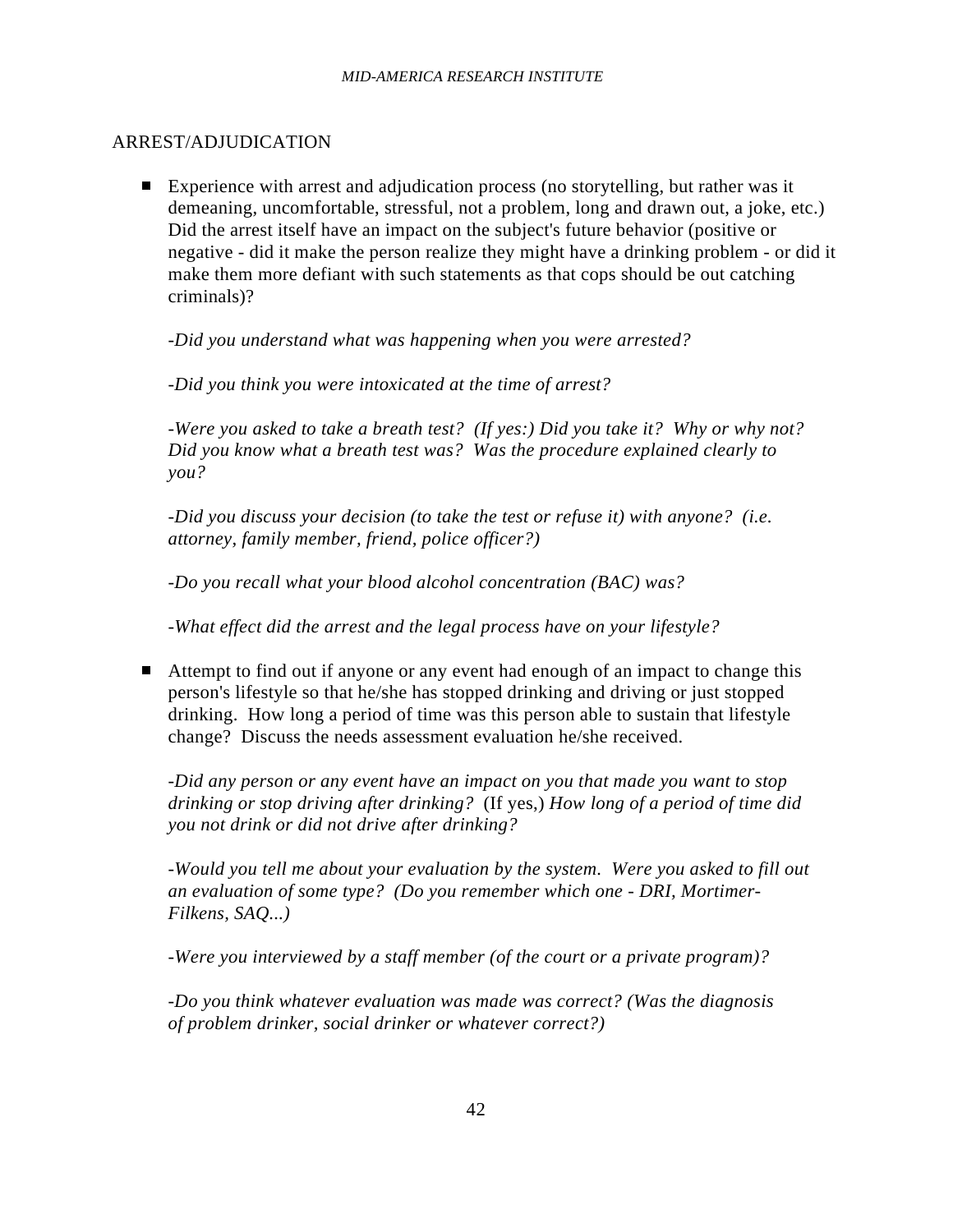## COUNTERMEASURES

■ Current and prior knowledge of existing countermeasures

*-Could you tell me what the penalties of driving under the influence are for a first offense, second offense and so on? Did you know the penalties before your first offense?*

*-Are these penalties really imposed?*

Discuss which countermeasures have been experienced to date.

*- What programs are you familiar with that are designed to discourage drinking and driving? (Might need to prompt with designated drivers, roadblocks...)*

*-What penalties did you receive for your DWI offense(s)?*

■ The effect of those countermeasures on his/her behavior. (Why was he/she not deterred from driving after drinking by countermeasures or penalties in force at the time of his/her arrest(s); i.e. belief that detection was unlikely, that sanction would not be imposed, that sanction would be mitigated, etc.)

*- What are your opinions on the anti-drinking and driving programs you just mentioned?*

*- Did the programs you talked about have any effect on you?* Note: We are interested in ANY change in drinking and driving behavior. That is, we are interested if the individual increased or decreased (but did not stop) drinking and driving.

*-Do you feel the penalty(ies) you received was(were) beneficial to you in any way (such as educational)?*

*-Were you upset by the penalties you received, did they disrupt your lifestyle?*

*-Did you continue to drink and drive during the penalty period?*

*-Did you continue to drive while your license was suspended?*